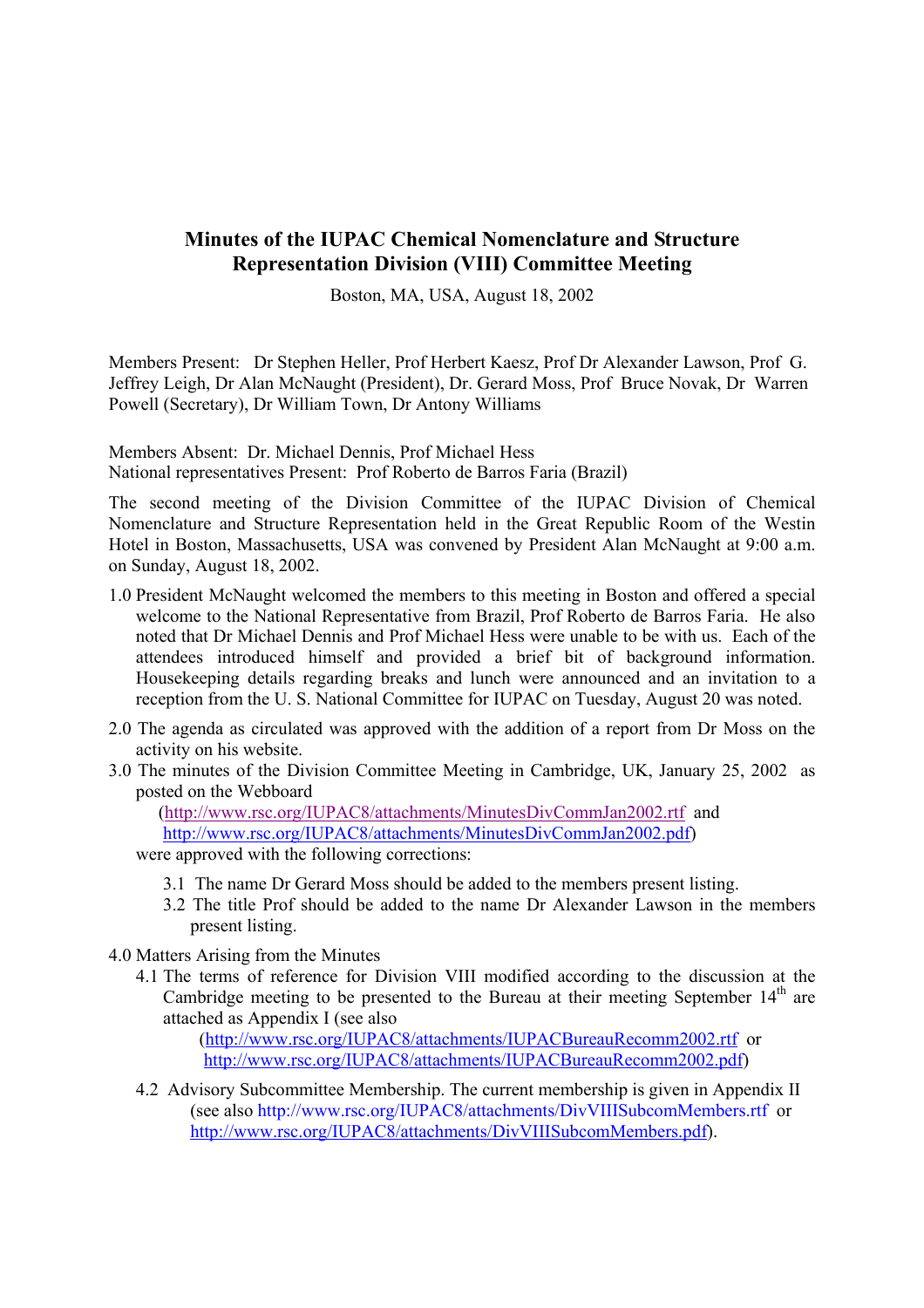It was recommended that Dr Keith Taylor from MDL be added as an Advisory Subcommittee Member. He will be contacted by A. McNaught.

- 4.3 Alternatives to "preferred name". Because there had been reported objections to the term "preferred name", a note was posted on the Division Webboard on February 4 asking for opinions and other suggestions. Some eight responses were received and the new terms "regulatory", "canonical", "legal" and "standard" were among those suggested. The solution most preferred was to add IUPAC to preferred name, giving preferred IUPAC name, which yields the convenient acronym PIN. The latter was accepted by the Division Committee.
- 4.4 Java applet for stereochemical assignment. J. Wisniewski reports that he has identified a person to program the algorithm that has been developed. Accordingly, what is now needed is a project request. Clearly, J. Wisniewski is the person best suited to develop such a request and will be asked to prepare a formal project request.
- 4.5 Solid-state inorganic nomenclature. R. Metselaar was contacted with regard to the needs in this area and reported that he had nothing to add to the existing chapter in the Red Book (see below under future inorganic projects).
- 4.6 Computer-based cluster nomenclature. A. Dress was contacted by A. McNaught regarding the status of his work on this project which originated within CNIC. There was no reply. H. Kaesz noted the existence of a paper by D. Coucouvanis and T. Sloan on cluster nomenclature. He will attempt to locate this paper.
- 4.7 Local Contacts. A request to the Advisory Subcommittee members to put us in contact with nomenclature and education committees in their respective countries produced two responses, from J. Kahovec and P. Fodor-Csanyi.

Further suggestions for establishing local contacts were to contact editors of journals in various countries and to put an article in *The Alchemist*.

- 4.8 A book on Organometallic Nomenclature is planned. An initial chapter "Nomenclature of Organometallic Compounds of the Transition Elements, IUPAC Recommendations 1999" prepared for publication by A. Salzer was published in *Pure Appl*. *Chem*. **1999**, *71*(8), 1557-1585. Other topics to be included or expanded include nomenclature for metallacycles and for "ocenes". The issue of the color and design of the book is under discussion. A suggestion that it have a red center surrounded by blue was introduced.
- 5.0 Liaison with the Committee on Printed and Electronic Publications (CPEP). Steve Heller will be the liaison person with this IUPAC Committee.
- 6.0 IUPAC-IUBMB Joint Commission on Biochemical Nomenclature (JCBN). Division VIII currently has responsibility for JCBN.
	- 6.1 The minutes of the JCBN/Nomenclature Committee of the International Union of Biochemistry and Molecular Biology (NC-IUBMB) meeting in Cologne in May 2002 are given in Appendix III (see also:

[http://www.rsc.org/IUPAC8/attachments/JCBNMinutes\\_Cologne\\_2002.rtf](http://www.rsc.org/IUPAC8/attachments/JCBNMinutes_Cologne_2002.rtf) or [http://www.rsc.org/IUPAC8/attachments/JCBNMinutes\\_Cologne\\_2002.pd](http://www.rsc.org/IUPAC8/attachments/JCBNMinutes_Cologne_2002.pdf)f).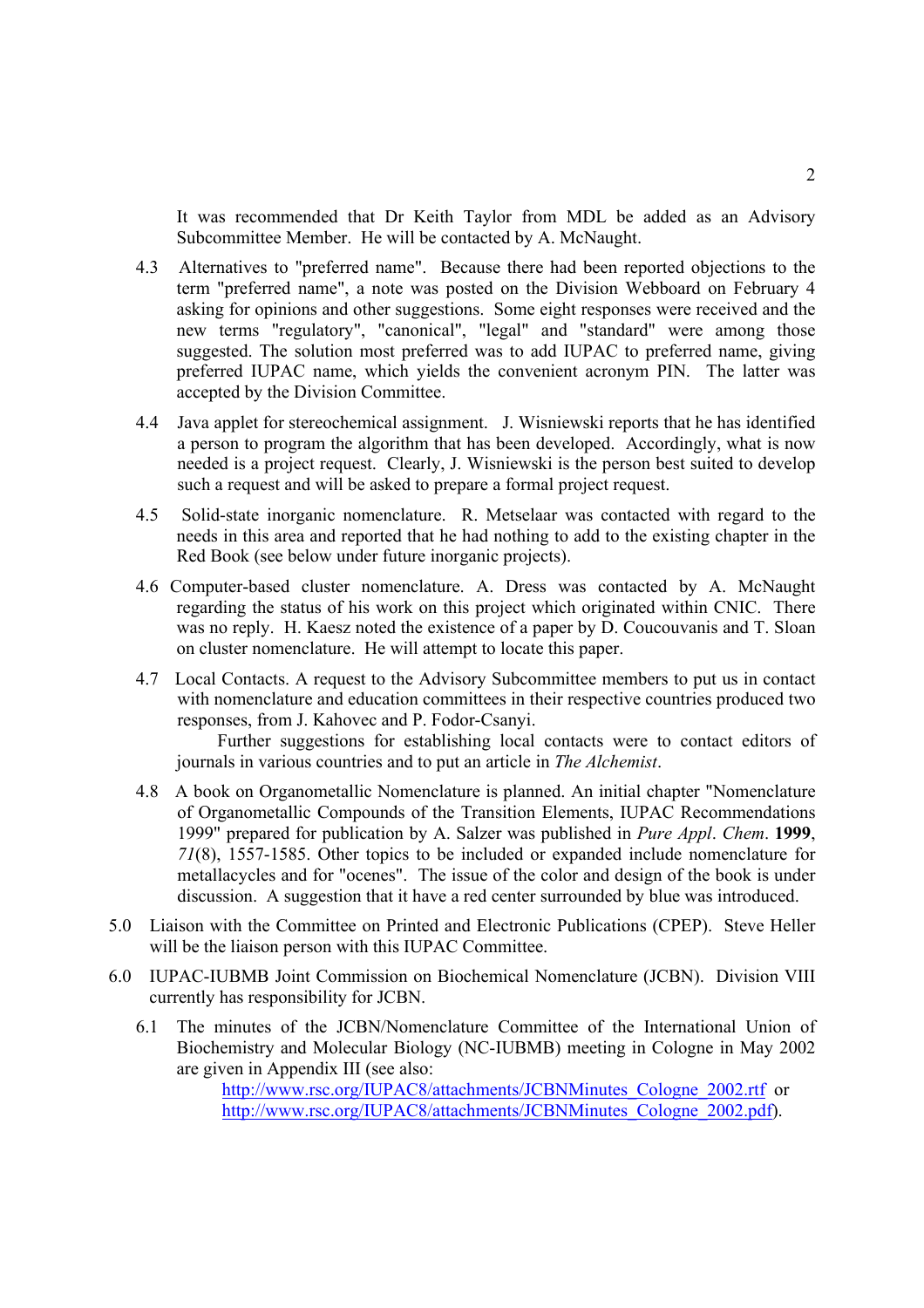- G. P. Moss emphasized the following points:
	- 6.1.1 Preparation of the Enzyme list began in the late 1950s with the first report approved in 1961. The latest printed edition is *Enzyme Nomenclature*, 1992 with supplements published in *Eur*. *J. Biochem*. in 1994, 1995, 1996, 1997 and 1999. The complete content of the published book and its supplements is now given on the IUPAC Nomenclature Web Site maintained by G. P. Moss as well as further supplements 6, 7, and 8.
	- 6.1.2 The Enzyme Nomenclature DataBase (END) monitored by T. Kazic is a contributing database to "The Agora" (<http://www.the-agora.org>). Members of JCBN and NC-IUBMB have been asked to review this website.
	- 6.1.3 A document on the nomenclature of membrane transport proteins has been approved.
	- 6.1.4 Revision of the "Nomenclature of Carbohydrates", probably nonfunded, but IUPAC approved is under discussion.
	- 6.1.5 A comprehensive list of abbreviations and symbols (a glossary) for biochemical compounds is needed. A project proposal is needed. The book by F. Giese, "Trivial Names in Systematic Nomenclature of Organic Chemistry" was suggested as a possible source.
- 6.2 The Future of JCBN. Following discussions with the Chairman of JCBN/NC-IUBMB, Prof R.Cammack and with the two Committees, A. McNaught prepared a proposal regarding the future of JCBN to be presented to the Bureau at its meeting September 14-15, 2002. It is given as Appendix IV (see also:

<http://www.rsc.org/IUPAC8/attachments/BiochemNomComm-DivVIII.rtf> or <http://www.rsc.org/IUPAC8/attachments/BiochemNomComm-DivVIII.pdf>).

 Relative to item 4.4 of the report, it was noted that a de facto group of five people works on enzymes at the present time.

- 7.0 Division Activities
	- 7.1 Fullerene nomenclature, Part I. " Nomenclature for the  $C_{60}$ - $I_h$  and  $C_{70}$ - $D_{5h(6)}$  fullerenes (IUPAC Recommendations 2002)" was published in *Pure Appl. Chem.* Vol. 74, No. 4, pp. 629-695 (2002)

(see [http://www.iupac.org/publications/pac/2002/7404/7404x0629.html\)](http://www.iupac.org/publications/pac/2002/7404/7404x0629.html)

 This publication is being added to the IUPAC Nomenclature Web Site maintained by G. P. Moss and a German translation of it is being prepared for publication in *Angew. Chem.* by Dr Carlo Thilgen, one of the authors of the IUPAC recommendations.

 *Angew. Chem.* has recently introduced a program for publishing German translations of IUPAC documents.

7.2 Phane nomenclature, Part II. Modification of the degree of hydrogenation and substitution derivatives of phane parent hydrides (IUPAC Recommendations 2002) was published in *Pure Appl. Chem.* Vol. 74, No. 5, pp. 809-834 (2002). See <http://www.iupac.org/publications/pac/2002/7405/7405x0809.html>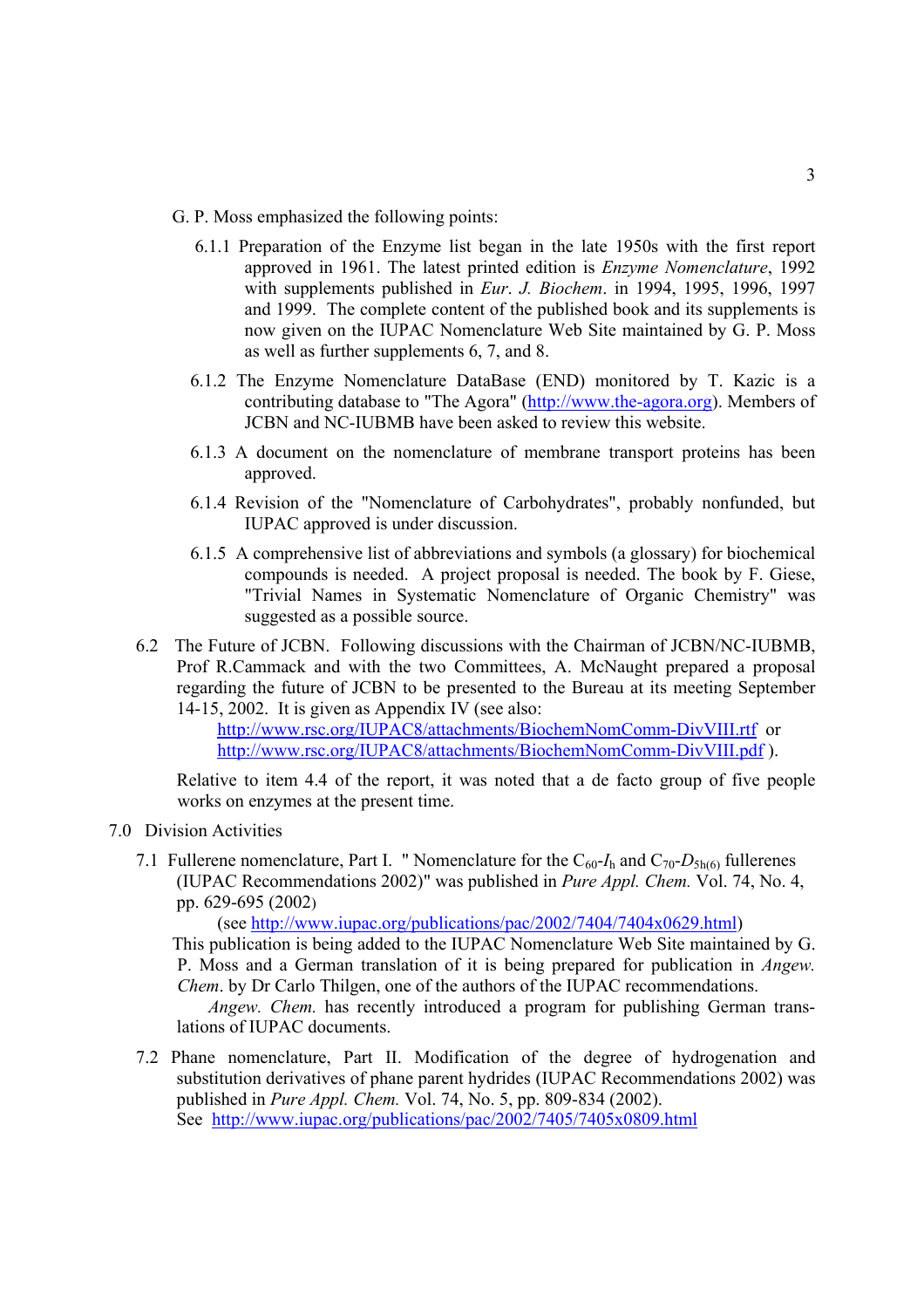This publication is being added to the IUPAC Nomenclature Web Site maintained by G. P. Moss and a German translation of it is being prepared for publication in *Angew*. *Chem*. by Dr K-H. Hellwich.

- 7.3 Articles about the formation and operation of the Division of Chemical Nomenclature and Structure Representation (Division VIII).
	- 7.3.1 A. McNaught has described the formation, functions, and operation of Division VIII in *Chemistry International*, Vol. 24, No, 2, March **2002,** pp. 12-14. See Appendix V and

 <http://www.iupac.org/publications/ci/2002/2402/newschemical.html> and in an interview for *The Alchemist*, a ChemWeb magazine, entitled "What's in a Name" See Appendix VI and [http://www.chemweb.com/alchem/articles/1015947151360.html.](http://www.chemweb.com/alchem/articles/1015947151360.html)

- 7.3.2 K.Thurlow of the Laboratory of the Government Chemist wrote about Division VIII in an article called "IUPAC's New Vision" in VAM Bulletin, 2002, Issue 26, p. 23. See Appendix VII or <http://www.vam.org.uk/newswasap/newsdocs/220.pdf>
- 7.4 Articles about the IUPAC Chemical Identifier (IChI) project appeared in *The Alchemist*, entitled "That IChI Feeling" (See Appendix VIII and

 [http://www.chemweb.com/alchem/articles/1015947904091.htm](http://www.chemweb.com/alchem/articles/1015947904091.html)l), and in *Nature* Vol 417, May 23, 2002 entitled "Chemists synthesize a single naming system" (See Appendix IX or [http://www.rsc.org/IUPAC8/attachments/IChI-Nature502.pdf\)](http://www.rsc.org/IUPAC8/attachments/IChI-Nature502.pdf) 

- 7.5 A summary of phane nomenclature principles by H. Favre and W. H. Powell is to be published in the book "Cyclophane Chemistry for the 21<sup>st</sup> Century" (Research Signpost) scheduled to appear in December of this year.
- 7.6 A short article entitled "Chemical Nomenclature, Terminology, Units and Symbols" is to be published in Science Editors Handbook (European Association of Science Editors). See Appendix X or

 <http://www.rsc.org/IUPAC8/attachments/IUPAClistforSEH.rtf>or <http://www.rsc.org/IUPAC8/attachments/IUPAClistforSEH.pdf>

7.7 IUPAC Chemical Identifier (IChI). Steve Heller distributed the minutes of the IUPAC IChI project meeting held on June 30 in Columbus, OH. The minutes of the meeting are attached as Appendix XI. He also reported that CAS has done some testing of the IChI algorithm and reported no serious problems. There will be an article on IChI appearing in *Chem*. *Eng*. *News* later this year. When Version 1.0 is available, more publicity is needed. Further testing on a variety of files, such as those of CAS, MDL, and ACD needs to be done. Version 1.0 should be tested on a file that contains duplicates.

H. Kaesz noted that there is a need to emphasize the distinction between databases, such as those of CAS and Beilstein and the facilities offered by IChI.

Since the meeting in Columbus, considerable progress has been made in the areas of salts, organometallics, and inorganic compounds, and similar extensions might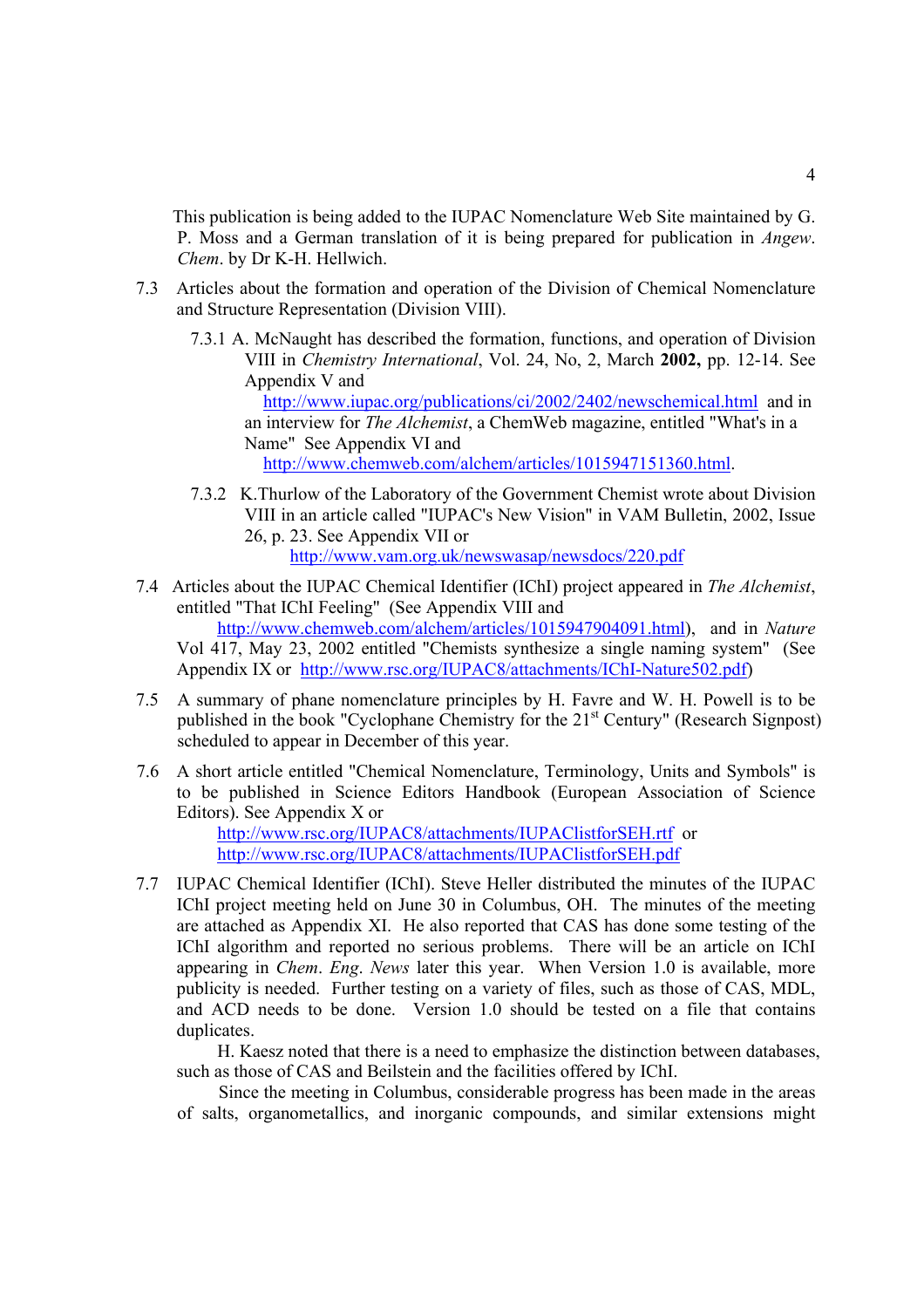enable the algorithm to be applied to alloys, phase diagrams, and other areas. By adding a 'disconnected metal' layer, it looks like all chemicals that can be represented by a drawn structure might be handled by the IChI algorithm. The output will depend on input, for example,  $Na-O- vs. Na<sup>+</sup> O-$ . To test this approach, it would be very helpful to have a large file of organometallic and inorganic structures such as is in the Gmelin database. It was agreed to contact Gmelin informally. A. Lawson will talk with Prof Dr Heindirk tom Dieck.

Version 1.0 of the algorithm should be ready by the end of this year.

What to call the algorithm has been a subject of recent discussions. IChI has been used both internally and in publications to refer both to the project and to the algorithm. Whatever is chosen, it must be short and pronounceable. The following were among the suggestions made.

|                                                             | II - IUPAC Identifier                                                          |  |  |  |  |  |  |  |  |
|-------------------------------------------------------------|--------------------------------------------------------------------------------|--|--|--|--|--|--|--|--|
|                                                             | ICID - IUPAC Chemical Identifier                                               |  |  |  |  |  |  |  |  |
|                                                             | CHILD - Chemical Identifier Label and descriptor                               |  |  |  |  |  |  |  |  |
|                                                             | CHESS - Chemical Exchange Structure String                                     |  |  |  |  |  |  |  |  |
| STRING - Structure-Text Reversible IUPAC Notation Generator |                                                                                |  |  |  |  |  |  |  |  |
|                                                             | EXCITING - Exchange Chemical Identifier Translating IUPAC Notation<br>Globally |  |  |  |  |  |  |  |  |
|                                                             | STEIN - Structure-Text Exchange IUPAC Notation                                 |  |  |  |  |  |  |  |  |
|                                                             | [Secretary's note: More were suggested at the ACS Nomenclature Committee       |  |  |  |  |  |  |  |  |

Open Meeting the following day: USTRI - Universal Structure Identifier and ISTRI or ISID or ISId - International (IUPAC) Structure Identifier

7.7.1 A CAS/IUPAC Conference on Chemical Identifiers and XML for Chemistry was held on July 1 in Columbus, OH. The abstracts of papers are given as Appendix XII or

<http://www.rsc.org/IUPAC8/attachments/CAS-IUPACConf-DivVIII.pdf>

- 7.8 Preferred names in the nomenclature of organic compounds (the new Blue Book). A first draft of the new edition of "Nomenclature of Organic Chemistry" was completed earlier this year. It runs to nearly 1000 manuscript pages. H. Favre, W. Powell, and A. McNaught spent two days earlier in the week, August 14-15, discussing various more difficult aspects. An informal working group met on Friday, August 16 (see item 7.9) to deal with aspects of the nomenclature of natural products and related compounds which will be incorporated into Chapter 9. It is hoped that a draft will be ready for review by the end of this year.
- 7.9 Natural Products and Related Compounds. Provisional recommendations for the nomenclature of natural products were published in *Pure Appl*. *Chem*. in 1976 and as Section F in the 1979 edition of the Nomenclature of Organic Chemistry. Revised, fully approved recommendations were published as "Revised Section F: Natural Products and Related Compounds, IUPAC Recommendations 1999" in *Pure Appl*. *Chem*. **1999**, *71*(4), 587-643. A number of problems in these recommendations had been reported, especially by G. Moss in preparing this publication for his IUPAC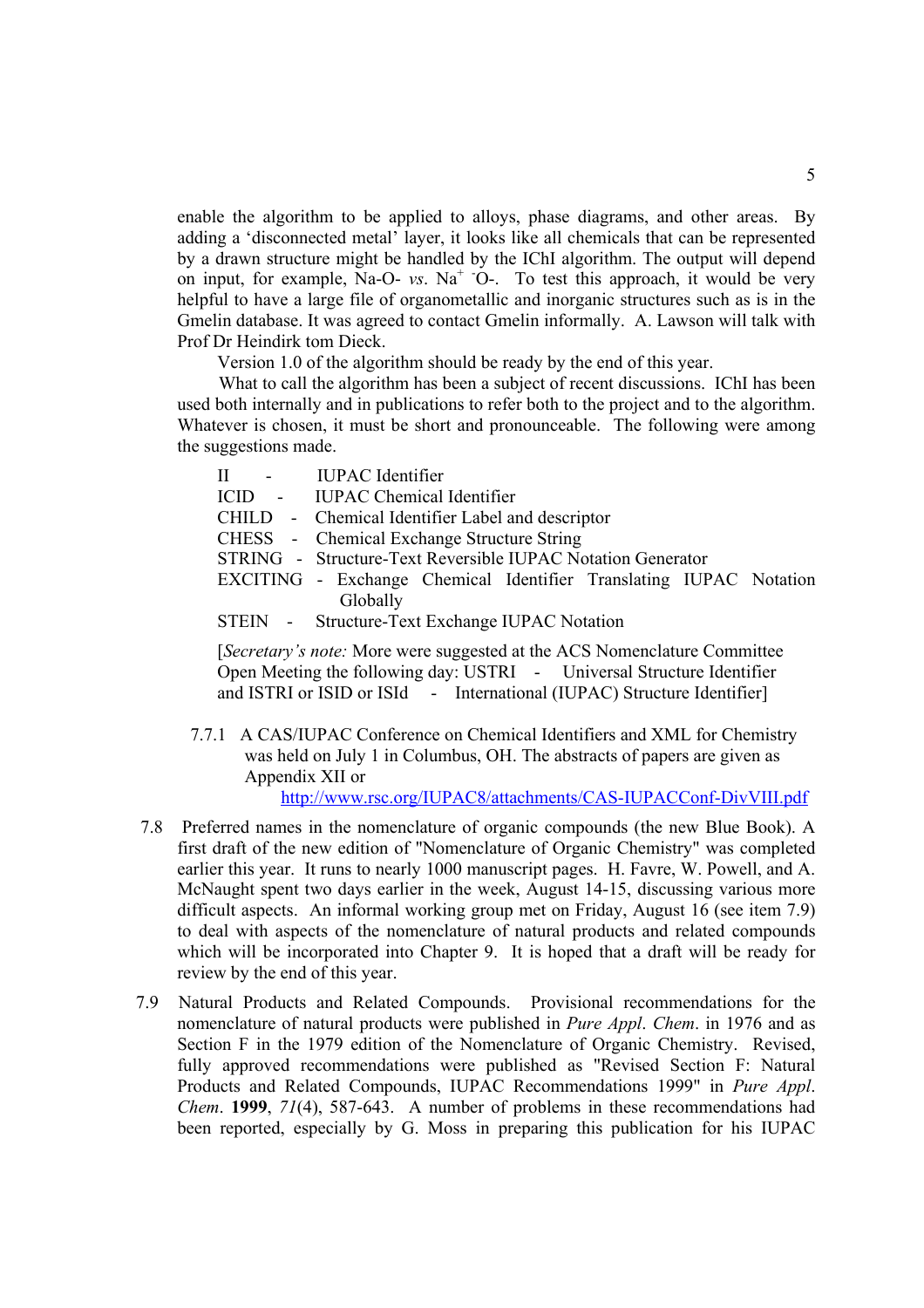Nomenclature Web Site and K-H. Hellwich during his translation of them for *Angew. Chem.* Hence, a group consisting of H. Favre, W. Powell, P. Giles, Jr., K-H. Hellwich, and A. McNaught, met on August 16 to consider the problems that had been found. The results of this meeting will be collated, published as errata, noted as errors on the IUPAC Nomenclature Web Site, and incorporated into Chapter 9 of the new Blue Book.

- 7.10 Revision of the Red Book (Nomenclature of Inorganic Chemistry). A status report from Prof N. Connelly, coordinator of the Red Book revision project, had been received. It was expected that a complete draft would be available for review by the end of October; it would be posted as separate chapters on the Division Webboard. The need for a good index for the new Red Book was emphasized.
- 7.11 Alignment of inorganic and organic preferred names. Although there are chemical compounds that clearly are better named by inorganic nomenclature principles and there are chemical compounds that clearly are better named by organic nomenclature principles, there are chemical compounds that can be named by either set of principles equally well. These occur mainly with the metals of Groups 13, 14, 15, and 16. Difficulties also occur with inorganic acids and their noncarbon derivatives. A task group consisting of T. Damhus and R. Hartshorn representing inorganic interests; H. Favre and W. Powell representing organic interests; and G. Moss representing the biochemical interests has met twice, both in Cambridge, September, 2001 and January, 2002. The minutes of these meetings have been posted on the Division VIII Webboard. An initial proposal for dividing chemical compounds into those for which inorganic nomenclature principles would be preferred and those for which organic nomenclature principles would be preferred, also posted on the Webboard, should form the basis for a continuing discussion, which does not seem to be occurring. However, it probably will be the basis for the revised organic Blue Book, and should be considered as the basis for selecting preferred names for inorganic structures when this work begins.
- 7.12 Fullerenes, Part II. Nomenclature for the  $C_{60}$ - $I_h$  and  $C_{70}$ - $D_{5h(6)}$  fullerenes and their derivatives was published in *Pure Appl. Chem.* Vol. 74, No. 4, pp. 629-695 (2002) (see above). A project group has been established to develop IUPAC recommendations for naming and numbering other fullerenes. So far, procedures have been developed for naming other fullerenes with axial symmetry and a contiguous numbering pathway, fullerenes with  $C_s$  symmetry, and fullerenes with  $C_1$  symmetry. The project group is now working to find procedures for numbering axial fullerenes without a contiguous numbering. The plan is to meet together early next year and hopefully have a draft of a second paper ready for final consideration at a meeting at the Ottawa General Assembly.
- 7.13 Rotaxanes and Catenanes. Responsibility for the project "Nomenclature for Rotaxanes and Catenanes" (35/2000), initiated by the Nomenclature Commission of the Macromolecular Division, was transferred to Division VIII following the dissolution of the Commission at the end of 2001. The project underwent two splits. First, it was divided into nomenclature of macromolecular rotaxanes and molecular rotaxanes and catenanes, that is, discrete molecules. Thus, the project "Nomenclature for Macromolecular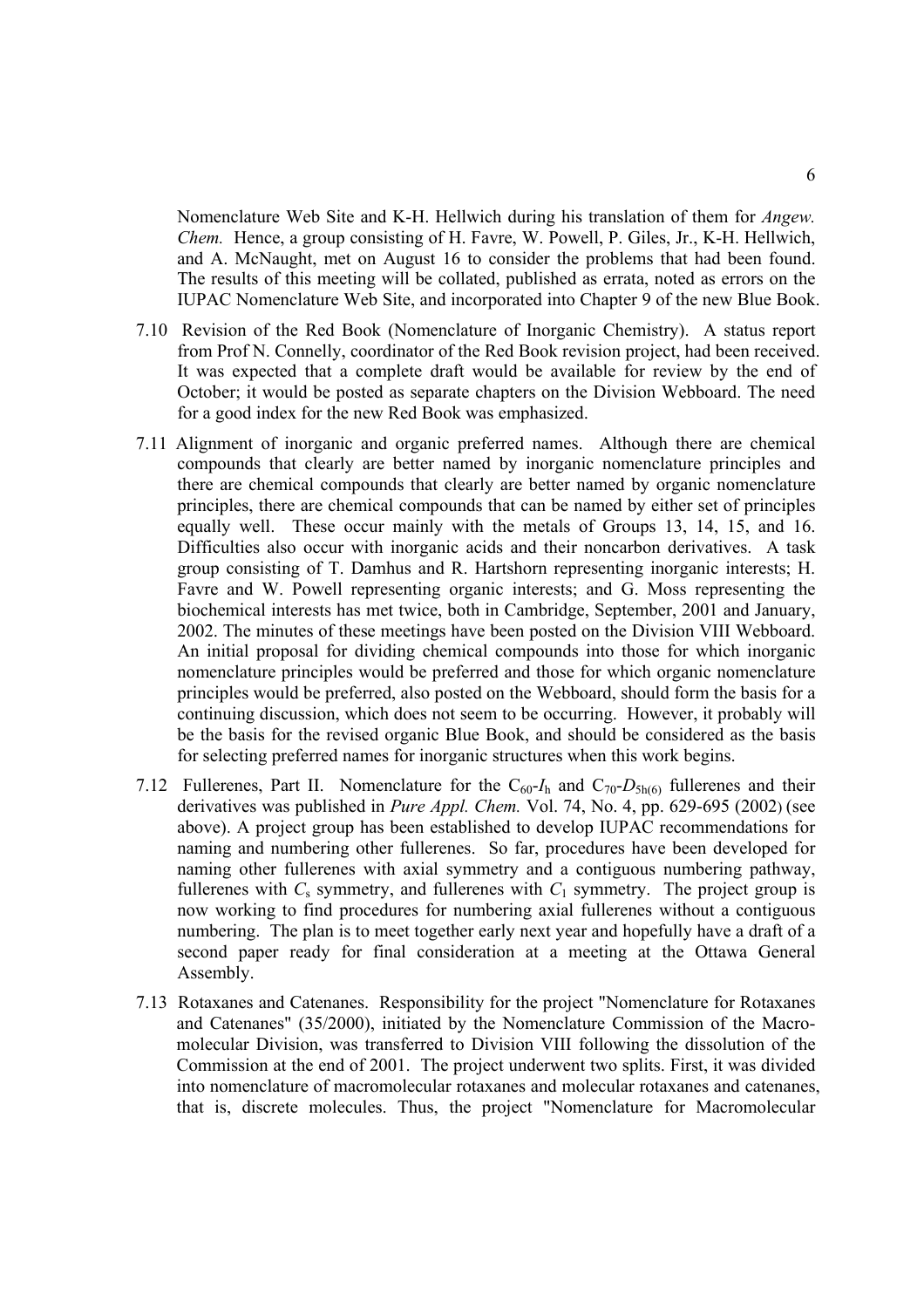Rotaxanes" (2000-037-1-800) was defined; the project chairman is E. S. Wilks. A revised draft has been circulated for comment.

E. S. Wilks is also the project chairman for the molecular project that deals with discrete molecules: "Nomenclature for Discrete Rotaxanes and Catenanes" (2002-007- 1-800). He reported that nomenclature for catenanes has now been removed from this project and that 'glossary', 'history', 'types', and 'rules' sections have been drafted; examples to illustrate the rules still need to be found. Members of the task group are: G. Moss, A. Yerin, A. Harada, and W. V. Metanomski. It is planned that the two projects should be completed at the same time. Accordingly, a catenanes project needs to be initiated.

- 7.14 Macromolecular projects (reports from Beijing meetings).
	- 7.14.1 Macromolecular Rotaxanes (see also 7.13) Because of lengthy and difficult discussions in the working group a conceptually new draft will be produced by the end of 2002 to be discussed in Ottawa.
	- 7.14.2 Chemically Modified Polymers.(1999-051-1-800). E. S. Wilks project leader. Intensive and controversial discussions resulted in the decision to remove all discussion of multi-stage modifications. B. Novak will look at journal reviews for possible task group members from academia.
	- 7.14.3 Terminology and Nomenclature of Macromolecules with Cyclic Structures (2001-082-1-800). W. Morman project leader. Contributions from external experts have been obtained. A new draft will be prepared by the end of the year.
	- 7.14.4 Terminology and Structure-based Nomenclature of Dendritic and Hyperbranched Polymers (2001-081-1-800). J. Kahovec project leader. Good progress was made and a new draft will be available soon. Drawing of the structures is very time-consuming.
	- 7.14.5 Purple Book Revision. The 1991 edition of the "Compendium of Macromolecular Nomenclature" has been scanned into an electronic form. The new edition will have 17 chapters, eight of which deal with terminology. Two chapters need to be redone.
- 7.15 Stereochemistry scoping exercise. R. Hartshorn, convenor of a small working group charged with identifying areas within the area of stereochemistry where projects might be required, submitted the report given in Appendix XIII (see also:

<http://www.rsc.org/IUPAC8/attachments/DivVIIIStereo02.doc>).

 It was agreed that the first effort should be a revision of the stereochemistry glossary. R. Hartshorn will be asked to draft a proposal for a project.

It was decided to delay work on providing a clear explanation of the CIP rules pending the completion of the Blue Book chapter on stereochemical nomenclature.

There is a very real need to reconsider the distinction between conformation and configuration; again this may wait until the completion of the Blue Book chapter on stereochemical nomenclature.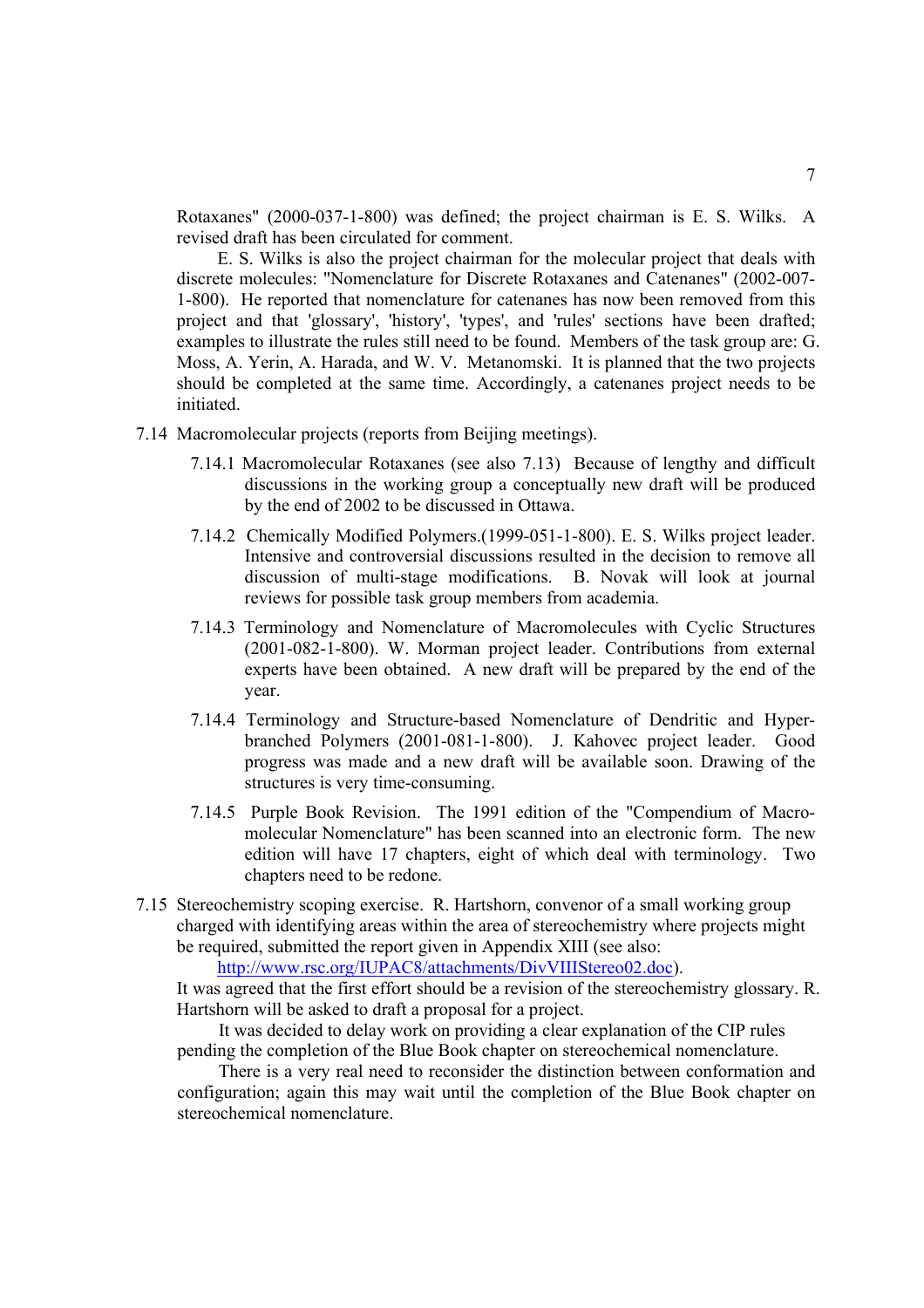Stereochemical nomenclature in bioconjugate chemistry probably should be a JCBN project.

Stereochemical nomenclature for supramolecular compounds such as knots, rotaxanes, and catenanes involves mainly chirality of molecules and should be revisited following completion of projects dealing with their nomenclature (see 7.13 and 7.14.1). At the present time there is no work planned on nomenclature for knots. It was also noted that there are large fullerene cages that probably fall within this category.

7.16 Scoping exercise on structure representation. J. Brecher had been asked to look into the problem of identifying the kind of guidelines for drawing structures that would be helpful to the chemical community. His interim report is given in Appendix XIV (see also: <http://www.rsc.org/IUPAC8/attachments/StructScop0802.rtf>or

[http://www.rsc.org/IUPAC8/attachments/StructScop0802.pdf\)](http://www.rsc.org/IUPAC8/attachments/StructScop0802.pdf)

E-mail correspondence has stressed stereochemical aspects of drawing structures. Broader perspectives, for example, how to "clean-up" a drawing of a structure such as adamantane, should not be neglected

There is an e-mail based discussion among about a dozen people archived at <http://groups.yahoo.com/group/iupacstructures/>Anyone interested in this discussion should contact J. Brecher at  $isb@cambridgesoft.com$  to be added to the mailing list.

It was suggested to contact Dr. Wolf-Dietrich Ihlenfeldt, an Advisory Subcommittee Member, regarding a paper or presentation on structure drawing.

7.17 Organometallic nomenclature. A book on organometallic nomenclature is planned (see item 4.8). A paper "Nomenclature of Metallacycles of the Transition Metals" authored by H. Kaesz, J. Casey, H. Favre, and Y. Yamamoto, is being recirculated for comment. Organometallic nomenclature is a subset of a set of inorganic projects, which are being planned. H. Kaesz, B Novak, and J. Leigh met to plan for a meeting to scope out future inorganic projects. They suggested a meeting involving J. Leigh, N. Connelly, H. Kaesz, B. Novak, T. Damhus, and G. Kanatzidis (Michigan State) around Easter of 2003 to formalize the following projects and to identify others.

> Organometallic nomenclature Solid state nomenclature Stereochemical descriptors for coordination numbers 7,8, and 9 CIP rules for coordination compounds **Clusters** Boron nomenclature

- 7.18 Preferred names for inorganic compounds. This will be included in the inorganic project scoping exercise (see 7.17).
- 7.19 Phane nomenclature, further development. Now that the fundamentals of phane nomenclature have been published, applications in other areas of nomenclature need to be developed. W. Powell received a contents table and some other material from the editor of the book "Cyclophane Chemistry for the 21<sup>st</sup> Century" which has not yet been analyzed for potential applications of phane nomenclature. This powerful new type of nomenclature needs to be publicized, such as by an article in the "The Alchemist" or by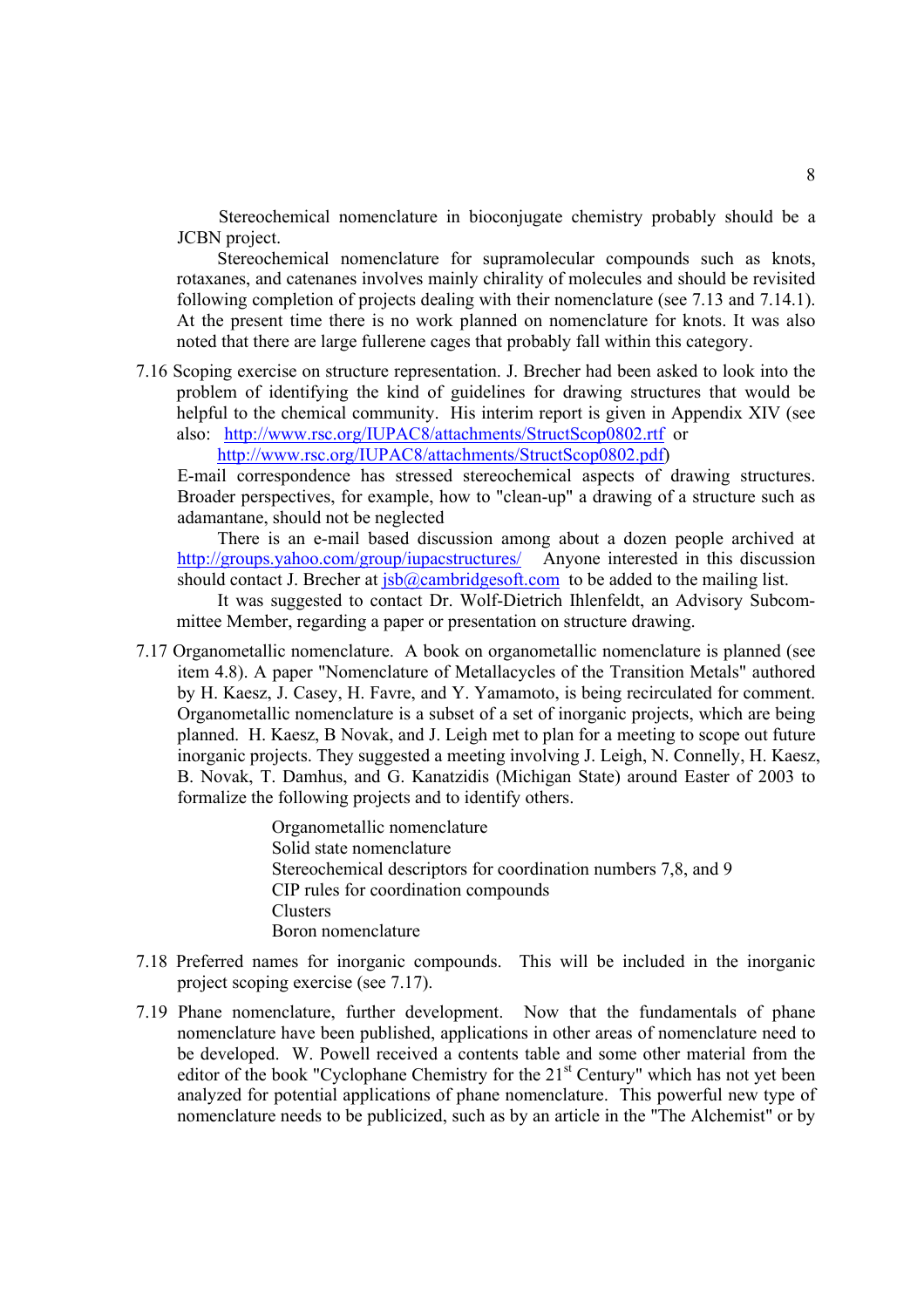PowerPoint presentations. A short announcement will appear this fall in *Chemistry International* and a chapter on "Phane Nomenclature" was written by H. Favre and W. Powell for the book "Cyclophane Chemistry for the  $21<sup>st</sup>$  Century", which should appear by the end of the year.

- 7.20 Boron nomenclature. Literature search to identify potential task group members has not yet been done. Perhaps this should be placed with the inorganic scoping exercise.
- 7.21 Nomenclature for miscellaneous compounds of biochemical importance. There was a need for two projects in this area:
	- nomenclature advice on miscellaneous compounds not covered elsewhere
	- abbreviations and symbols

These areas should be addressed by JCBN.

- 7.22 Synonyms database for compounds in common biochemical use. See item 6.1.5 and minute 13 of the JCBN minutes (Appendix III). A project proposal is awaited.
- 8.0 Report from the Committee on Printed and Electronic Publications (CPEP). S. Heller reported that the meeting in Cambridge on July 11-12, 2002 dealt primarily with statistics on publications and books, but that it was intended that future meetings would focus on technical standards for electronic publishing, of which the IUPAC Chemical Identifier would be an integral part. He also noted that the XML project has not yet been finally approved. This project began in Cambridge at a discussion meeting on January 24-25, 2002 with a proposal by T. Davies which was refined by S. Stein as proposed Project Chairman.

9.0 Division Correspondence.

- 9.1 H. Kaesz reported receipt of two items from Dr. Peter Bayliss relative to the nomenclature proposal "Chemical Adjectival Modifiers on Mineral Species". The first was a compilation of comments from members of the Commission on New Minerals and Mineral Names (CNMMN) of the International Mineralogical Association (IMA) and the second was his reply to the criticisms of these comments.
- 9.2 A. McNaught received via the IUPAC Secretariat a request from the Secretary of the Nomenclature Committee of the International Union of Pharmacology (NC-IUPHAR) for advice on including chemical structures of receptor agonists and antagonists in a web database of all the receptors in the human genome. For a description of the activities of NC-IUPHAR see

<http://www.rsc.org/IUPAC8/attachments/NC-IUPHAR.pdf> or<http://www.rsc.org/IUPAC8/attachments/NC-IUPHAR.rtf>

 After receiving opinions from Committee Members, he had replied, making it clear that we are happy to offer advice on nomenclature problems in this connection, but that IUPAC does not have access to databases containing the kind of material needed. He had suggested that IUPHAR might talk directly to potential suppliers, and also that a message to the listserver CHMINF-L might prove fruitful.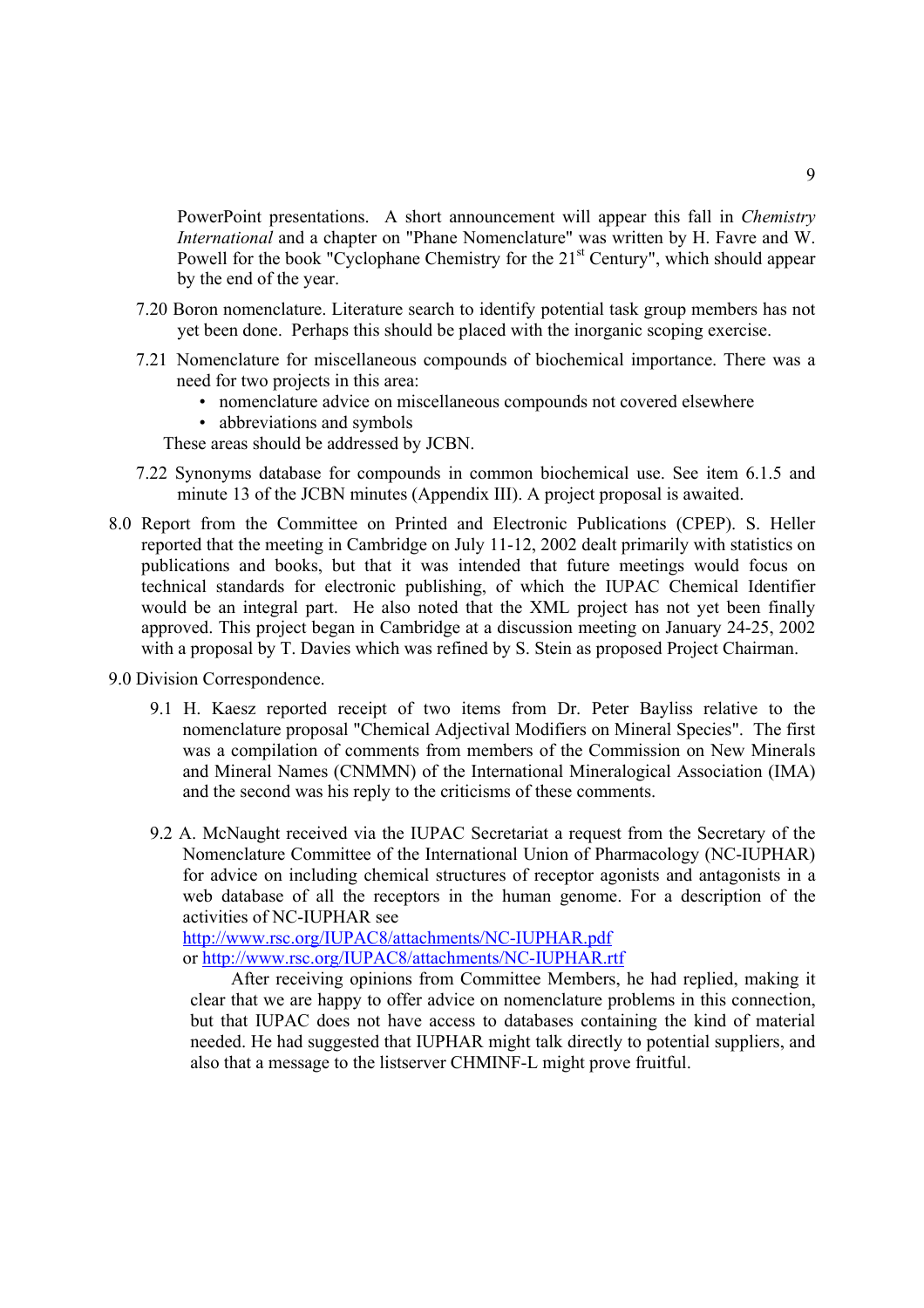9.3 Nomenclature of Cyclic Organic Compounds (letter from A. A. Durgaryan). W. Powell received the following letter from Prof A. A. Durgaryan, Department of Chemistry, Yerevan State University, Armenia.

"I would greatly appreciate receiving the opinion of your committee about my proposals concerning the nomenclature of cyclic organic compounds which had been published in *Chem. J. of Armenia* **1999** *52* (1-2), p.180. I am attaching the text of my proposals."

 Respectfully yours, Prof. A.A.Durgaryan Department of Chemistry Yerevan State University Alek Manukyan 1 375025-Yerevan, Armenia

The text of his proposals is given in Appendix XV (see also: <http://www.rsc.org/IUPAC8/attachments/Durgaryan.rtf>or <http://www.rsc.org/IUPAC8/attachments/Durgaryan.pdf>

The Committee saw no reason for devising simple nomenclature system such as he suggests. Existing systems are too well established. Hence, new systems using fundamentally different principles are simply not useful. A. McNaught will write to Prof. Durgaryan along these lines.

- 10.0 Administrative Matters. Several items have been forthcoming from the Secretariat.
	- 10.1 Revised Project Guidelines for Divisions/Standing Committees. See <http://www.rsc.org/IUPAC8/attachments/ProjGuide.rtf>or <http://www.rsc.org/IUPAC8/attachments/ProjGuide.pdf>
	- 10.2 Guidelines on IUPAC Criteria for Retrospective Project Evaluation. See <http://www.rsc.org/IUPAC8/attachments/RetroProjGuide.pdf>
	- 10.3 Liaison with National Adhering Organizations, and the role of National Representatives. See <http://www.rsc.org/IUPAC8/attachments/NAOLetter.pdf>and <http://www.rsc.org/IUPAC8/attachments/NRHandbook.pdf>
	- 10.4 Changes in IUPAC Secretariat personnel and functions. See <http://www.rsc.org/IUPAC8/attachments/SecretariatChanges.pdf>
	- 10.5 Publicity
		- 10.5.1 Database of editors of chemistry journals. Should the Secretariat be asked to create such a database? Yes. Perhaps the Bureau should be approached about such a project. It might be possible to create such a database using student help. Even if created in this manner, it would still have to be maintained.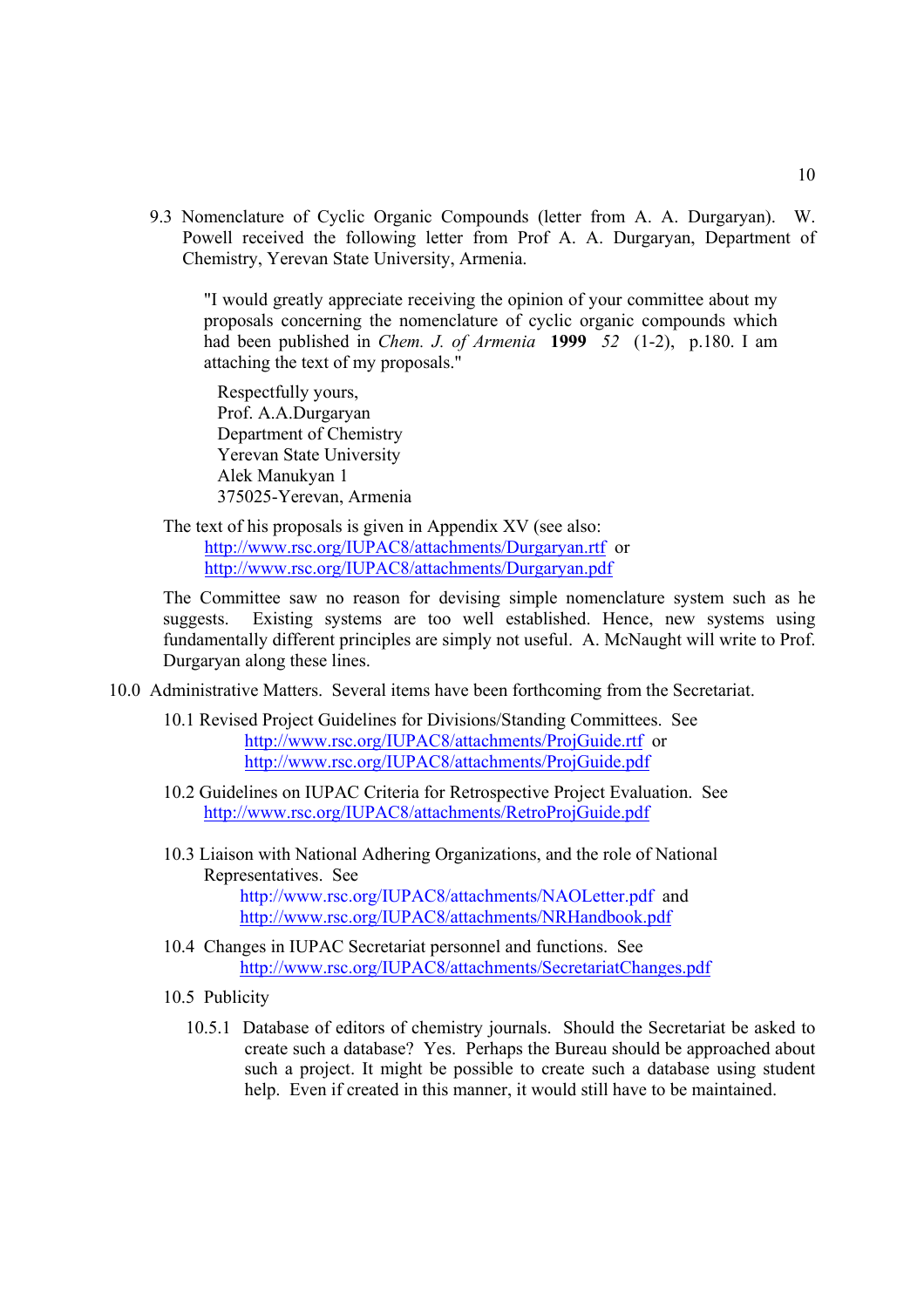- 10.5.2 Articles for *Chem*. *International*. For each publication it would be helpful to prepare an article for CI pointing out changes in previously published recommendations or outlining new recommendations, for instance, in the Red Book I revision or in the new Blue Book.
- 11.0 Other Business
	- 11.1 G. Moss presented statistics for the Nomenclature World Wide Web Database. Total IP address usage to date is about 1,400,000. Data from 170 countries have been recorded. Summary data for 1996-2001 can be found in Appendix XVI and at [http://www.chem.qmul.ac.uk/iupac/usage.](http://www.chem.qmul.ac.uk/iupac/usage) For full details on each document see <http://www.chem.qmul.ac.uk/iupac>or <http://www.chem.qmul.ac.uk/iubmb>. It was suggested that this data would make a nice article for *Chem*. *International* (see 10.5.2).

 G. Moss noted that the atomic weights for the Periodic Table given in the World Wide Web Nomenclature Database included the 2001 updates to the 1999 recommendations, but those on the IUPAC Web Site under the Inorganic Division publications had only the 1999 recommendations.

- 11.2 Managing nomenclature programs. With regard to a suggestion that IUPAC should work to make name-generating programs consistent with current nomenclature recommendations, it was noted that IUPAC does not have resources to monitor programs, even nomenclature programs.
- 11.3 It was noted that there is no longer a live link from the IUPAC Web Site to the free version of Autonom; the only free naming service linked is now that of ACD.
- 12.0 Next Meeting. According to the draft schedule for the Ottawa meeting from the Secretariat, the Division VIII Committee will meet on August 9-10, 2003. Project Group Chairmen have been contacted with regard to their desire to schedule project meetings August 6.7 or 8. It is planned to have a Division VIII Open Meeting on August 8 in the afternoon.

| Respectfully submitted: | Warren H. Powell (Secretary) | October 14, 2002 |  |  |
|-------------------------|------------------------------|------------------|--|--|
| Approved:               | Alan D. McNaught (President) | October 17, 2002 |  |  |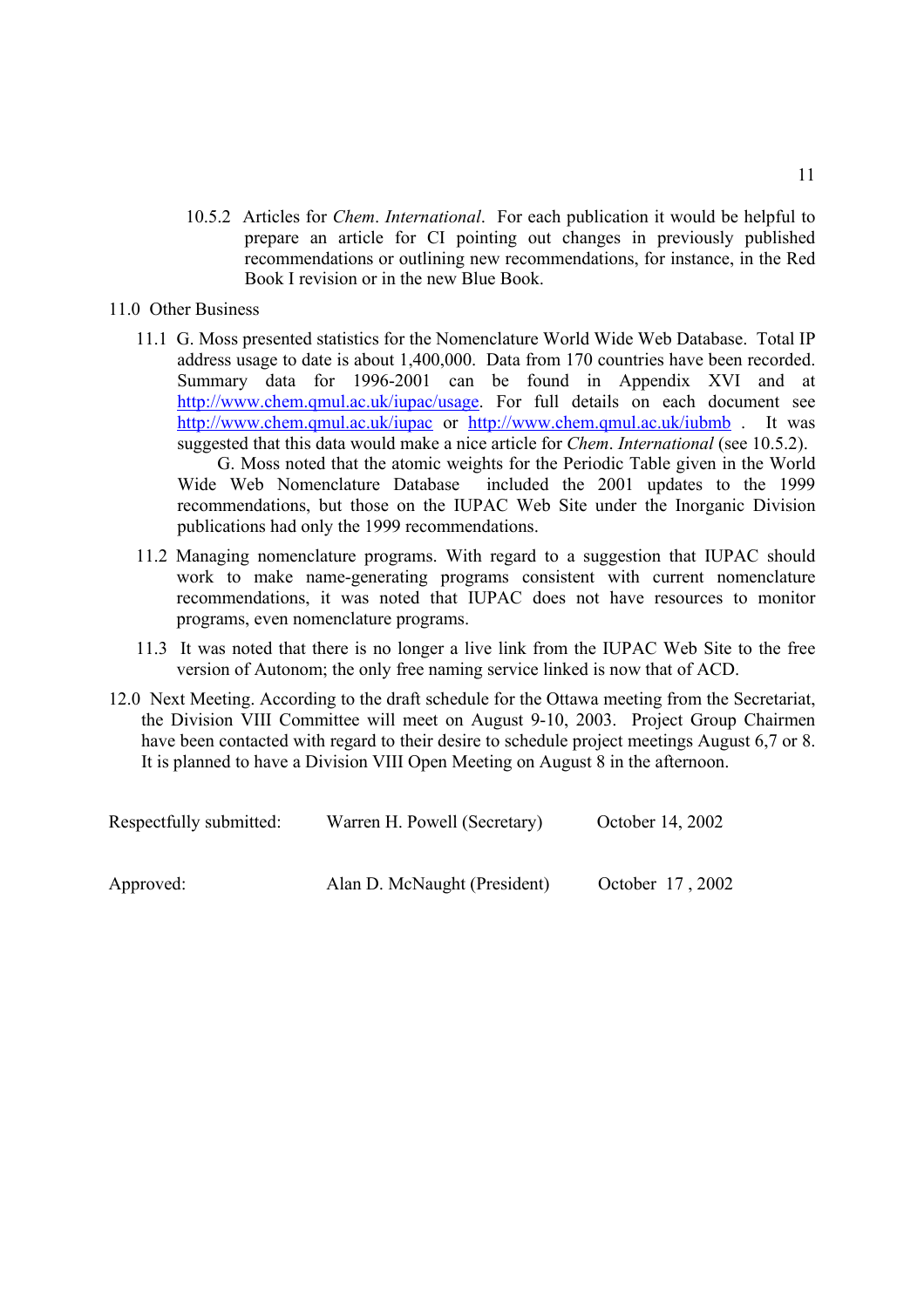# **APPENDIX I**

### **IUPAC Division of Chemical Nomenclature and Structure Representation**

#### **Recommendations to the IUPAC Bureau, September 2002**

# 1.0 *Division Terms of Reference*

Division VIII Terms of Reference were approved by Council at the 2001 General Assembly in Brisbane. They are reproduced below, showing a minor change recommended by the Division Committee at its meeting on January 26th 2002. Item 6 was considered not entirely realistic, and the modified text reflects this view. Bureau approval for the change is requested

The Division is responsible for maintaining and developing standard systems for designating chemical structures, including both conventional nomenclature and computer-based systems. This responsibility is to be fulfilled by:

- 1. Identifying the needs of the user community.
- 2. Generating projects arising from those needs.
- 3. Identifying project leaders and task groups to carry out the work.
- 4. Administering approved projects financially, monitoring their progress, and approving resulting recommendations for review by established IUPAC procedures.
- 5. Identifying new sources of expertise and enabling their involvement in projects.
- 6. As far as possible, ensuring that nomenclature systems projects and the resulting recommendations are compatible with each other, with established IUPAC recommendations, and with computer-based systems for manipulating chemical names and structures.
- 2.0 *Division Rules*

The Division Committee has considered the draft Division Rules circulated to other Division Presidents on January 5th 2001, and requests approval for the modifications indicated in the attached copy. Specifically:

- 2.1 Item 1. Modification of the mission statement to correspond with the Terms of Reference.
- 2.2 Item 5(a). Change in the composition of the nominating committee from two to three members of the Division Committee and from three to two members from outside IUPAC. The Division VIII Committee felt that its business was more specialised than that of other Divisions, and that it would be more difficult to identify suitable external people. Also some Committee members who had been involved with nominating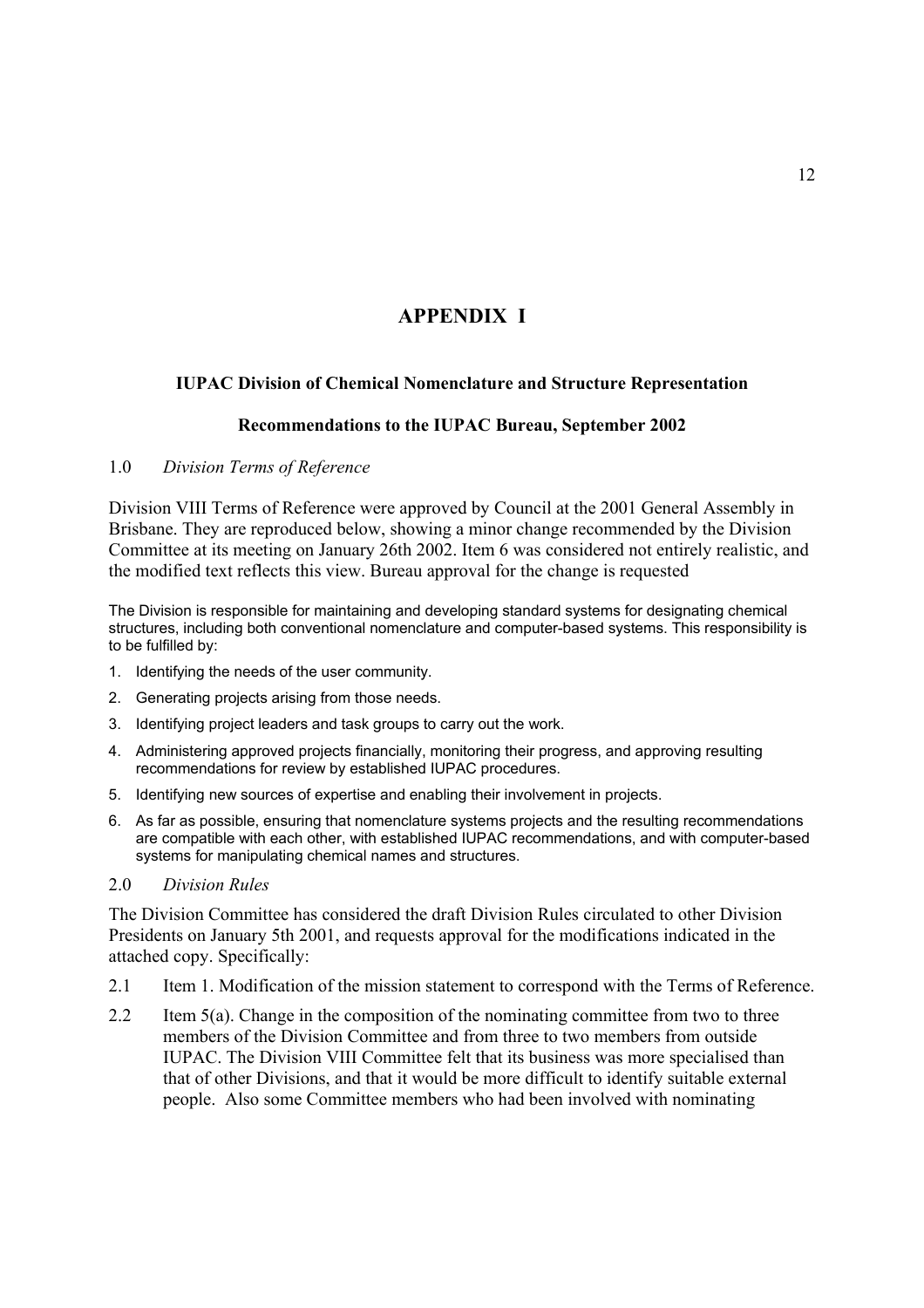committees for other Divisions had found the input from externals not particularly wellinformed or helpful.

- 2.3 Item 5(c). The Committee considered it unnecessary to specify the sectors of the community from which nominees should be drawn. For Division VIII it would be important to have representation from publishing and from professions concerned with regulatory requirements, but is was not thought necessary to spell this out.
- 2.4 Item 6. It was thought helpful to specify "fair practices" in connection with procedures for elections to be defined by the Secretariat.
- 2.5 Item 6 again. This relates to ongoing discussions in all Divisions about defining the Division electorate. The Division VIII Committee is concerned to establish an electorate of a size and composition such as to enable a variety of interests to be properly represented and to ensure an acceptable turnover of Division Committee membership. This would be most readily achieved by including the members of the Division's only Subcommittee (the Advisory Subcommittee), consisting of about 40 people representing the whole range of interests in the Division's activities. The Division Committee is concerned to establish a sense of community amongst these individuals, and including them as part of the electorate would be an important contribution to this end. In addition, it would be appropriate to include Chairmen of current Task Groups, although in most cases it is probable that these people would also be members of either the Division Committee or the Advisory Subcommittee. If the IUPAC-IUBMB Joint Commission on Biochemical Nomenclature persists in some form, as a body reporting to the Division Committee, its members should also be included in the electorate.

Alan McNaught (President, IUPAC Division VIII)

#### **Chemical Nomenclature and Structure Representation Division**

# **DIVISION RULES**

- 1. The mission of the Chemical Nomenclature and Structure Representation Division is to maintain and develop standard systems for designating chemical structures. Terms of Reference are attached.
- 2. Under the Statutes, Bylaws, and policies of the Union, the Division is managed by its Division Committee. S10 and B4.1 and their subsections are particularly relevant. The Division Committee is responsible for initiating and managing scientific projects, symposia and other activities within its area of responsibility and for cooperating with other Divisions in initiating and managing interdisciplinary projects, symposia and other activities.
- 3. The composition of the Division Committee and terms of service of its members are given in B4.103. In addition, under policy established by the Bureau, up to six National Representatives may be elected to the Division Committee.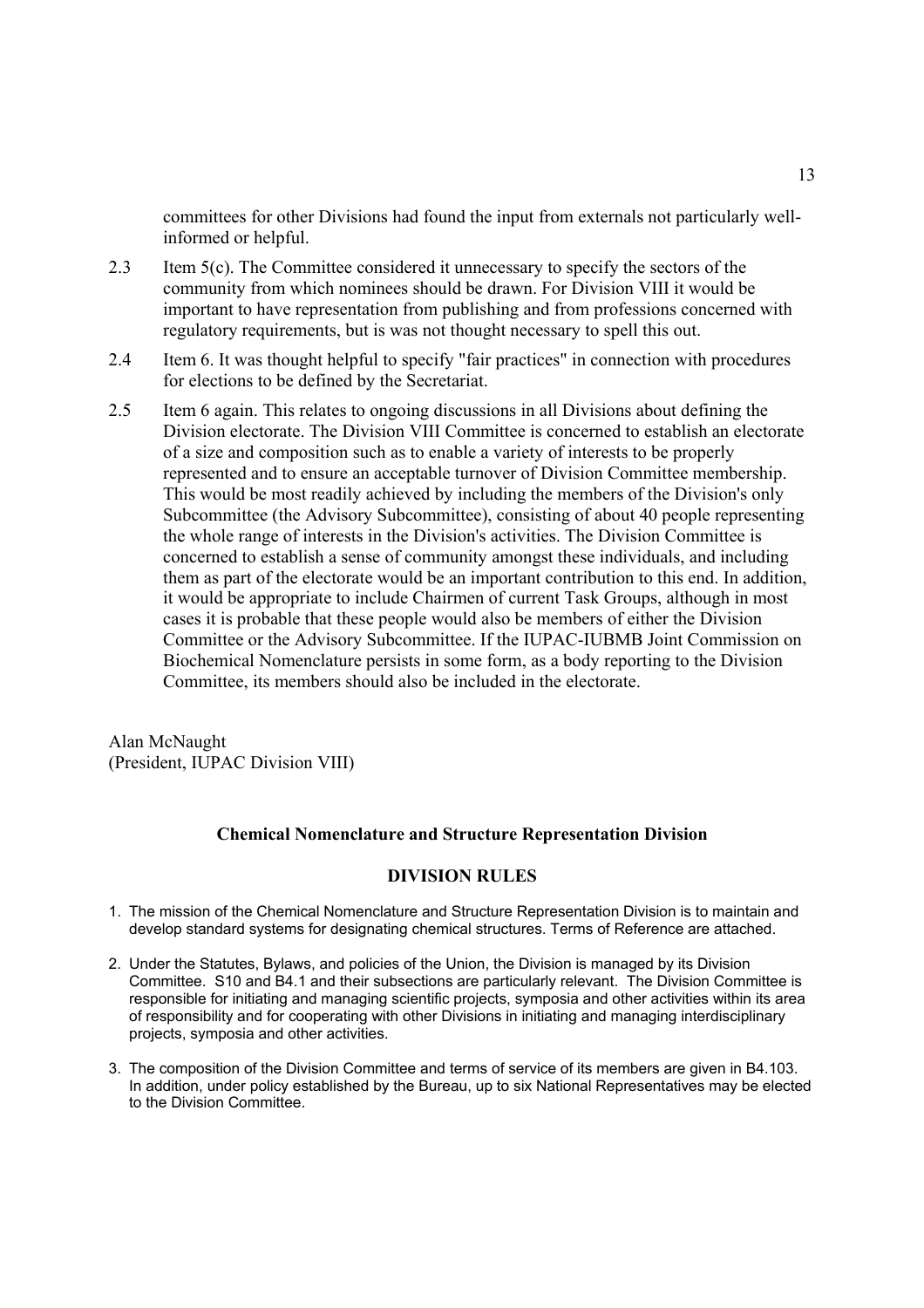- 4. (a) Titular Members of the Division Committee are nominated and elected by the electorate defined in B4.103. Candidates for titular membership are nominated by the Nominating Committee described below.
	- (b) Associate Members may be elected by the Division Committee, as provided in B4.103.
	- (c) National Representatives are elected by the Division Committee on nomination by National Adhering Organizations, according to procedures defined by the Bureau.
	- (d) Interim appointments to fill vacancies on the Division Committee occurring between meetings may be made by the Division President for terms ending at the end of the year in which the next General Assembly is held.
- 5. Candidates for Titular Member of the Division Committee are named by a Nominating Committee, prescribed by IUPAC policy and procedures defined by the Bureau, as follows:
	- (a) The nominating committee consists of five members [subject to an exception by the Bureau], with no more than three members from the existing Division Committee and the other two chosen from outside IUPAC on the basis of the breadth of their expertise. The Division President will not be a member of the Nominating Committee.
	- (b) The Nominating Committee is appointed by the Division President with the concurrence of the IUPAC Executive Committee.
	- (c) Nominees should be scientists with the expertise and experience necessary to maintain a Division Committee with appropriate scientific stature and breadth. Categories of vacancies may be established by the Division Committee if desired to ensure diversity in subject matter, geographic distribution, or other characteristics. More than one nominee for each vacancy is desirable but not required.
- 6. Elections shall be conducted by e-mail (or ordinary mail as necessary) under fair practices defined by the IUPAC Secretariat.
- 7. The Officers of the Division, as prescribed by B4.103 and B4.104, are President, Vice President (designated as President elect), and Secretary, with the immediate Past President serving as a Titular Member. With the advice of the President of the Union, Officers of the Division are elected by the Division Committee, subject to final approval by the Council. The Officers together form an Executive Committee to act for the Division Committee between meetings. The duties of the Officers are as follows:
	- (a) The President is the administrative head of the Division, presides at meetings of the Division Committee, and is an *ex officio* a member of all bodies of the Division. The President serves as a member of the Bureau and is the principal representative of the Division within and outside the Union.
	- (b) The Vice President acts for the President in his absence, assists the President as requested, and serves on the Division executive committee. He shall assume the office of Division President in the event of the President being unable to perform the functions of that office, without prejudice to the forthcoming period of office as President.
	- (c) The Secretary assists the President in carrying out the business of the Division and maintains the records of the Division.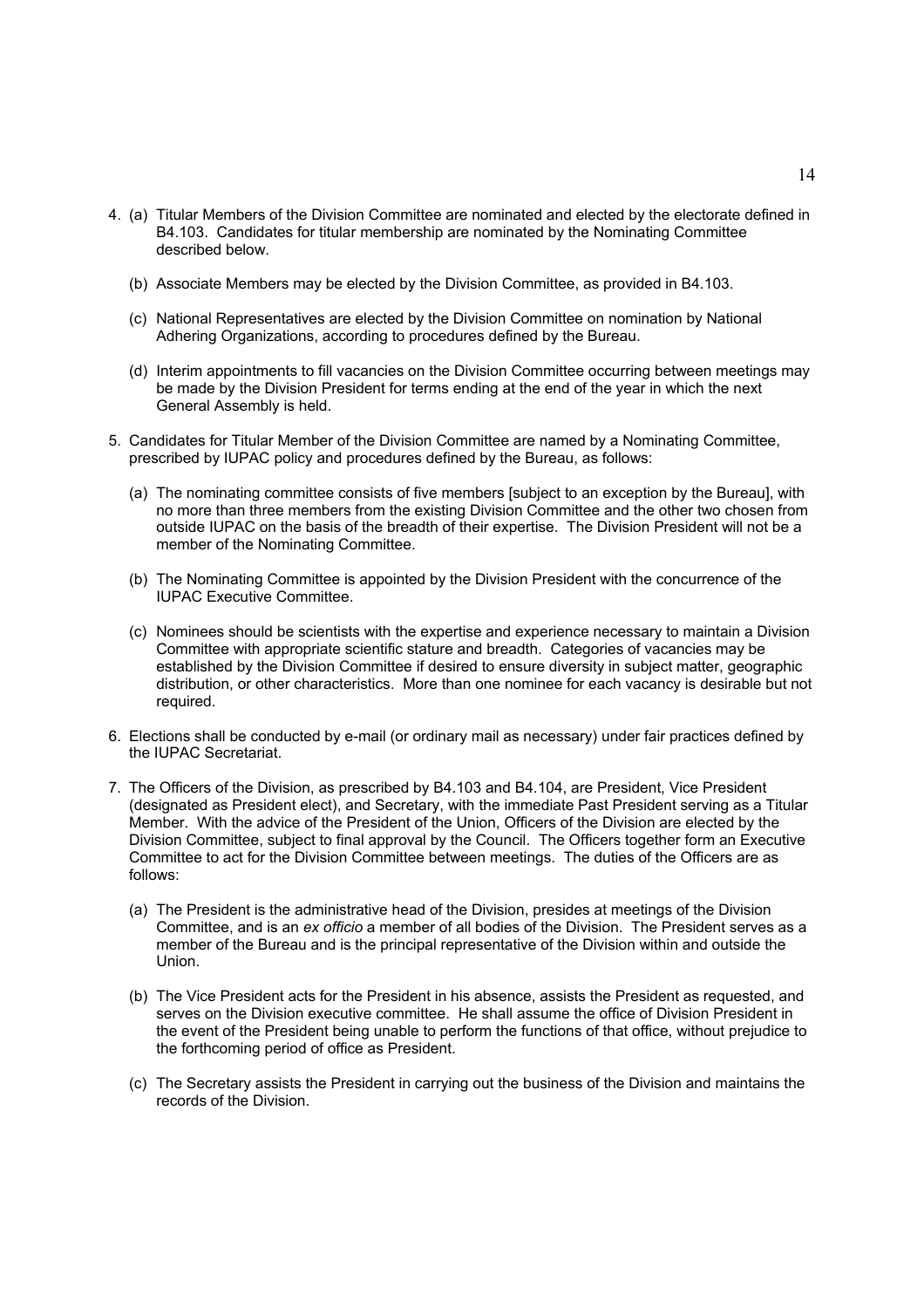- 8. (a) The Division Committee may establish and the Division President may appoint subsidiary bodies, such as working parties and advisory groups, which will have the status of Division subcommittees. as described in S 10.6. Task groups may be formed to carry out specific projects. The terms of reference or charge to each group, as well as its lifetime, shall be established by the Division Committee.
	- (b) The Division Committee may propose to the Bureau the establishment of Commissions, with terms of reference and lifetimes, under the provisions of B4.301.
	- (c) The Division Committee and Division President will exercise responsibility and oversight over all bodies created under parts (a) and (b).
- 9. These Rules may be amended by the Division Committee, subject to approval by the Council.

#### **Terms of Reference**

The Division is responsible for maintaining and developing standard systems for designating chemical structures, including both conventional nomenclature and computer-based systems. This responsibility is to be fulfilled by:

- 1. Identifying the needs of the user community.
- 2. Generating projects arising from those needs.
- 3. Identifying project leaders and task groups to carry out the work.
- 4. Administering approved projects financially, monitoring their progress, and approving resulting recommendations for review by established IUPAC procedures.
- 5. Identifying new sources of expertise and enabling their involvement in projects.
- 6. As far as possible, ensuring that nomenclature systems projects and the resulting recommendations are compatible with each other, with established IUPAC recommendations, and with computer-based systems for manipulating chemical names and structures.

#### **Terms of Reference of the Advisory Subcommittee**

- 1. To advise the Division Committee on the needs of the community with respect to standard systems for designating chemical structures, including both conventional nomenclature and computer-based systems.
- 2. To propose and participate in projects for the Division, and to advise on project leaders and other suitable participants.
- 3. The Advisory Subcommittee will not meet in full on a regular basis; the Division Officers will authorise meetings of subgroups as needed to address specific issues, and will call larger meetings when it seems necessary to consider major issues of general interest. Otherwise, discussions will take place via a Web Discussion Board.
- 4. Members of the Subcommittee are appointed by the Division Officers for two-year periods, renewable as approved by the Division Committee.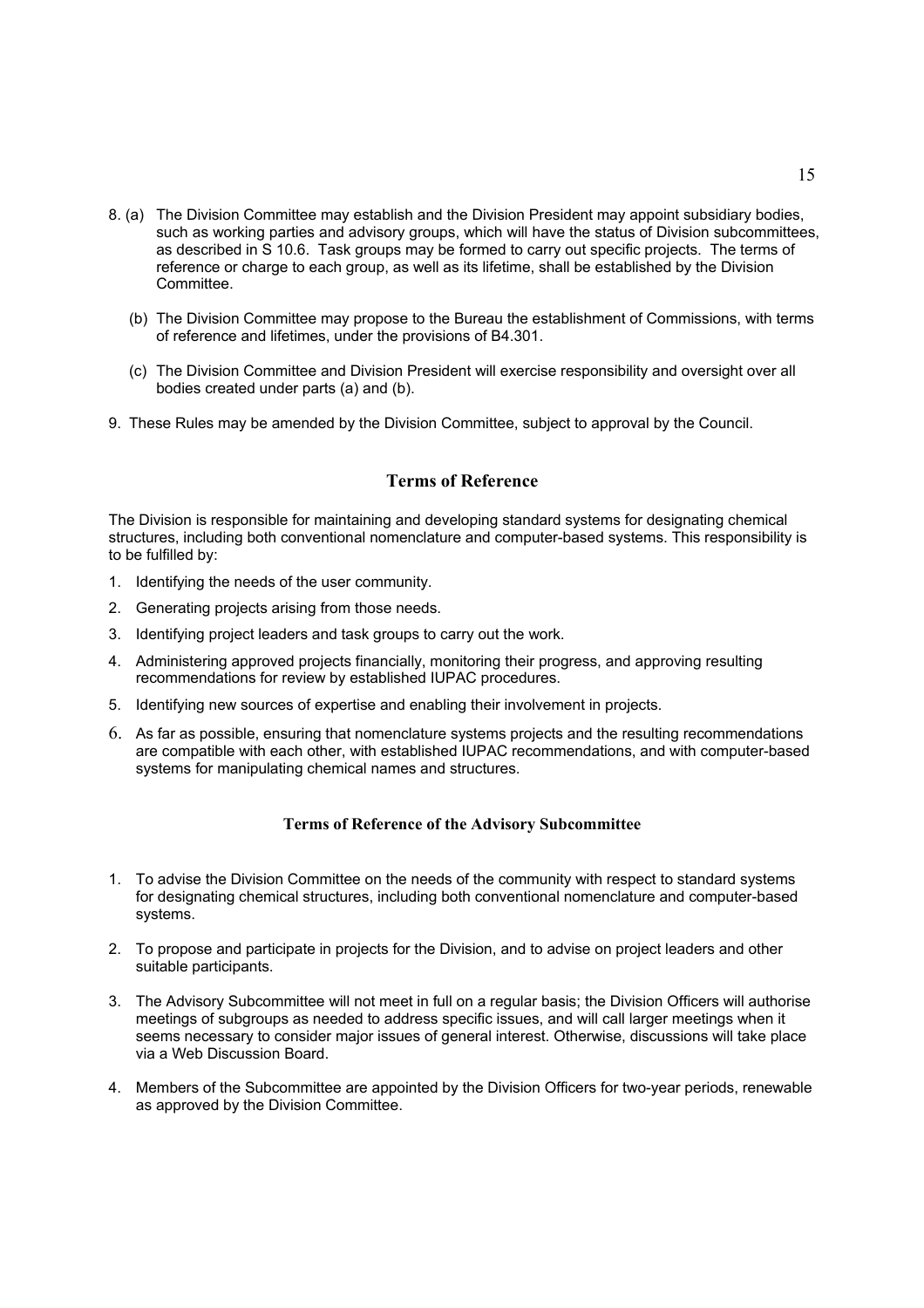# **APPENDIX II**

#### **IUPAC DIVISION VIII**

#### **Division of Chemical Nomenclature and Structure Representation**

#### **Advisory Subcommittee composition (as of 16/04/02)**

Dr Hidetsugu Abe (Toyohashi U of Technology, Japan) Prof Steven M Bachrach (Trinity U San Antonio, USA; Editor, Internet Journal of Chemistry) Dr Byron J Bossenbroek (Chemical Abstracts, USA) Mr Jonathan Brecher (CambridgeSoft, USA) Dr John Brennan (European Patent Office, Netherlands) Prof Neil G Connelly (Bristol, UK) Prof Richard Cammack (Kings, London, UK; Chairman IUPAC-IUBMB Joint Commission on Biochemical Nomenclature) Dr Ilaria Campagnari (GSK, Italy) Prof Chong Shik Chin (Seoul, Korea) Prof Franco Cozzi (Milan, Italy) Dr Ture Damhus (Novozymes, Denmark) Prof Bernadette Donovan-Merkert (U of North Carolina, Charlotte, USA) Prof Andreas Dress (Bielefeld, Germany) Dr Andrey Erin (ACDLabs, Russia) Dr Geoff Fairhurst (BASF, Germany) Prof Henri A Favre (Montreal, Canada) Dr Piroska Fodor-Csányi (Budapest, Hungary) Dr Patton M Giles (Chemical Abstracts, USA; ACS Nomenclature Committee) Dr Jonathan M Goodman (Unilever Centre for Molecular Informatics, Cambridge, UK) Prof Richard M Hartshorn (Canterbury, New Zealand) Dr Karl-Heinz Hellwich (Beilstein, Germany) Prof Bernardo J Herold (Lisbon, Portugal) Dra. Rita Hoyos de Rossi (Cordoba, Argentina) Dr Alan T Hutton (Cape Town, South Africa) Dr Wolf-Dietrich Ihlenfeldt (Computer Chem Center, Erlangen-Nurnberg, Germany) Prof Aubrey D Jenkins (Sussex, UK) Prof Jaroslav Kahovec (Prague, Czech Republic) Prof Alan R Katritzky (Florida Center for Heterocyclic Compounds, USA) Professor Risto S Laitinen (Oulu, Finland) Dr Graham F McCann (Royal Society of Chemistry, UK; Editor, Dalton Trans. And J Materials Chem)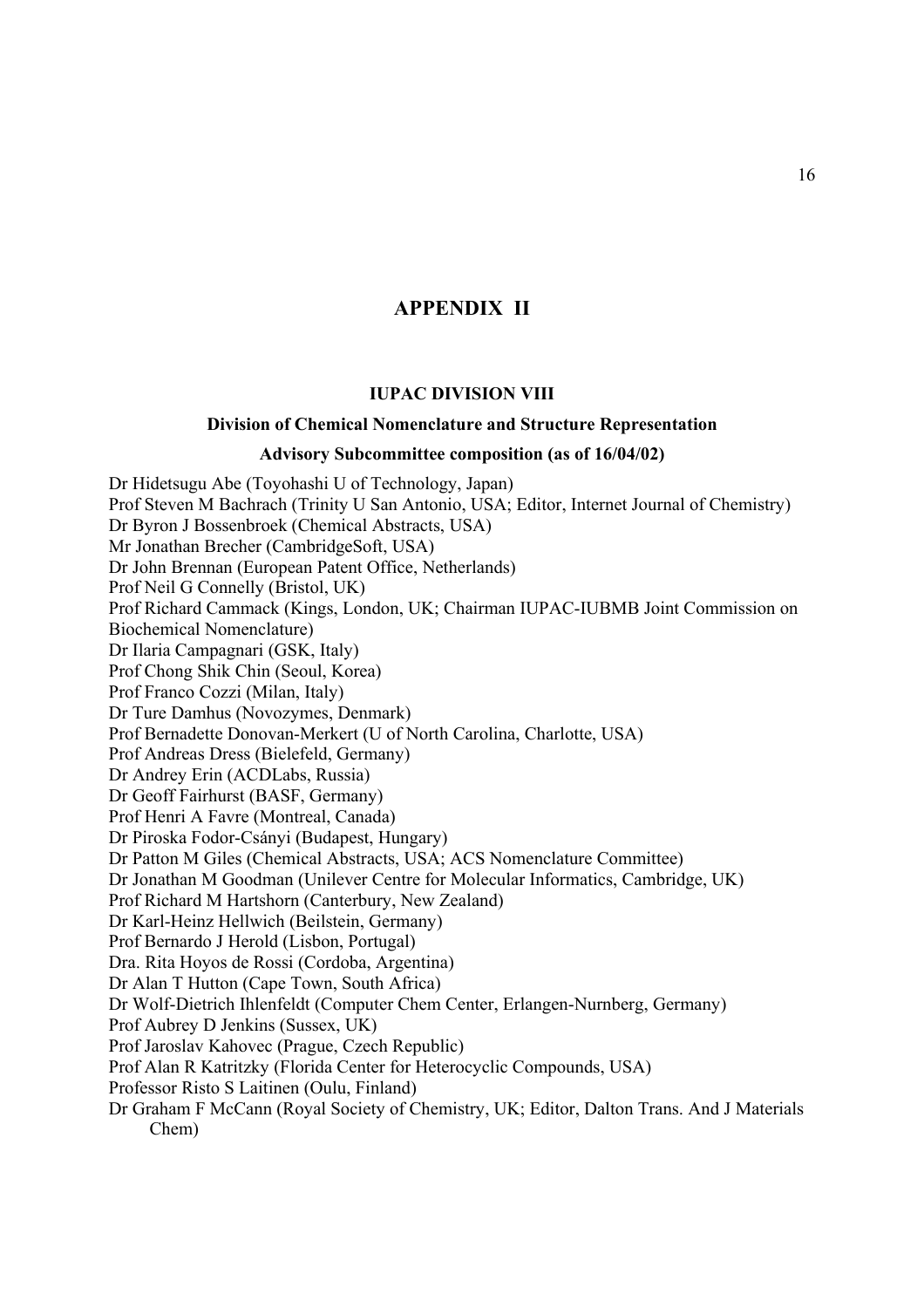Dr W Val Metanomski (Chemical Abstracts, USA) Prof Ebbe Nordlander (Lund, Sweden Prof Vincent L Pecoraro (Michigan, USA; Assoc Editor, Inorg Chem) Prof C Dale Poulter (Utah, USA; Editor, J Org Chem) Prof Damon D Ridley (Sidney, Australia) Dr Paolo Righi (Milan, Italy) Ms Helen Schofield (Manchester, UK) Dr Steve Stein (NIST, USA) Dr Sarah Thomas (Royal Society of Chemistry, UK; Editor, ChemComm) Mr Kevin Thurlow (LGC Nomenclature Advisory Service, UK) Dr Edward S Wilks (ex-Dupont, USA) Dr Janusz L Wisniewski (MDL, Germany) Dr Shen-Gang Yuan (Shanghai, China)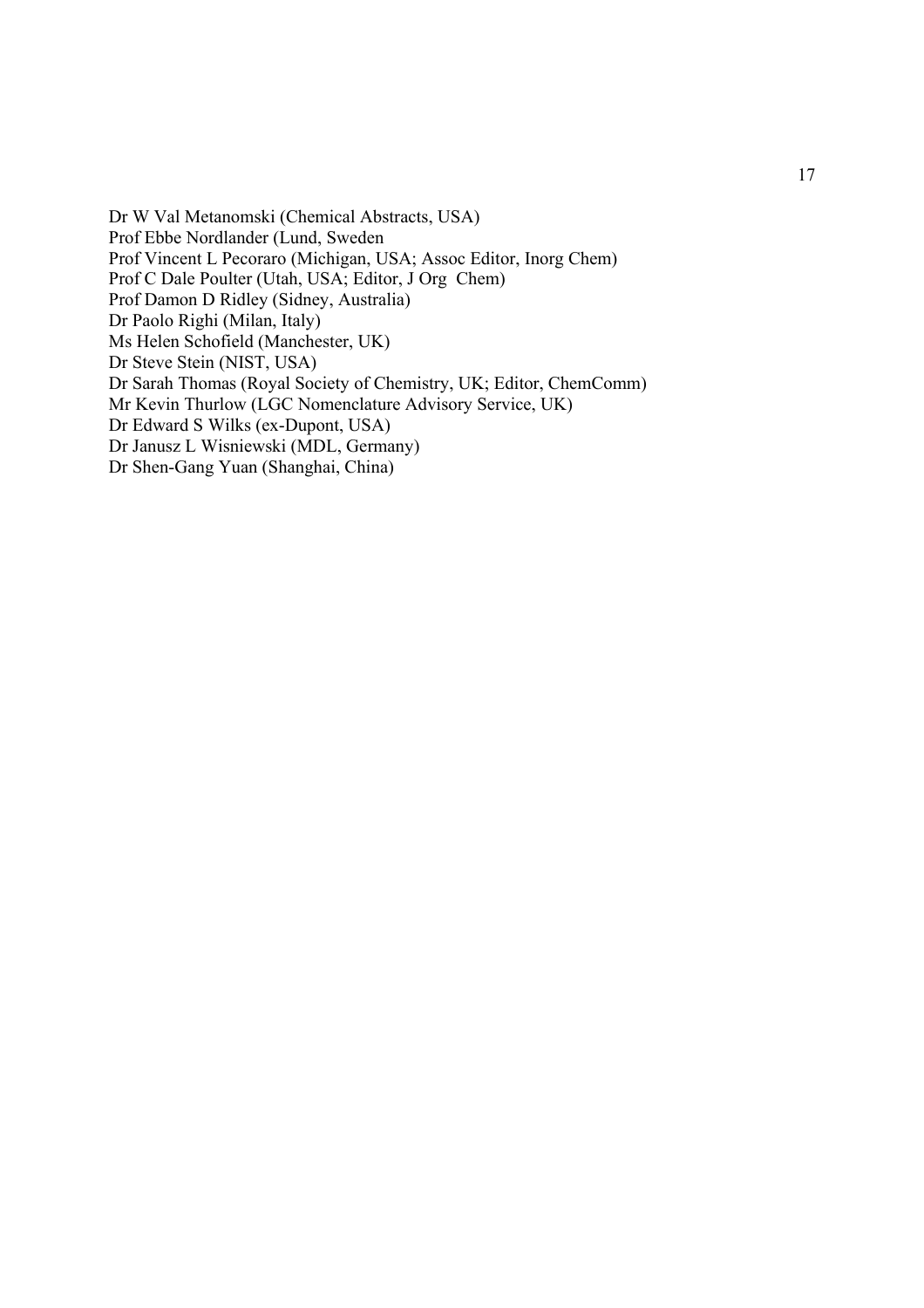# **APPENDIX III**

# **DRAFT**

# **Nomenclature Committee of IUBMB (NC-IUBMB) – IUPAC-IUBMB Joint Commission on Biochemical Nomenclature (JCBN)**

## **Cologne, May 10-12, 2002**

#### **Attendees:**

#### **NC-IUBMB and JCBN**

Richard Cammack, Chairman (London, UK) Derek Horton (Washington, DC, USA) Arnost Kotyk (Prague, Czech Republic) Keith Tipton (Dublin, Ireland)

#### **NC-IUBMB**

Helen Berman (Piscataway, USA) Gerard Moss (London, UK)

#### **JCBN**

Sinéad Boyce, Secretary (Dublin, Ireland) Keith Elliott (Manchester, UK) Minoru Kanehisa (Kyoto, Japan) Nathan Sharon (Rehovoth, Israel)

#### **Others**

Rolf Apweiler (Cambridge, UK) <br>Alan McNaught (RSC, Cambridge, UK) Associate Member of NC-IUBMB Alan McNaught (RSC, Cambridge, UK) Dietmar Schomburg (University of Köln, Germany) Associate Member of NC-IUBMB<br>
Michael Darsow (Cambridge, UK) Charles Cheever Michael Darsow (Cambridge, UK) Kirill Degtyarenko (Cambridge, UK)<br>Astrid Fleischmann (Cambridge, UK) Observer Astrid Fleischmann (Cambridge, UK)<br>
Jiahui Jiang (University of Missouri, Columbia, USA) (Observer Jiahui Jiang (University of Missouri, Columbia, USA) Ida Schomburg (University of Köln, Germany) Observer

#### **1. Welcome and Apologies for Absence**

The meeting began at 10 am on Friday 10 May. Cammack, as Chairman, welcomed everyone to the meeting and thanked Schomburg for making the arrangements. Apologies from Amos Bairoch, Charles Cantor and Alan Barrett were noted.

#### **2. Approval of Agenda**

Moss asked that a document on the terminology of guanidine formation, which he had received during the past week, be added as an agenda item. It was agreed that this be added for discussion under Item 20 (Any Other Business).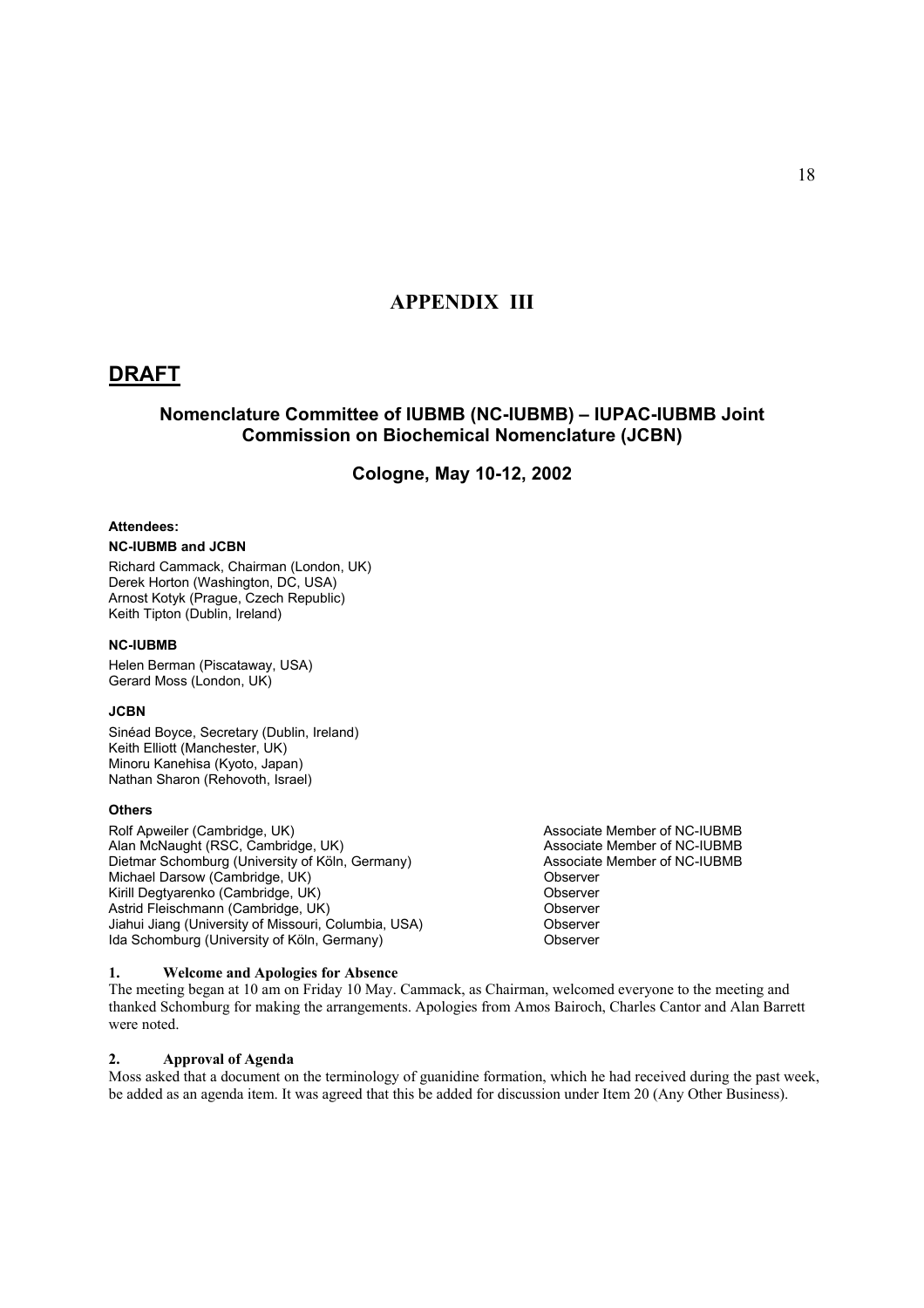#### **3. Minutes of the Bethesda Meeting, May 2001**

Cammack proposed a different format for the Minutes in future. These would take the form of topics covered and decisions taken rather than a detailed account of all discussions that took place, as had been our previous practice. This was agreed.

The provision of the Agenda and other documents related to forthcoming meetings of the Committees on a temporary web page [\(http://www.kcl.ac.uk/ip/richardcammack/nomenclature/agendapapers.htm](http://www.kcl.ac.uk/ip/richardcammack/nomenclature/agendapapers.html)l), initiated this year by Cammack, was welcomed.

Kotyk pointed out an inaccuracy in Item 5 of the Minutes: he had not indicated that he would resign after the meeting in 2002 but that he would be prepared to step down once the transport protein document had been approved. The minutes of the meeting were approved subject to that change being made. (**Action: Boyce** to amend 2001 Minutes as indicated).

#### **4. Matters Arising**

Cammack reported that he had had a complaint from the students at a course on Cell Biology in Moscow concerning the lack of a systematic nomenclature for regulatory proteins. He had prepared a response indicating that the Committees cannot create such a systematic nomenclature until the properties of these proteins are known. It was agreed that Cammack would ask the IUBMB Education Committee to look into this issue. (**Action: Cammack**).

#### **5. Chairman's Report (Cammack)**

Cammack congratulated Tipton, Dixon and Boyce for their work on the Enzyme List, Moss for his work on the web site, McNaught for his work on providing future options for the IUPAC part of the JCBN, Kotyk for his transport document and Berman for her document on the geometry of nucleic acids.

Cammack announced that he is editor-in-chief of a new edition of the *Oxford Dictionary of Biochemistry and Molecular Biology* (Oxford University Press). He asked members of the Committees for help in creating definitions of terms. (**Action: Cammack** to contact committee members)

Cammack informed those present that he had attended a meeting on XML in chemistry. IUPAC has adopted the use of XML and will define namespaces that can be used to verify standards and statements.

The Committees learned, with sadness, of the death of the first Chairman of the NC of IUB and IUPAC, Peter Karlsson.

#### **6. Membership of Committees**

The membership of the Committees is to remain unchanged. Kotyk suggested that he might retire if his transport document (see Item 10) was fully approved. He anticipated that this would not be before the 2003 Meeting of the Committees, at the earliest.

Cammack also raised the need for new people to join the Committees, but said that funding would be needed for such people. It was agreed not to consider additional full members until we had considered our future activities and initiatives more fully.

#### **6a. Newsletter**

It was agreed that newsletters should be published on a regular basis, and that an editor should be appointed. This was agreed and Sharon volunteered to collate newsletter entries. Items for publication in the Newsletter are to be sent to Sharon.

Moss emphasized the importance of alerting the scientific community to changes that we make in enzyme nomenclature. In addition to the *European Journal of Biochemistry*, who published newsletters in the past, it should be offered to a wide range of journals, including the IUBMB journal *Biochemistry and Molecular Biology Education* (BaMBEd). Items of particular importance might be published in *Trends in Biochemical Sciences* (TiBS). The Newsletter will also be published on the web. It was agreed that the title "Newsletter" was not particularly attractive and "Bulletin" was suggested as an alternative. The Committees agreed to reflect upon this.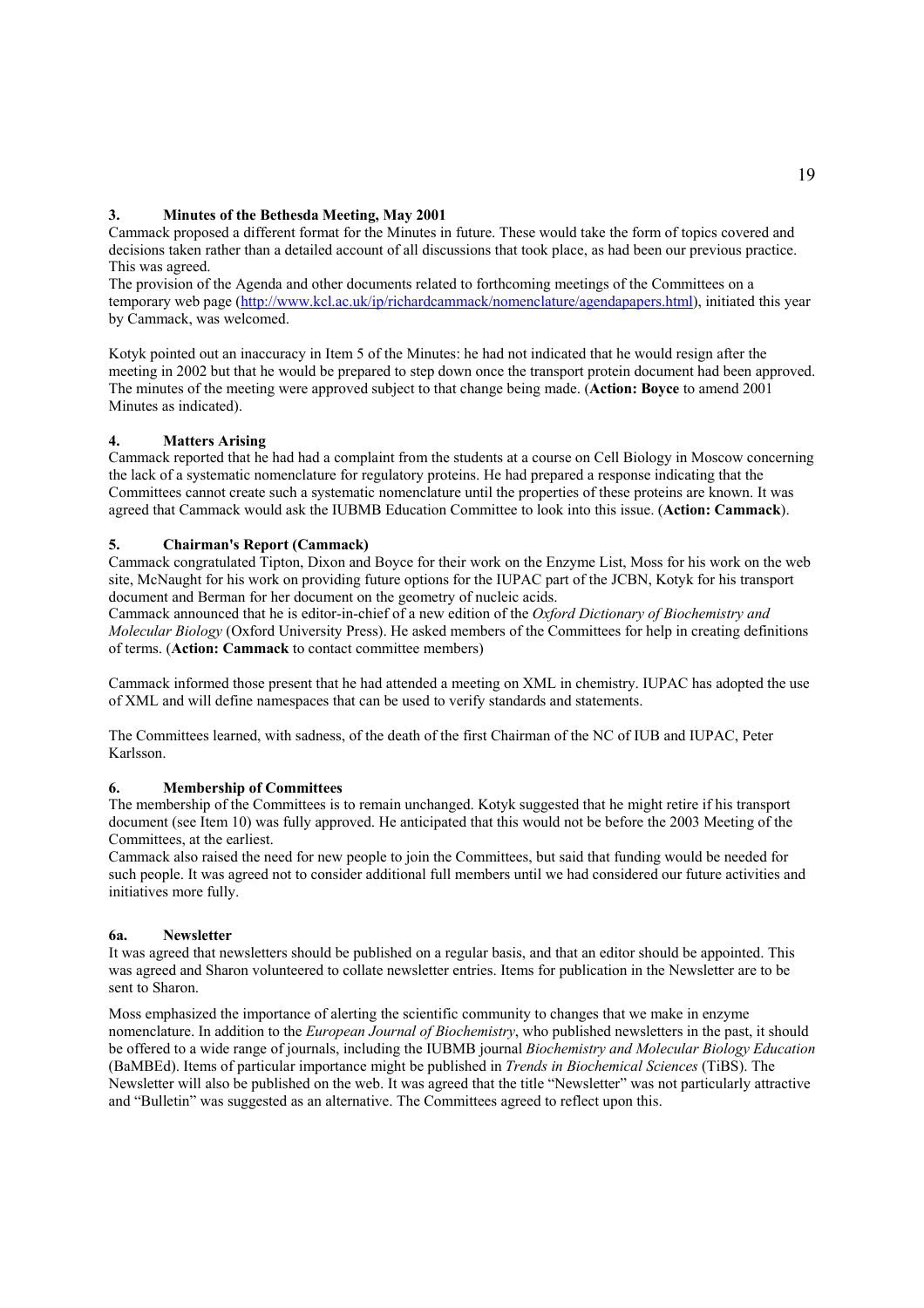(**Action: Sharon** to compile Newsletter; **Members of the Committees** to provide Sharon, cc. Cammack, with suggestions).

#### **7. Appointment of a Treasurer**

A Treasurer is required to ensure that a central record of all expenditure is maintained. Elliott agreed to act as Treasurer and this was accepted unanimously. Members of Committees are to submit claims in their normal manner but are to send a copy to Elliott. (**Action: All members of Committees** to send copies of expenses claimed to Elliott)

#### **8. Funding (Cammack)**

IUPAC funding has been fixed at \$13,000 for the biennium 2002-2003 and the IUBMB has provided a budget of \$25,000 over the 3 years to 2003. Abolition of the commissions of IUPAC meant that their future support for the Biochemical Nomenclature Committees required a special case to be made. It was agreed that, even if our activities become project-based, we should seek to continue to have an annual meeting to assess progress and decide on future projects. This was discussed further under Item 12.

Cammack pointed out that the 3-year funding provided for by Bill Slater of IUBMB expires at the end of next year. He will produce a report for the IUBMB on the work of the Biochemical Nomenclature Committees and make a case, in that context, for continued (and extended) funding to the Treasurer, Brian Beechey. (**Action: Cammack**)

#### **9. Information on Nomenclature Databases**

#### **9.1 Update on the BioBabel project (Fleischmann, Degtyarenko and Darsow)**

This EU-funded project began on 1 November 2001 and will run for 3 years. The initial stage of the project is to develop a database to hold the enzyme nomenclature data. Work on this has begun and the data can be seen at [http://www.ebi.ac.uk/intenz.](http://www.ebi.ac.uk/intenz) 

#### **9.2 Progress with Toni Kazic's Enzyme Nomenclature Database (END) (Jiang)**

Jiang gave a presentation on the contributing databases in The Agora [END, BND (Biochemical Nomenclature Database), Moirai (a small-molecules database) and UMBBD]. Facilities are provided to query, review, revise, curate and deposit data in the database. Jiang asked that members of the Committees view the website [\(http://www.the-agora.org\)](http://www.the-agora.org) and inform Kazic of any suggestions they have for its improvement. Jiang also asked that members provide answers to questions raised in the document from Kazic on ambiguities and uncertainties in small molecule nomenclature that was distributed at the meeting.

#### **9.3 Update on BRENDA (Schomburg)**

Schomburg reported that a new enzyme query engine had been introduced in the database. They now have the ability to review and update 1000 enzyme entries per year. They have a new facility that can extract data by text interpretation, which can be used to link EC numbers to specific diseases. They will also be introducing a substructure editor within approximately two months that can be used to search for a structure using a substructure.

#### **9.4 Update on KEGG (Kanehisa)**

This database has introduced a split of EC number information into R numbers for reactions (based on function) and K numbers for orthologs (KO - KEGG Orthology). They also use C numbers for compounds (C0 - chemical ontology). They have approximately 10,000 chemical compounds in the LIGAND database and have a web interface for searching for similar chemical structures. They have developed a method to compare chemical structures using 2D graph comparison and a graphic similarity (correlated cluster) algorithm. Substructure searches, by inputting chemical structures, are now possible on the GenomeNet homepage.

Kotyk raised the subject of 3D structures of substrates and cofactors. Berman said that Cambridge Database (CCD) (a private charity) had 250,000 such structures. She suggested that Schomburg should contact them as they were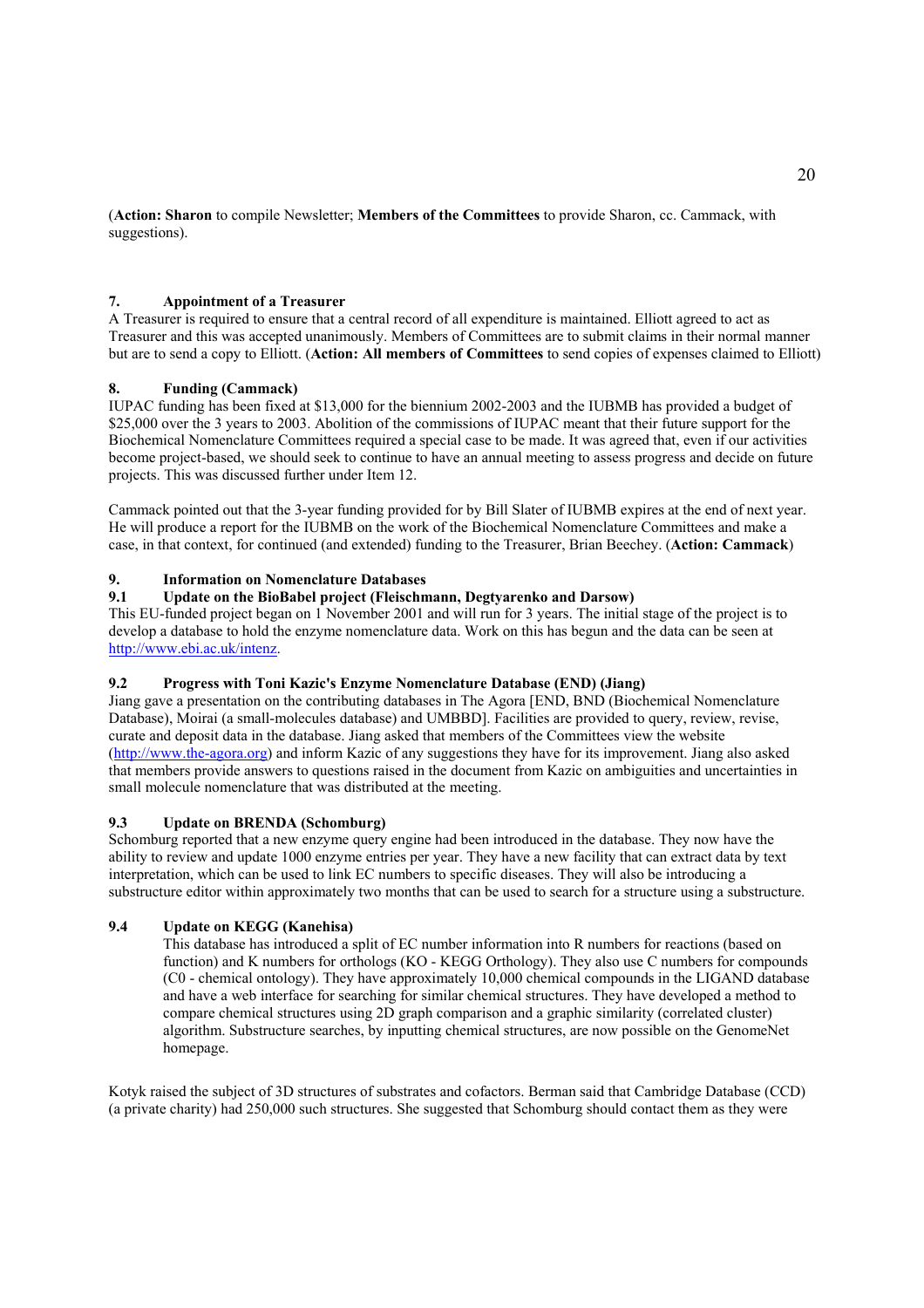now more willing to collaborate. (**Action: Schomburg** to contact Cambridge Database about possible collaboration regarding 3D structures for small molecules).

#### **9.5 Nicholson maps and minimaps (Nicholson)**

Nicholson discussed the value of his maps and minimaps for disseminating information to students and said that the use of the internet has made their distribution easier. All proceeds from sales by Sigma of the metabolic pathway map go to IUBMB (not Biochemical Nomenclature Committee). Nicholson has been trying to get the balance redressed. (**Action: Nicholson** to discuss proceeds from maps with Angelo Azzi). Nicholson also demonstrated an animated version of ATP synthesis that was being developed in consultation with John Walker.

#### **10. Kotyk's Transport Protein Document (Kotyk)**

The document produced by Kotyk, in collaboration with Milton Saier, was approved and will be published on the web as an IUBMB-Nomenclature Committee document after minor corrections are made. Kotyk asked members of the Committees to give him details of any necessary corrections. (**Action: All members of the Committees**) Moss and Cammack agreed to work with Kotyk in editing the document and providing a title page and table of contents for inclusion (**Action: Moss, Cammack and Kotyk** to edit; **Moss** to publish it on the web). Cammack suggested that the Committees establish an independent relationship with Saier so that future developments in the classification are in line with the proposals in the document. (**Action: Cammack** to correspond with Saier)

#### **11. Nomenclature Committees' Website**

#### **11.1 Diagrams and metabolic schemes in the Enzyme List (Moss)**

A high proportion of new enzymes have associated reaction schemes that are either (1) chemical structures to match the reaction or (2) a metabolic pathway that includes the enzyme. Moss's maps are on secondary metabolites and complement the minimaps. Tipton pointed out that some of the maps also have a mechanism diagram, which can be very useful. Moss said that if people wanted specific maps included in the Enzyme List, they should let him know. Moss was congratulated on his initiative. (**Action: members of the Committees** to inform Moss of any specific maps that they would like).

#### **11.2 Usage statistics (Moss)**

Moss circulated usage statistics at the meeting. There are approximately 15,000 users of the nomenclature web sites per week (where user is defined as one computer/24 h period). There are approximately 30,000 hits per day. Usage of the web pages where enzymes are output in blocks of 50 enzymes/page has declined following the introduction of the one-enzyme-per-page format.

#### **11.3 Provision of a glossary of biochemicals based on abbreviations and symbols documents** - see

[http://www.chem.qmul.ac.uk/iupac/misc/abbrev.html,](http://www.chem.qmul.ac.uk/iupac/misc/abbrev.html) <http://www.chem.qmul.ac.uk/iupac/misc/symbols.html> and 1978 Compendium p. 212, EJB 2 (1967) 1-2 (Moss)

Moss reminded the Committees that we do not have a comprehensive list of abbreviations and symbols and that these should be documented. As an example, the structure of CoA is not present in any document and it should be provided, with its numbering indicated. Riboflavin and nicotinamide are other compounds that should be included in this document. He also pointed out that the numbering conventions for several compounds, such as those in the nucleic acids document, were somewhat obscure and a document illustrating ring numbering could be very useful. Two separate documents were proposed: (1) on miscellaneous compounds and (2) on abbreviations and symbols. It was believed that IUPAC could be asked to support Item (1). Kotyk pointed out that his publication, *Quantities*, *Symbols, Units and Abbreviations in the Life Sciences,* might provide a useful basis for such web-based material. (**Action: Moss** to coordinate these activities with assistance from **Tipton**)

#### **11.4 Update on more permanent web address, i.e., iubmb.org (Cammack)**

IUBMB have accepted the offer of the web address iubmb.org from Portland Press and Peter Ott has added a number of links to relevant nomenclature sites. Moss indicated that the URL iubmb.org/nomenclature pointed to the Enzyme List rather than to the Nomenclature home page. (**Action: Cammack** to ask Peter Ott to rectify this).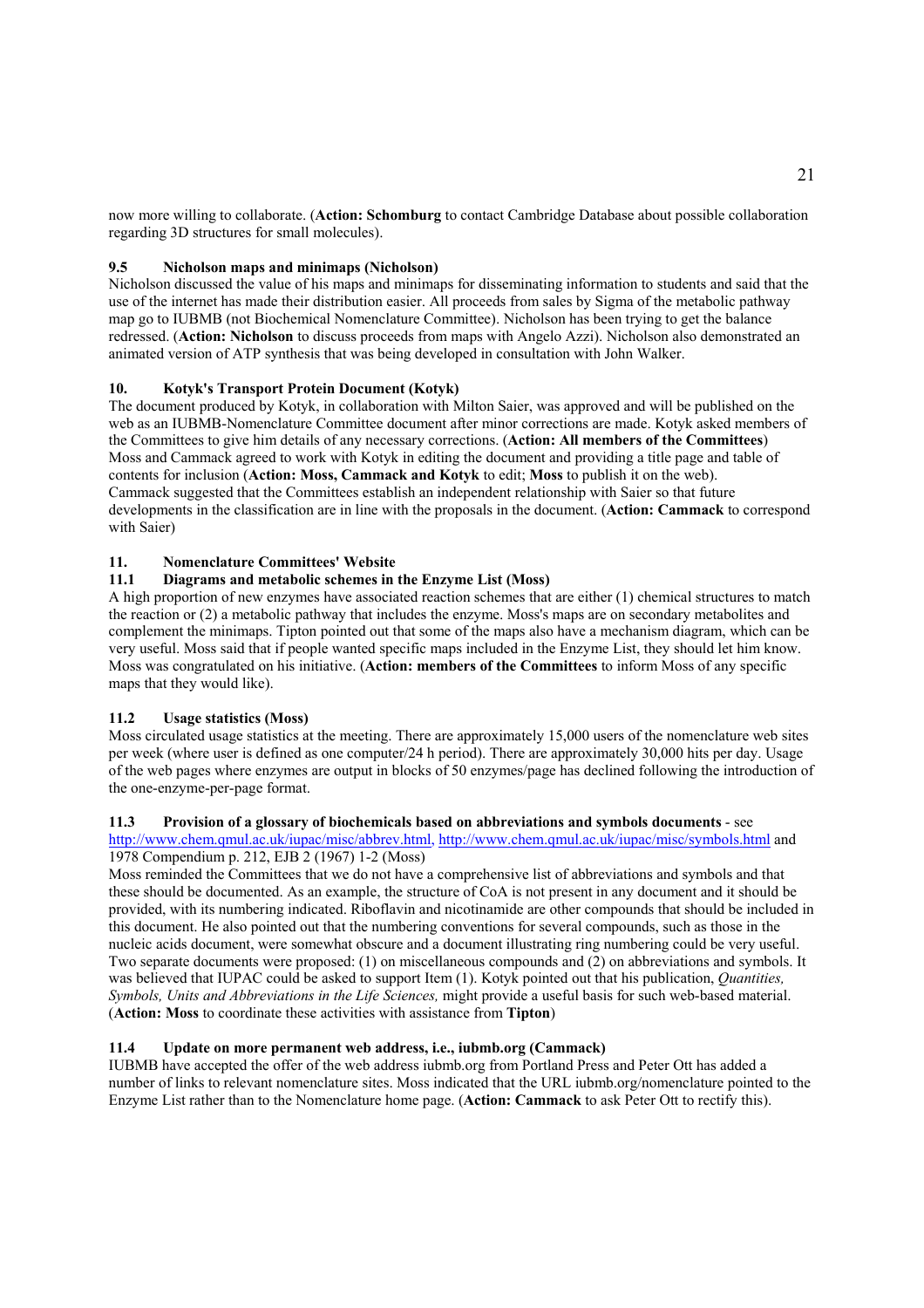#### **12. Inter-Union Bioinformatics Group (Cammack)**

The final meeting of the IUBG will be held on 14/5/02 and Cammack will attend. (**Action: Cammack** to provide report)

#### **13 IUPAC funding and application possibilities (McNaught)**

Following extensive discussion, it was decided that McNaught should make an application to IUPAC for the Committees to continue meeting on an annual basis as before. (**Action: McNaught**) In addition, Committee members should try to determine possible areas that could be funded by IUPAC on a project-by-project basis, which is in line with their new format. Moss informed the Committees that the review process for project proposals requesting IUPAC funding is extensive, but if the project is approved, then funding is usually provided at the level requested. Guidelines for submission of projects are available on the IUPAC website ([http://www.iupac.org\)](http://www.iupac.org)

Horton proposed that the carbohydrate document (published 1996) should be revised to take account of glycoclusters and glycodendrimers, with a target date of 2006 for completion. He proposed that there should be a meeting every year of carbohydrate experts (at an annual carbohydrate meeting) and has a list of people to invite to form a working group. This project would not require specific funding.

In light of the new organization of IUPAC, Moss said that the IUBMB should have specific responsibility for the Enzyme Nomenclature and that advice could be sought from IUPAC on specific matters. Two projects for which IUPAC funding will be sought were outlined. The first of these is that of a biochemical compound glossary (see Item 11.3) and the other is on a Compendium of synonyms for compounds (small molecules) of biological importance. The latter might be coordinated by Kazic and will include contributions from Tipton, Schomburg, Degtyarenko, Dixon and others. McNaught reported that CAS might be willing to supply their synonyms list as part of this exercise. (**Action: Moss and Kazic** to prepare project proposals for submission to IUPAC and **McNaught** to approach CAS about provision of their synonyms list)

Cammack pointed out that, in future, the Committee may have to define itself in terms of projects. Cammack suggested that we may have to change our constitution if we work in terms of projects in the future. (**Action: Cammack** to investigate if this is necessary).

#### **14. Current activities of the IUPAC Division of Chemical Nomenclature and Structure Representation (McNaught)**

McNaught provided a report on activities of the above Division. The document covered activities in the following areas:

Chemical identifiers - algorithm is now available for evaluation and can be provided by McNaught on request. The system will provide a standard way of representing chemical structures on computer that will derive directly from structure representation and can be converted back to a unique structure.

Revision of the *Blue Book* - The final draft will be reviewed in August 2002 and the book should be published in 2003.

The *Red Book* is also being revised and should be published later this year.

Part 1 of a document on fullerene nomenclature was due for publication last month.

Other projects include those on phanes, rotaxanes and chemically modified polymers.

#### **15 Enzyme List 15.1 "Energases"**

Following the provision by Dan Purich of a list of possible sub-subclasses (see Agenda) that could be applied to the energase class, it was decided to form a panel to look at the viability of such a classification and whether it was desirable to move any existing entries into it. It was agreed to ask Athel Cornish-Bowden to convene such a panel, which should include Kotyk, Schomburg, Purich and Tipton (**Action: Tipton** to contact Cornish-Bowden).

#### **15.2 New subclasses and sub-subclasses**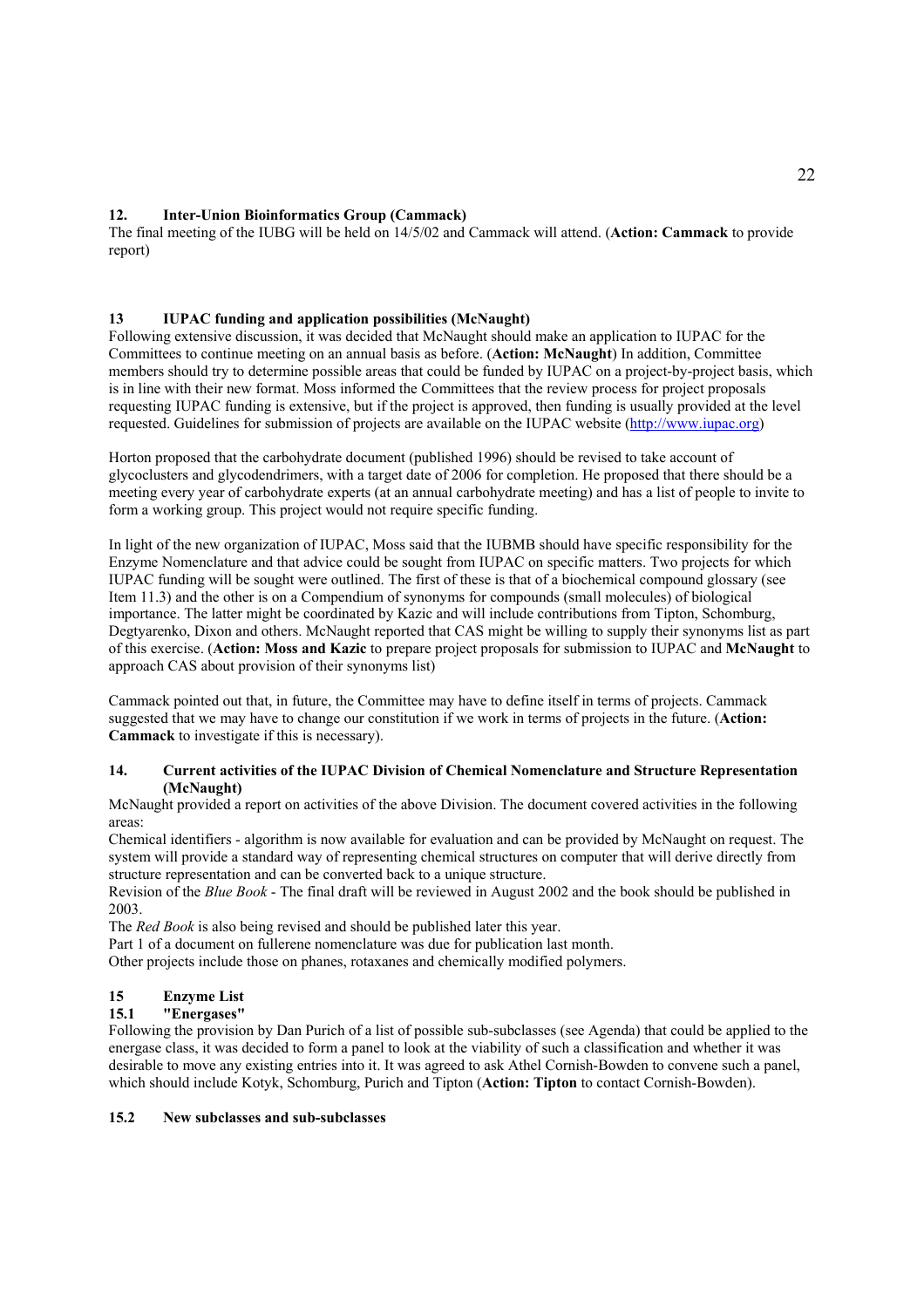This item was added to the agenda to inform members of the creation of new subclasses and sub-subclasses during the past year, as follows:

- EC 1.14.20 With 2-oxoglutarate as one donor, and the other dehydrogenated<br>EC 1.14.21 With NADH or NADPH as one donor, and the other dehydrogen
- With NADH or NADPH as one donor, and the other dehydrogenated
- EC 1.20 Acting on phosphorus or arsenic in donors
- EC 1.20.4 With disulfide as acceptor
- EC 1.20.98 With other, known acceptors
- EC 1.20.99 With other acceptors
- EC 1.21 Acting on X-H and Y-H to form an X-Y bond
- EC 1.21.3 With oxygen as acceptor
- EC 1.21.99 With other acceptors

Cammack had prepared a table outlining substrates and products in class EC 1. It was agreed that this should be published on the web (**Action: Moss**), provided that it was accompanied by documents indicating our conventions as to the direction in which reactions are written. Tipton had previously prepared such a document that also covered classes other than EC 1 and would revise it for the web (**Action: Tipton**). Moss stressed the need for an additional document on how donors and acceptors are classified in EC 1 and Tipton agreed to do this. (**Action: Tipton**)

#### **15.3 Anomaly between classification of monooxygenases and dioxygenases having ferredoxin as donor (Cammack)**

Cammack proposed that there be a new class of dioxygenases with ferredoxin as donor. He agreed to produce a list of enzymes involved and where they might be placed in the classification system. (**Action: Cammack**)

#### **15.4 Use of 'A' and 'acceptor' to indicate an unknown acceptor**

Toni Kazic had raised a question about our use of 'A' and 'acceptor' to designate an acceptor. Tipton had pointed out to her that the guidelines used are that 'A' and 'AH2' are used when the acceptor accepts a hydrogen and that 'acceptor' and 'reduced acceptor' are used when we do not know whether the acceptor accepts hydrogen or electrons. Moss has proposed that this be made explicit in the header to EC 1.x.99. (see Item 15.5)

#### **15.5 Update of Rules document**

The Rules document requires updating to include items arising from 15.2 and 15.4 above and how we indicate sugars (as explained in the Carbohydrate document at [http://www.chem.qmul.ac.uk/iupac/2Carb](http://www.chem.qmul.ac.uk/iupac/2Carb/)/). Some changes have already been incorporated (based on document from Dixon that was provided with Agenda) to take account of new subclasses that have been introduced into the Enzyme List.

It was also agreed that the revised Rules should indicate which reaction takes precedence when an enzyme catalyses more than one type of reaction, e.g. oxidoreductase (decarboxylating) and that the definition of dioxygenases and monooxygenases should be changed to remove mention of the specific involvement of  $O<sub>2</sub>$ .

Moss, Tipton and Cammack agreed to revise the Rules document and hoped that Hal Dixon would also agree to contribute. (**Action: Moss, Dixon, Tipton and Cammack**)

It was also agreed that the Rules document should be given more prominence, perhaps by having it as a link from each EC class. (**Action: Moss)** 

#### **15.7 NAD/NADH<sub>2</sub> to NAD<sup>+</sup>/NADH + H<sup>+</sup>**

The change approved at the 2001 Bethesda meeting from  $NAD/NADH_2$  to  $NAD^+/NADH + H^+$  will take place for all enzymes in Class 1. Moss pointed out that in some transferase reactions that involve methylation reactions with *S*adenosylmethionine, the product is NADH rather than  $NADH + H^+$ . It was agreed that changes in this class should be considered on a case-by-case basis. (**Action: Boyce and Moss**)

#### **15.8 Reference archive**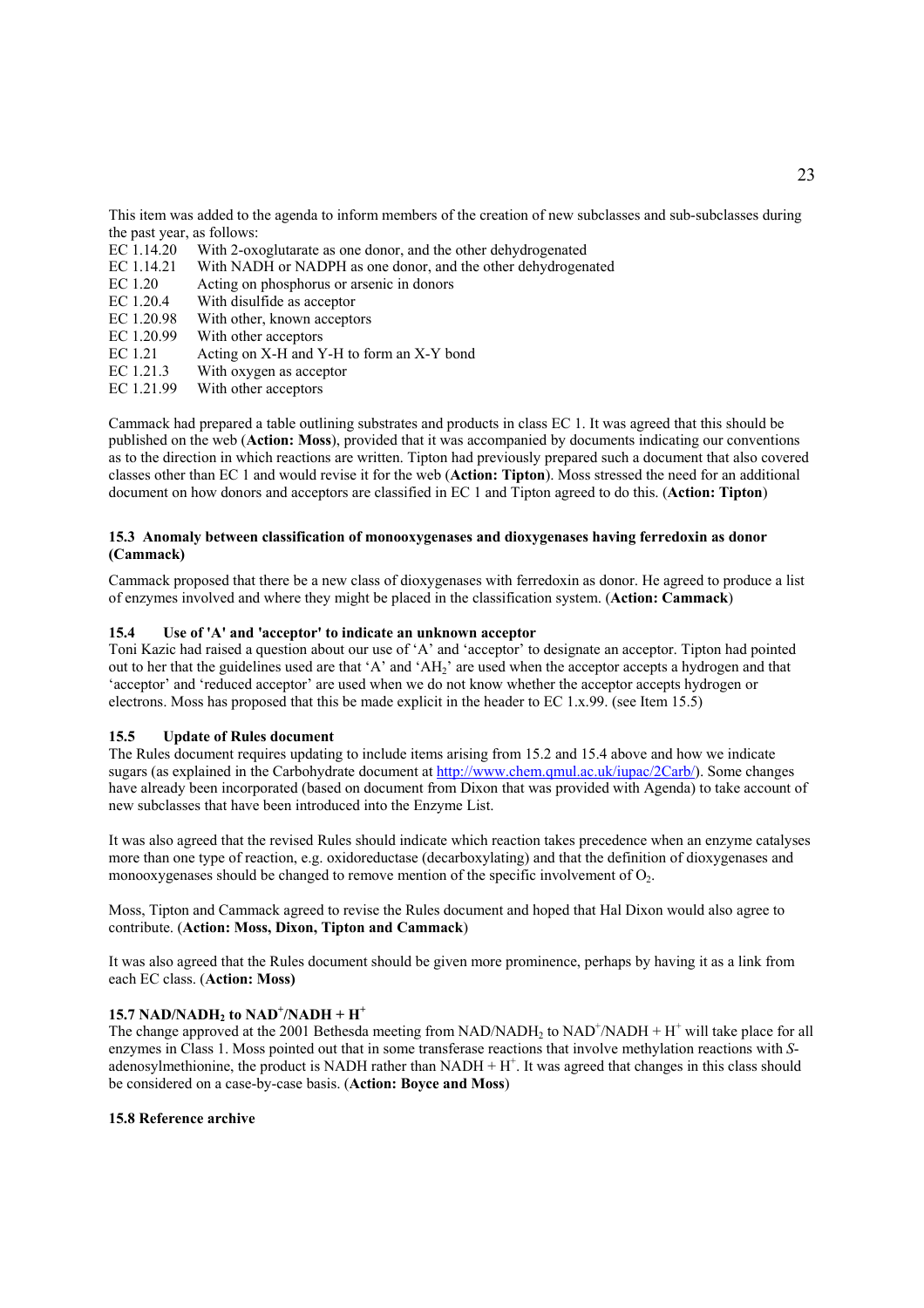This has been provided for references that have been superceded and have therefore been removed from the Enzyme List, but which are being maintained for historical purposes. This file can be found at [http://www.chem.qmul.ac.uk/iubmb/enzyme/refarchive.html.](http://www.chem.qmul.ac.uk/iubmb/enzyme/refarchive.html) 

#### **15.9 Change from 'Recommended name' to 'Common name'**

Barrett had indicated that, for the peptidases, the term 'Recommended name' is correct as they are recommended and this is not taken into account by use of the term 'Common name', which had been approved at the 2001 Bethesda meeting. Tipton proposed a rubric as part of the introduction to EC 3.4 indicating that the Common name is in fact the Recommended name in that subclass. This was agreed.

#### **15.10 Ambiguous systematic names (Moss)**

Moss raised this as an additional Agenda Item. He indicated that, for some enzymes, the systematic name does not give an indication of the reaction taking place. He agreed to send a list of such systematic names to Boyce, so that they can be amended as necessary. (**Action: Moss and Boyce**)

#### **16. Documents and Panels**

#### **16.1 Protein kinases (Berman)**

A new protein kinase database is available on the web [\(http://pkr.sdsc.edu/html/index.shtm](http://pkr.sdsc.edu/html/index.shtml)l). Berman asked if there were any suggestions that the Committees should give them regarding their method of classification. Apweiler suggested that they base their classification on sequence similarity. It was agreed that it would be helpful to have a rough outline of how they intend to classify the protein kinases. (**Action: Berman** to ask panel if they would supply this) Apweiler suggested that we should have a document for protein kinases that is similar to the transport protein document. Tipton would like us to widen our listing of protein kinases in the Enzyme List to include each type of enzyme (but not each individual enzyme).

#### **16.2 Cyclic peptides (Moss)**

Nothing to report. Sharon informed the Committees that a colleague of his was prepared to form a panel to look at this issue. (**Action: McNaught** to check if document has already been reviewed; **Sharon** to ask his colleague to contact Moss)

#### **16.3 Modified nucleotides and nucleic acids (Horton)**

Horton reported that Jack Secrist had said that his panel is working on the proposal. Horton has not yet received details of their progress.

#### **16.4 Update on carbohydrate database (Horton)**

As reported at the Bethesda meeting last year, CarbBank was defunct through lack of funding. Glycominds were prepared to take it over but would have it on a commercial database. Since they have already incorporated CarbBank and developed it from there, Horton felt that it would be better to get them to put the database in the public domain. Horton is hoping to set up a mini-meeting at the Carbohydrate meeting in Australia in August 2002 to discuss the future direction of CarbBank. (**Action: Horton** to provide report after August meeting)

Horton reported that Bohne-Lang et al. have published a paper on LINUCS (Linear Notation for Unique Description of Carbohydrate Sequences) in *Carbohydrate Research*. A pdf version of the paper is attached.

Glycominds, who gave a presentation at the 2001 meeting, are prepared to give free licenses to the academic community. Berman said that the issue of the license is still a problem as the standards they advocate should be in the public domain. She believed that Glycominds should be persuaded to do this and Sharon agreed to facilitate a discussion between Glycominds and Berman on this issue. (**Action: Sharon** )

#### **17. Journal instructions to authors (Elliott)**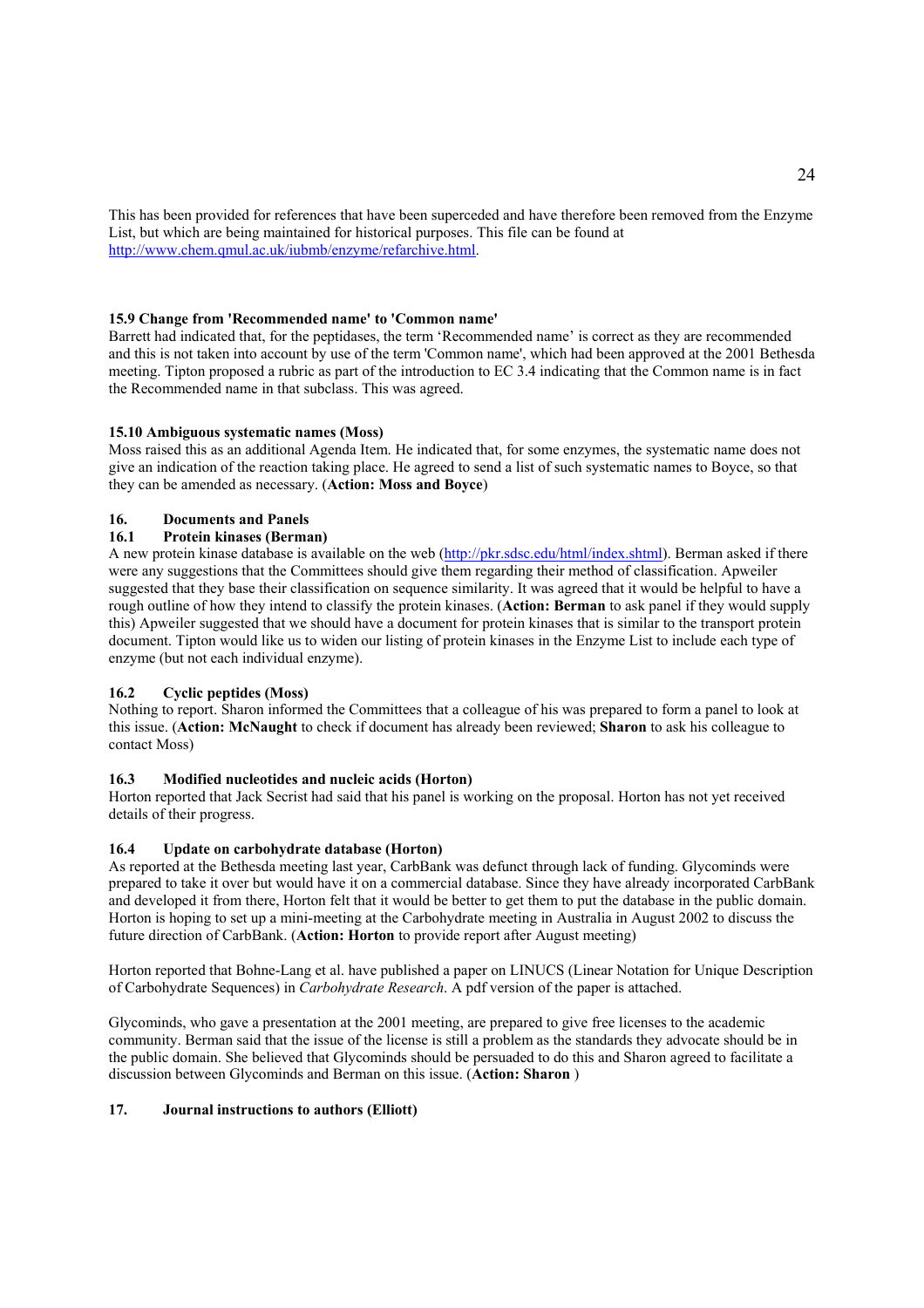Elliott has compiled a list of appropriate journals that could be approached and asked to provide a link from their websites to documents on ours. Before proceeding further, he recommended that the Committees prepare a document on the web, containing suitable material to be included in instructions to authors. This would include a brief description of relevant nomenclature documents, containing links to each of the documents. It was agreed that such a guide to our nomenclature documents could be a great help for authors trying to find guidance, if it could be kept down to a convenient size. (**Action: members of Committees** to make suggestions as to content).

#### **18. Follow-up on Items from 2001 Meeting**

#### **18.1 Amine oxidases**

Tipton reported that Tony Pegg (Hershey, USA) had promised to supply a list of polyamine oxidases that had not yet been classified and that he would await this list before making recommendations to the Committees.

#### **18.2 Cammack to convene a panel on folates/pterins**

Alistair McEwan (Australia) has formed a panel to advise on the nomenclature of molybdopterins.

#### **18.3 Ribonucleases**

This item arose from correspondence between Tipton and Claudio Cuchillio regarding the classification of pancreatic ribonuclease (see 2001 Minutes). It was agreed that it would not be appropriate to reclassify this enzyme as a transferase and that it should remain classified as a hydrolase. However, a comment might be added to indicate that the reaction was essentially a lyase reaction with subsequent hydrolysis. (**Action: Tipton**).

#### **18.4 Oxidized glutathione**

The decision from the last meeting that 'oxidized glutathione' be replaced by the term 'glutathione disulfide' (with a glossary entry indicating that the change has been made and why) has been implemented. In addition, the term 'oxidized thioredoxin' has also been changed to 'thioredoxin disulfide', and analogous compounds have been named similarly.

#### **18.5 Separate EC class of multireaction systems**

The suggestion was for a new enzyme class, EC 7, to include multireaction systems. This class would not, in the first instance, be subdivided. (**Action: Moss and Tipton** to create new class, EC 7) These data would be kept for private use until such times as there are a reasonable number of entries. A decision will then be made on whether or not it should be included in the Enzyme List.

#### **18.6 Lyases**

At the last meeting it was pointed out that some of the lyases had been classified on the basis of a partial reaction rather than the overall reaction. Some progress has been made in sorting out the lyases, but there is still work in progress on this matter. (**Action: Boyce and Dixon**)

#### **18.7 Removal of enzymes from EC 1.6**

At the last meeting, it was agreed that many enzymes currently in EC 1.6 were inappropriately classified. So far, five entries have been transferred out of EC 1.6.99 to EC 1.16.1; 9 from EC 1.6.4 to EC 1.8.1; 10 enzymes have been transferred from EC 1.6.6 to EC 1.7.1 and 2 have been transferred from EC 1.6.8 to EC 1.5.1. Further progress will be reported at the next meeting.

#### **18.8 Common name**

The term 'Recommended name' has been replaced by 'Common name' in all enzyme entries.

#### **18.9 Inositol enzymes**

Good progress has been made by Dixon, with the help of Robin Irvine, in modifying *myo*-inositol enzymes to take account of the numbering system that should be used. These enzymes now form part of newenz.html.

#### **18.10 Transfer of enzymes out of 1.x.99 where the acceptor is known but does not fall into any of the other sub-subclasses**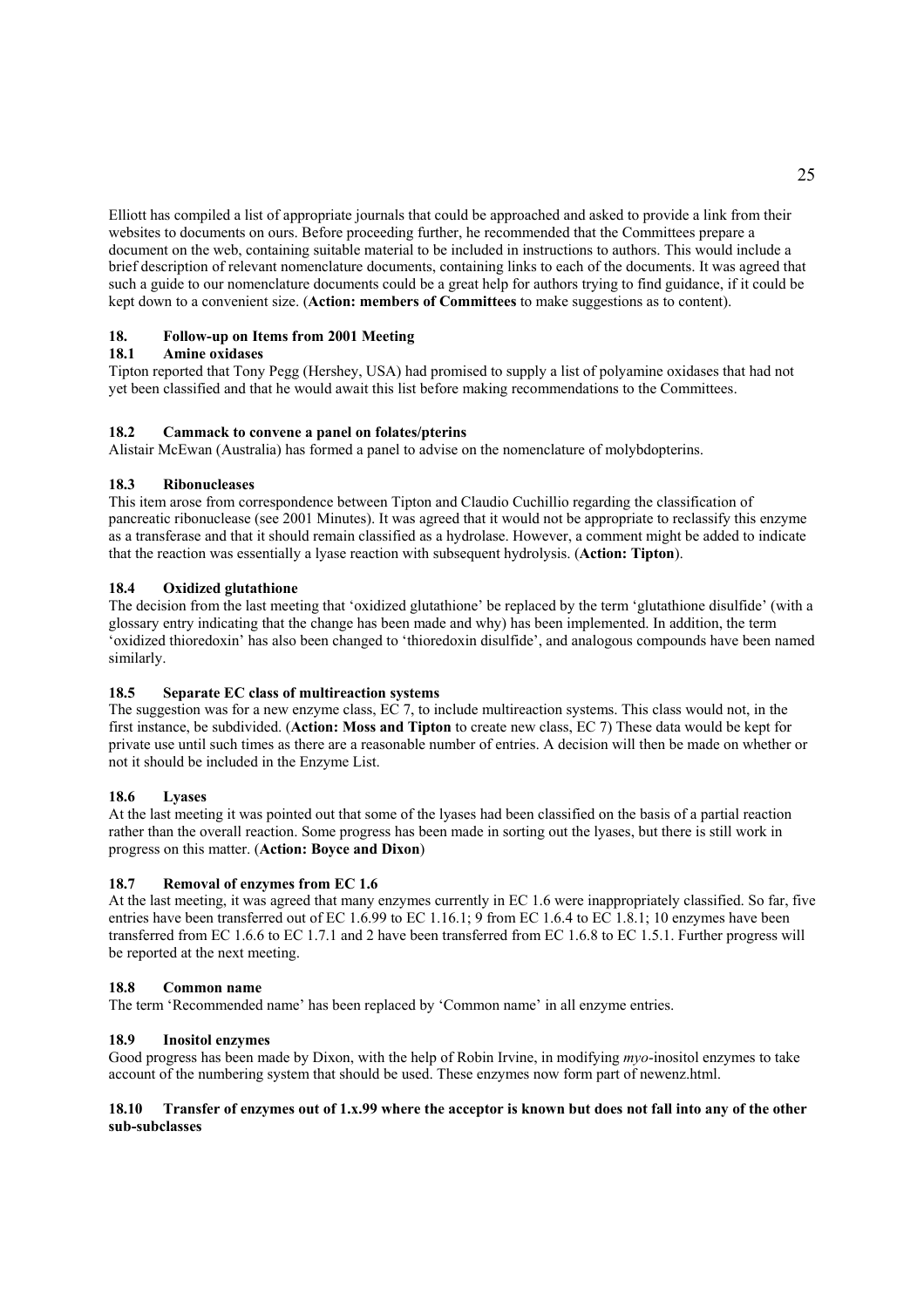A list of such enzymes has been prepared by Boyce, and Cammack agreed to prepare draft entries for these enzymes. (**Action: Cammack**)

#### **18.11 Provision of Enzyme List on CD-ROM**

Although this idea was welcomed last year, it was reported to have been a costly procedure for PDB. Because of doubts about the viability of such a venture, it may not be pursued. Cammack reported that he had communicated with the IUBMB Treasurer, Brian Beechey, about this. While Beechey thought that the idea was a good one, he did not offer financial support for this project. Before deciding whether to abandon the idea or not, Cammack agreed to write to the IUBMB Publications Secretary, Angelo Azzi, to ascertain his views. **(Action: Cammack** to communicate with Azzi).

#### **18.12 Document on nucleic acid geometry**

Moss asked Berman to provide a statement of approval. Berman indicated that she had already provided this to Cammack.

#### **19. Discussion: Future Projects**

These are outlined under Item 13.

#### **20. Any Other Business**

A document on guanidine formation from John Jones was circulated by Moss. McNaught objected to the term 'guanylation', which Jones appeared to use to refer to the conversion of an amino group into a guanidino group. McNaught thought that, by analogy with formation of an ester (esterification), the term should be guanidinification. (**Action: McNaught** to write to Jones outlining his views).

Kotyk proposed that Kazic be made an Associate Member of IUBMB. This was seconded by Cammack. (**Action: Cammack** to write to the Secretary of the IUBMB, Jacques-Henry Weil, to indicate that this is our intention).

#### **21. Date and Place of Meeting in 2003**

The next meeting will be held in Dublin on 2-3 May 2003.

The meeting concluded at 15.30 on 11 May, 2002.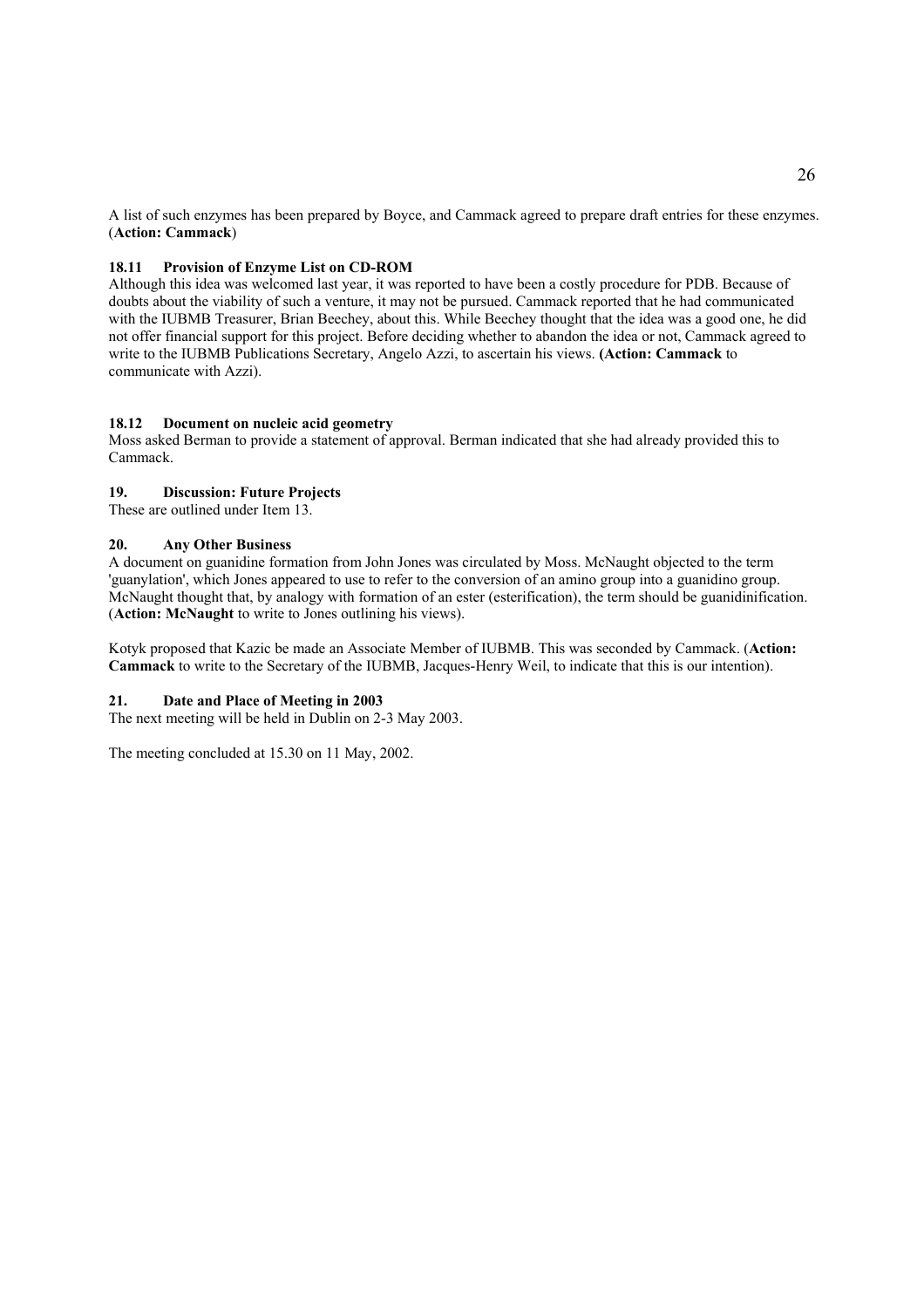# **APPENDIX IV**

### **The Future of the IUPAC-IUBMB Joint Commission on Biochemical Nomenclature (JCBN)**

#### *1.0 The Present Situation.*

As part of the restructuring of IUPAC at the beginning of 2002, Division VIII assumed responsibility for the IUPAC component of the IUPAC-IUBMB Joint Commission on Biochemical Nomenclature (JCBN). Although all other IUPAC Nomenclature Commissions were dissolved, the IUPAC Bureau agreed that JCBN should be maintained in its present form for the biennium 2002-2003, while the people involved consider alternative ways of working which may be desirable in view of the restructuring of IUPAC and its adoption of the project system. The IUPAC Bureau has asked for a proposal on the future management of joint IUPAC-IUBMB nomenclature activities for consideration at its next meeting. It will then set up a small Committee to review the situation, liaise with IUBMB, and make a final proposal to IUPAC Council in 2003. The options were discussed at the May 2002 meeting of JCBN and the Nomenclature Committee of IUBMB (NC-IUBMB), and input from the IUPAC Division VIII Committee is now requested. The following text is being sent out with the Bureau agenda papers, and I will submit any comments from Division VIII at the Bureau meeting.

Present terms of reference of JCBN are attached.

#### *2.0 Future Needs*

What will be required from joint activities of the two Unions in future? It seems reasonable to expect a continuing need for the following:

- 2.1 Maintenance and updating of the Enzyme List. This is a very substantial and continuous operation needing a permanent body to run it, with access to advice on chemical names for substrates, reagents and products. Classification systems for other types of protein (e.g.transport proteins) also need to be maintained, probably by the same body.
- 2.2 Maintenance and development of naming systems for classes of natural product of interest to biochemists, especially steroids, amino acids and peptides, carbohydrates and nucleic acids. Activities in this area could be carried out on a project basis, revisited for regular updating; indeed this is the way that JCBN has managed this work in the past.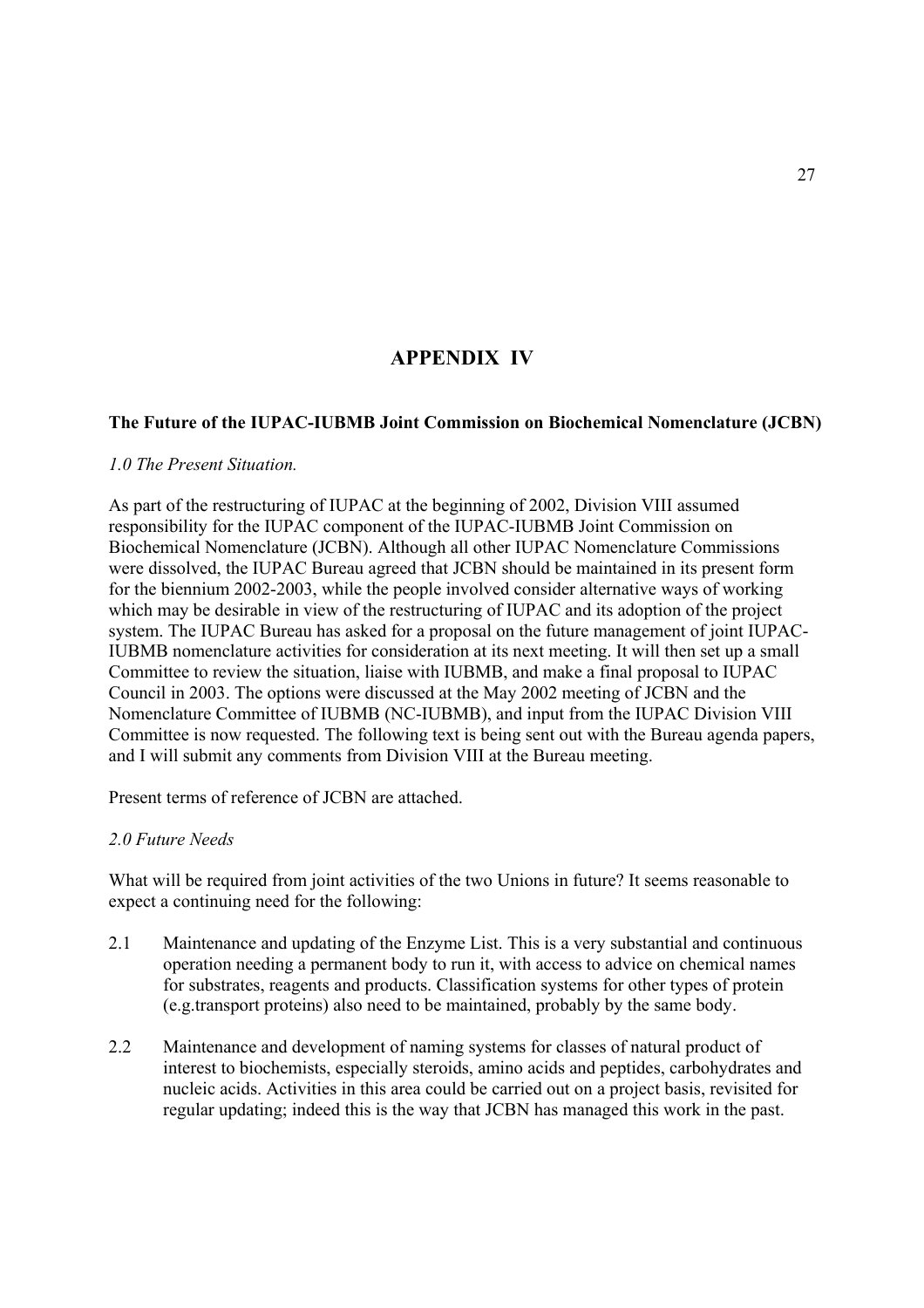- 2.3 Advice for biochemists on names for specific compounds of biochemical importance. A project to develop an online database source for advice of this kind can be envisaged; such a database would require regular updating.
- 2.4 Maintenance and development of standards for symbolism to be used in databases for biopolymers. Again this could be carried out as project work, with suitable maintenance arrangements.
- 2.5 Development of general terminology for biochemists, in the form of glossaries in specialist subject areas. There is an increasing need for such material, for application in standards for mark-up languages (e.g XML "data dictionaries"). Again, these could be developed as projects but would require continual maintenance if provided online (e.g. as authoritative XML "namespaces"). Liaison with similar work elsewhere within IUPAC would be needed.

Of the five tasks listed above, only the first clearly requires a regular ongoing commitment of resources, incompatible with the project system. It is also currently the most time-consuming part of JCBN's business.

Items 2.1 to 2.4 are all relevant to IUPAC Division VIII. However, with respect to item 2.5, glossary projects may be carried out by any IUPAC Division, and work on XML (eXtensible Markup Language) for chemistry is the responsibility of the IUPAC Committee on Printed and Electronic Publications. IUPAC will need to ensure appropriate cross-representation.

# *3.0 Options*

3.1 Dissolve JCBN, retaining a standing committee to manage the Enzyme List, and carry out other activities as limited-lifetime projects.

This could work only if projects were assigned specifically either to IUPAC (managed by Division VIII) or IUBMB (managed by NC-IUBMB?). If joint ownership of projects is required, then a joint body is needed to administer them. In the absence of JCBN an Enzyme List Committee would need to be run by IUBMB either as a separate body or as a subcommittee of NC-IUBMB, but would need access to IUPAC nomenclature expertise.

3.2 Replace JCBN by a (smaller?) administrative group with representatives from both Unions, with responsibility for joint projects, and with an Enzyme List Subcommittee including IUPAC nomenclature advisers. (Alternatively the Enzyme List group could be run separately by IUBMB, as in option 3.1.)

The present JCBN is to some extent an administrative body anyway, and annual JCBN meetings consume most/all of its (IUPAC) budget. However, it could be helpful for a Joint Committee to have, in addition to a meetings budget, the option to apply separately for project money from IUPAC Division VIII and any designated IUBMB contact. Also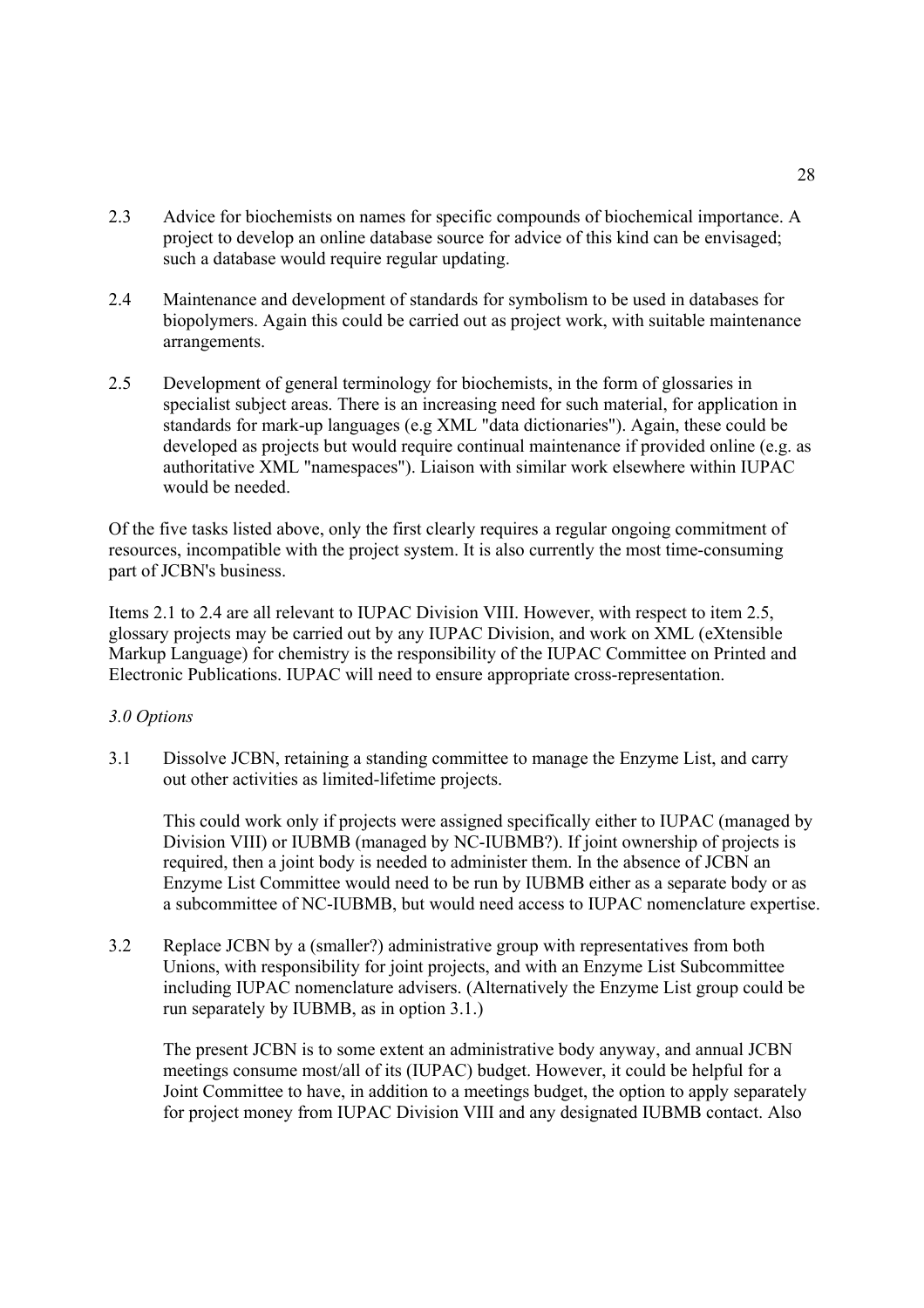it could be argued that an Enzyme List Subcommittee should be funded entirely by IUBMB.

3.3 Merge JCBN and NC-IUBMB, giving a single (smaller?) joint committee for administering projects funded by either Union alone or jointly, and managing the Enzyme List (through a subcommittee or not).

Other than funding source, there is currently no distinction made between members of JCBN and those of NC-IUBMB. Effectively there is only one Committee. It could make administration simpler if this were recognised by merger, but IUBMB might prefer to retain a nomenclature group over which it had complete control.

3.4 Retain JCBN in its present form.

In practice, this arrangement does not differ markedly from option 3.2, except for the suggested budgetary arrangements and the separation of the Enzyme List committee. The present annual JCBN meetings take place concurrently with meetings of NC-IUBMB (the groups do not meet separately), and outstanding questions relating to the Enzyme List are handled by the whole group or subgroups as convenient. However, there has not been much project work carried out recently, and separating administrative from project budgets might encourage more activity.

*4.0 The Way Forward.* 

The above options were discussed by JCBN and NC-IUBMB at the Cologne meeting in May 2002, and the following comments were made:

- 4.1 In order to administer work in which both IUPAC and IUBMB have an interest, a joint body is needed.
- 4.2 It would be simpler to have a single body responsible to both Unions rather than to maintain two groups (JCBN and NC-IUBMB).
- 4.3 An increased level of activity in chemical biology means that IUPAC may have more interest in the Enzyme List than hitherto, and it might make sense for this activity to be managed jointly.
- 4.4 The Enzyme List work requires a permanent body (5-6 people meeting annually) but other work could be handled on a project basis. However, it would be necessary to have a permanent proactive group to generate initiatives in areas other than enzymes. Furthermore, there is an additional need for a permanent source of advice on biochemical nomenclature in general, and for cross-disciplinary input.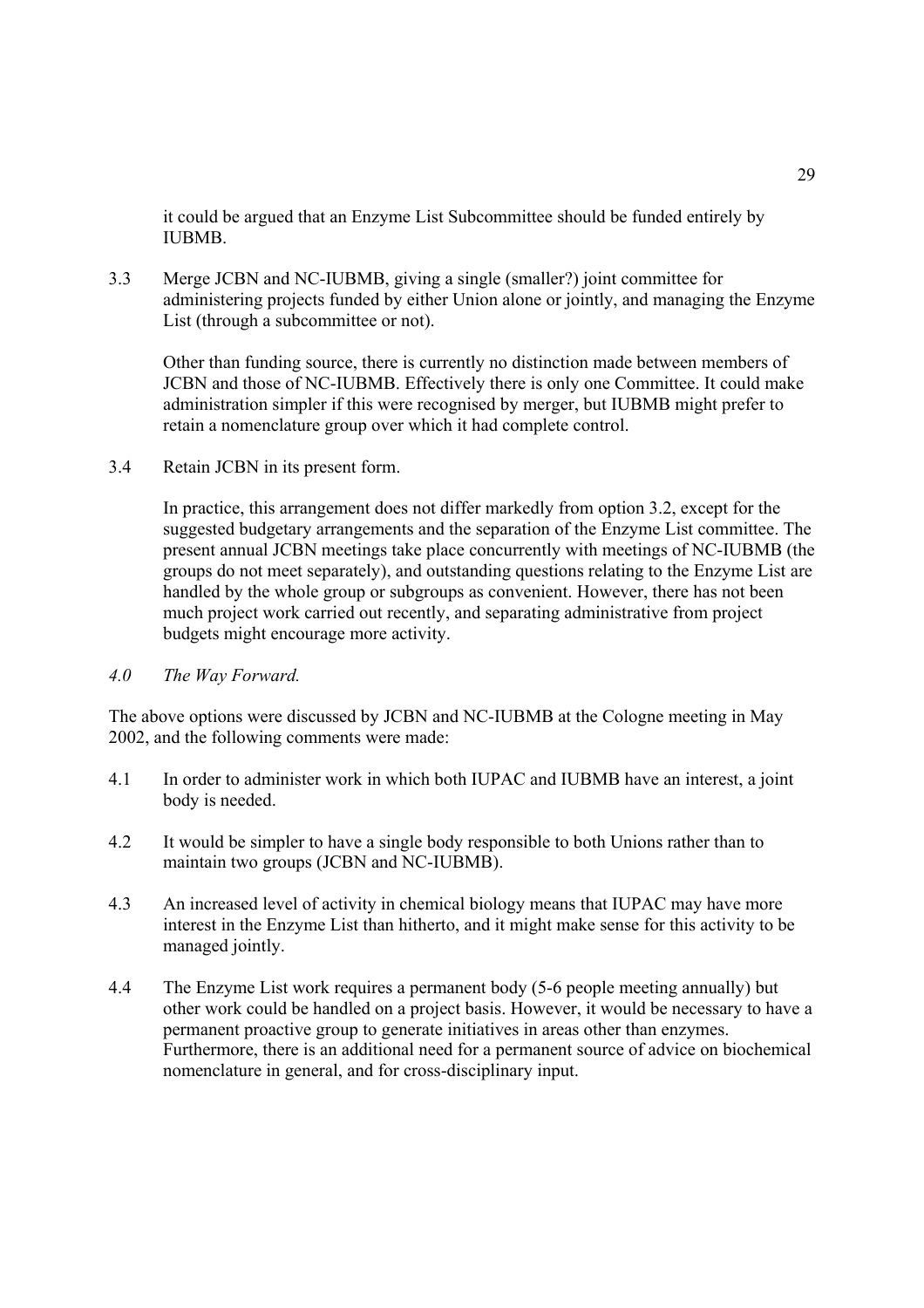4.5 It would be helpful to discuss with IUBMB whether a project-based system could be introduced, and if so what funding could be made available and what proportion of funds might be allocated specifically to projects as opposed to operational expenses.

In the light of this discussion (and about ten years' attendance at JCBN meetings, currently as Associate Member of NC-IUBMB), I suggest that a permanent Joint Committee is needed, consisting of representatives from both Unions (perhaps three people from each), to initiate and manage projects, with responsibility for an Enzyme List Subcommittee.

*Alan McNaught*  July 16th 2002

# **IUPAC-IUBMB Joint Commission on Biochemical Nomenclature (JCBN)**

#### **Current Terms of Reference**

(i) To consider the nomenclature and symbolic representation of natural products and related compounds including synthetic analogs and, where appropriate, to make recommendations in conformity with those issued by other nomenclature Commissions of IUBMB and IUPAC.

(ii) Before recommending any material for publication as an IUBMB-IUPAC document, to ensure that the fullest possible consultations have taken place and the widest possible consensus has been reached with the appropriate bodies of the two Unions. For IUPAC, these are the Interdivisional Committee on Nomenclature and Symbols (IDCNS), or, through IDCNS, the appropriate divisional nomenclature Commissions. For IUBMB, these are NC-IUBMB and journal editors.

(iii) Approval to publish any material as an IUBMB-IUPAC document is to be obtained, in the case of IUPAC from IDCNS, and in the case of IUBMB from the Executive Committee of IUBMB.

(iv) The Commission shall normally hold an annual meeting, concurrently with NC-IUBMB, and with the approval of the President of IUPAC and the Executive Committee of IUBMB.

(v) Associate Members will receive all documents of the Commission and their opinion will be sought by correspondence. An Associate Member may attend any meeting of the Commission, but his or her expenses will not be defrayed by the respective Executive Committee unless he or she has been invited as an observer under item (vi).

(vi) The Commission shall be entitled to invite observers from other Commissions and experts in special fields to attend the meeting. The respective Executive Committee shall be asked in advance to defray any expenses that would arise from such an invitation.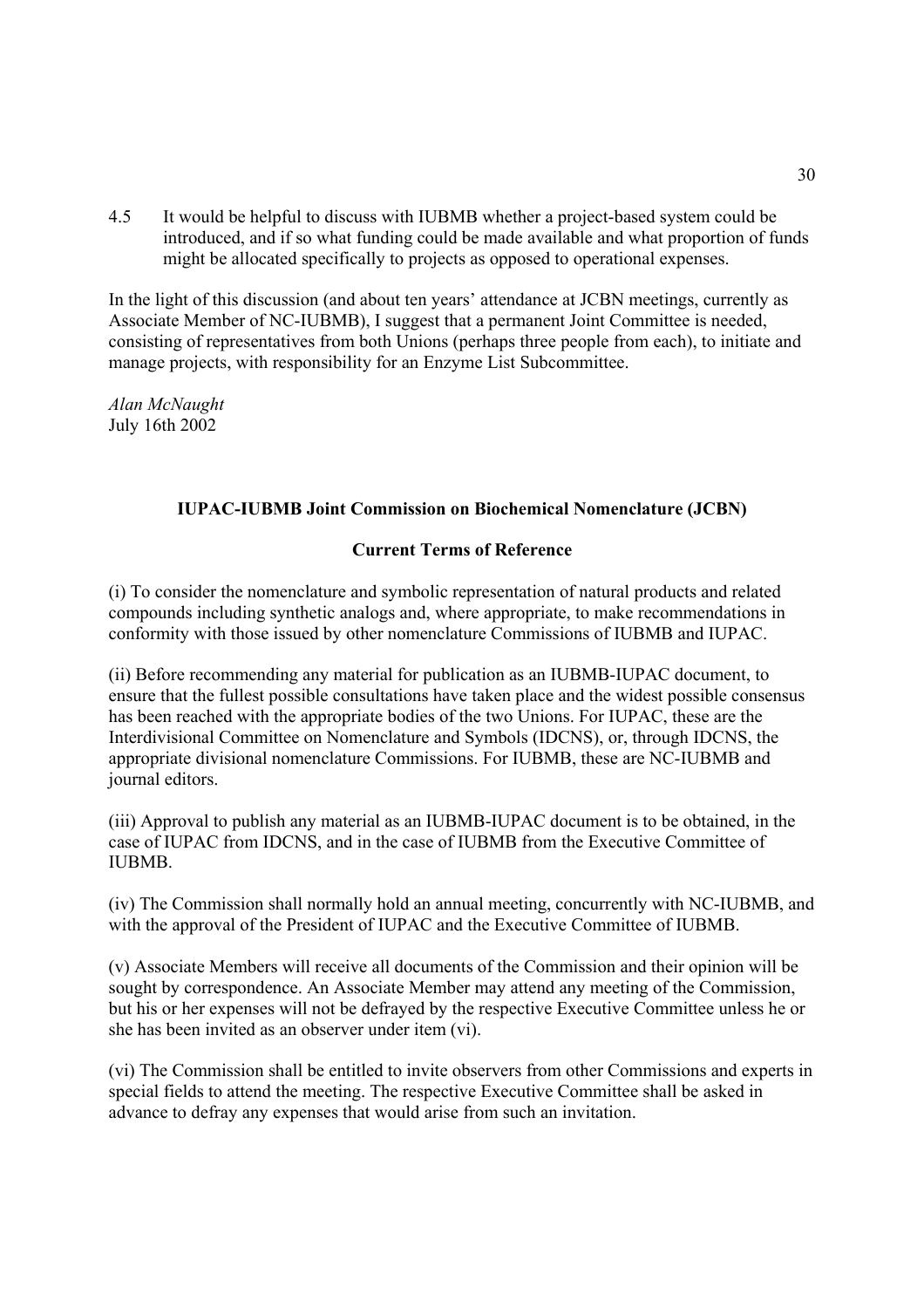# **Current Composition and Terms of Office**

(i) There shall be a standing IUBMB-IUPAC Joint Commission on Biochemical Nomenclature, composed of eight Titular Members, one of whom shall serve as the Chairman and one as the Secretary, and up to eight Associate Members.

(ii) The Chairman and the Secretary shall each be appointed for a term of four years by the Presidents of the two Unions, subject to whatever ratification is imposed by Union Statutes and Bylaws. JCBN may propose names of persons suitably qualified for appointment.

(iii) Four of the Titular Members shall be appointed by IUBMB and four by IUPAC. JCBN may itself appoint Associate Members.

(iv) The Titular Members appointed by IUBMB shall also be Members of the Nomenclature Committee of IUBMB (NC-IUBMB).\*

(v) Candidates for Membership may be proposed by the Commission and shall be appointed by the respective Unions.

(vi) The periods of service of the Titular Members and of the Associate Members shall be in accordance with the Statutes and Bylaws of the appointing Union. The sum of the years of service as a Titular Member and as the Chairman or the Secretary shall not exceed ten years.

\*NC-IUBMB has four other Members and (currently) four Associates

 $\overline{\phantom{a}}$  , where  $\overline{\phantom{a}}$  , where  $\overline{\phantom{a}}$  , where  $\overline{\phantom{a}}$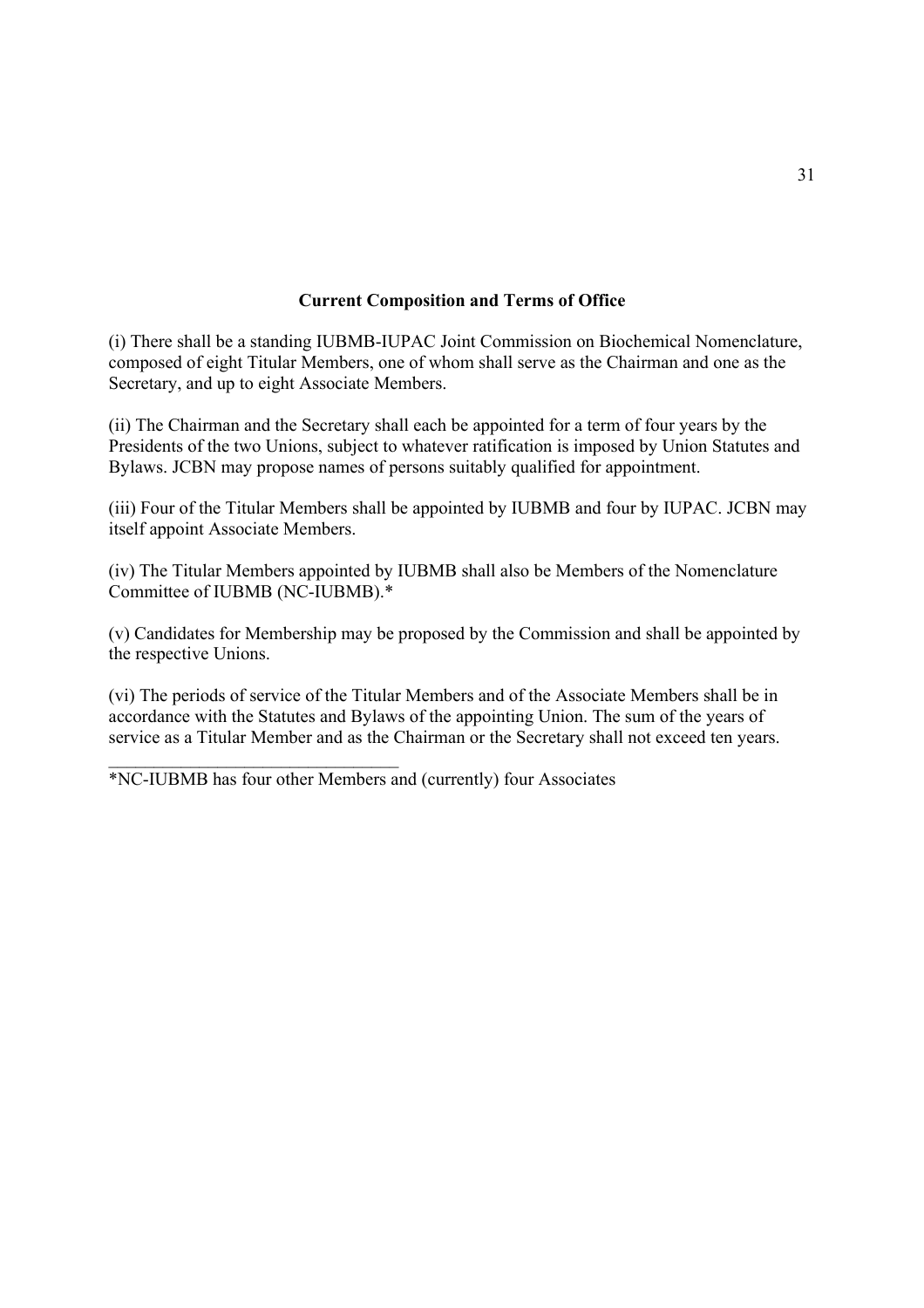# **APPENDIX V**

# **Chemistry International** Vol. 24, No. 2 **March 2002**

# **IUPAC News**

# *Chemical Nomenclature and Structure Representation*

*by Alan McNaught*

This year sees the birth of a new division of IUPAC. Its conception dates from a survey carried out in 1998 for the Organic Division, in which the chemistry community was asked for opinions on future nomenclature requirements. Comments received highlighted the increasing need for a body to oversee IUPAC nomenclature development across all disciplines, to ensure compatibility with previous work, and to coordinate related activities. The resulting report1 drew attention in

name, correlated with other names in common use.



particular to the need to integrate nomenclature standards with computerized facilities, and to push ahead with efforts to define for each unique structure a single preferred IUPAC Alan McNaught

This report stimulated further consultation. A strategy roundtable in March 2000, involving people from many professions with a need for standard chemical identifiers, reinforced the views from the original survey and added some important new items.2 In particular, the need for a IUPAC standard for computerized representation of a chemical structure was recognized.

The roundtable recommendations led IUPAC's Executive Committee to establish a temporary Committee on Chemical Identity and Nomenclature Systems,3 which developed plans for future management of IUPAC's nomenclature work and launched the IUPAC Chemical Identifier project. 4 The work of this ad hoc Committee culminated in a proposal for a new IUPAC division. The IUPAC Council endorsed this proposal, stressing the continuing importance to IUPAC of nomenclature and related activities. And so, the Division of Chemical Nomenclature and Structure Representation5 was established on 1 January 2002.

#### **So What Will the New Division Be Doing?**

Most importantly, it will bring together work on nomenclature of chemical compounds with development of other methods of designating chemical structures. The Chemical Identifier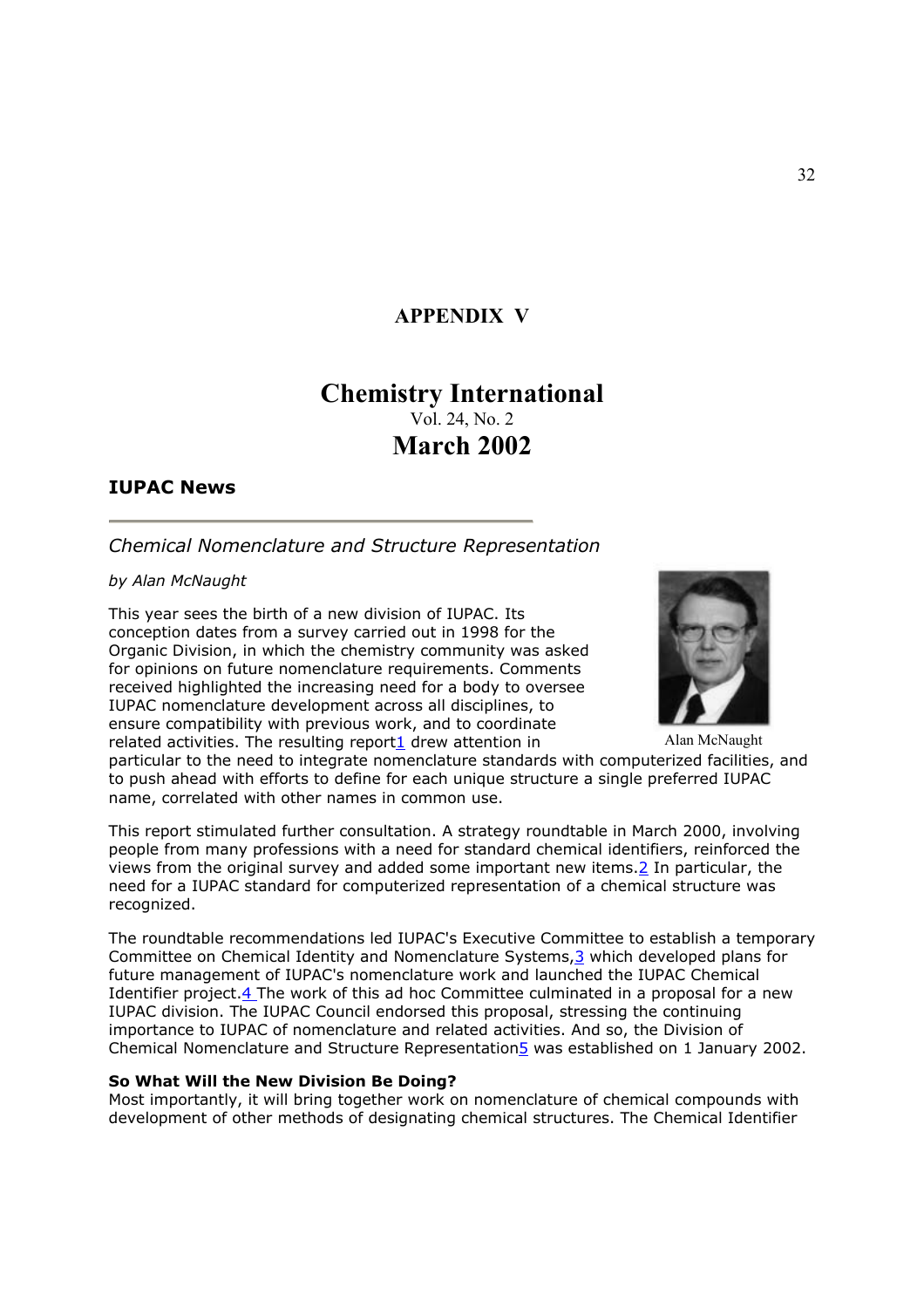project is a first step in this direction. It will also be tackling interdisciplinary issues that have been difficult to deal with hitherto. For example, we have a project group considering divergent recommendations arising from the development of preferred names for organic compounds in parallel with revision of the inorganic nomenclature rules. Also, we will study the applicability of naming systems developed for polymers with particular reference to macrocycles, rotaxanes, and catenanes. Additionally, we will be assessing to what extent recent developments in conventional organic nomenclature and phane nomenclature can allow us to deal conveniently with these and other structures.

Other areas of activity will include the following:

- Extension to all chemical compounds of procedures for identifying IUPAC-preferred names
- Organometallic nomenclature
- Computerassisted cluster nomenclature
- Stereochemical nomenclature
- Fullerene nomenclature
- Dendritic and hyperbranched polymers
- Databases of synonyms for compounds in common use

#### **How Will the New Division Operate?**

A division committee has been assembled consisting of 12 members plus National Representatives, including people with extensive experience in developing conventional nomenclature recommendations and others with expert knowledge of computerized systems for designating chemical structures. The division has an advisory subcommittee of about 40 people, charged with advising the division committee on the needs of the community, and developing project proposals. This subcommittee contains many individuals with experience in nomenclature work, as well as chemical software developers, journal editors, and a range of other users of IUPAC recommendations. It is expected that these people will lead or otherwise participate in projects as well as provide advice to the division committee. Apart from meetings of task groups, most of the subcommittee's work will be carried out via electronic communication. A Web discussion board has been set up, to which drafts of new recommendations and comments on them are to be posted. Where possible, meetings of task groups will be organized to take place concurrently, to enable informal discussions between members of different groups. At suitable intervals (probably about every 5 years), we will convene a roundtable meeting with the user community to review results and define future requirements.

Of course, this way of working is quite new to IUPAC, and we shall need to adjust our procedures as we gain more experience. However, this scheme will allow better use of resources than previously, and will expedite the development of the standards that the community needs.

This new arrangement also accommodates the IUPAC/IUBMB Joint Commission on Biochemical Nomenclature, as a commission attached to the new division. This commission meets jointly with the Nomenclature Committee of IUBMB and the combined committee acts essentially as a single body. Its main responsibility is the upkeep and development of the Enzyme List, a very substantial and ongoing project.6 It is also increasingly involved with standards for bio-informatics, needed to accommodate the explosion of information on biopolymers. In addition, JCBN has traditionally dealt with specialist biochemical nomenclature systems (e.g., carbohydrates, lipids, and polypeptides), and this is where a close link with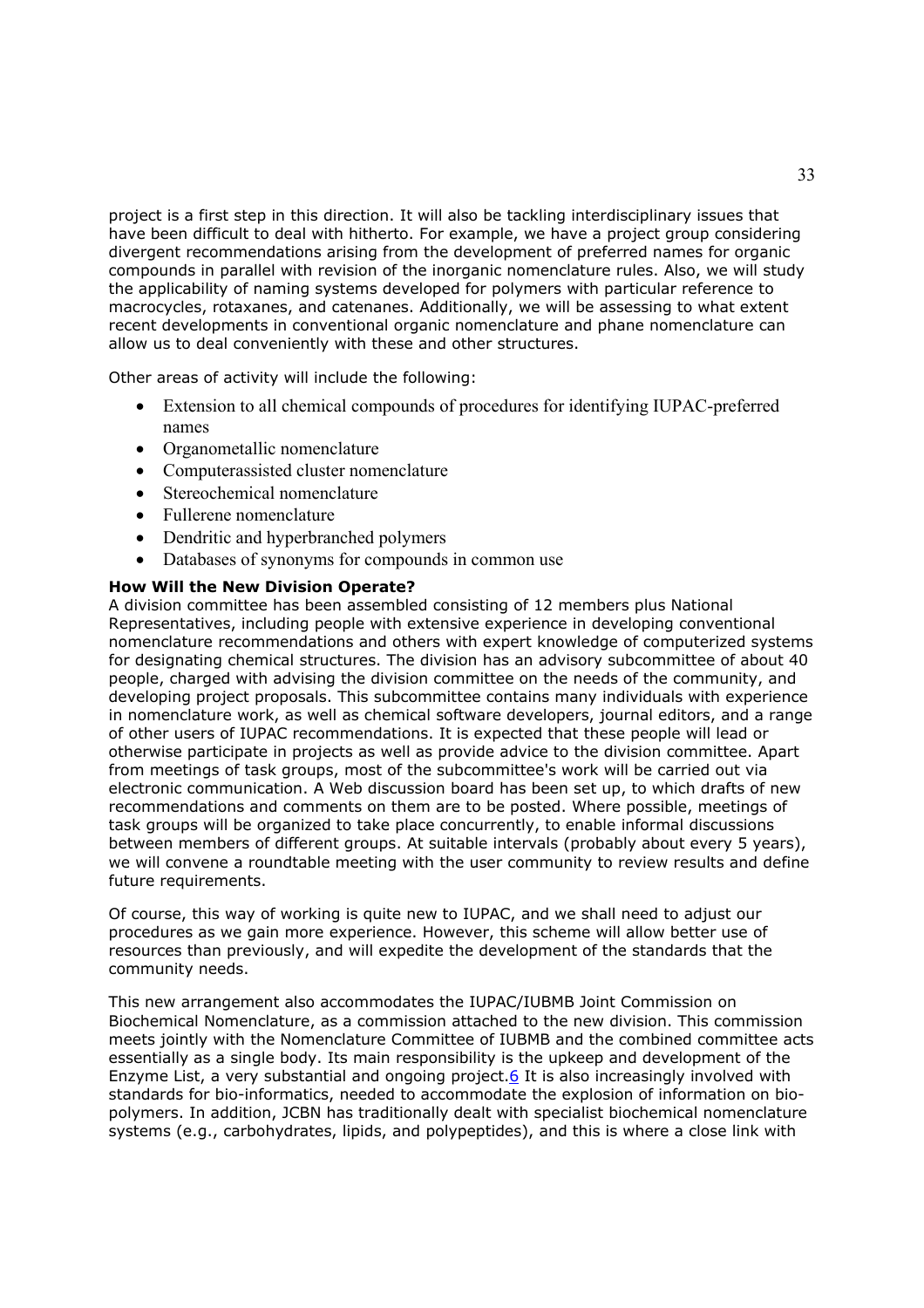the new Division of Chemical Nomenclature and Structure Representation is important. For nomenclature work, this commission has always operated through project task groups, something we envisage for future work managed by the new division.

We should not lose sight of the fact that IUPAC can retain a credible role in nomenclature development only by paying close attention to the needs of the community and responding to them. We need to give wide publicity to the fact that IUPAC's project system now allows ideas for future work to be developed by anyone. My colleagues and I welcome project proposals7 from any source, and are happy to discuss suggestions informally. Only if we have a clear view of what our "customers" want can we hope to make the best use of IUPAC's resources.

#### **References**

- 1 [http://www.iupac.org/projects/1998/310\\_28\\_98.html](http://www.iupac.org/projects/1998/310_28_98.html)
- 2 [http://www.iupac.org/news/archives/2000/NRT\\_Report.html](http://www.iupac.org/news/archives/2000/NRT_Report.html)
- 3 [http://www.iupac.org/organ/ad\\_hoc\\_cmt/ccins.html](http://www.iupac.org/organ/ad_hoc_cmt/ccins.html)
- 4 <http://www.iupac.org/projects/2000/2000-025-1-050.html>
- 5 <http://www.iupac.org/divisions/VIII/index.html>
- 6 <http://www.chem.qmw.ac.uk/iubmb/enzyme/>
- 7 [http://www.iupac.org/projects/form\\_guide.html](http://www.iupac.org/projects/form_guide.html)

*Alan McNaught is President of the IUPAC Division of Chemical Nomenclature and Structure Representation. He is General Manager of the Production Division of the Royal Society of Chemistry, Cambridge, UK.*

### **Division Committee**

Alan D. McNaught, *UK* Division President

Warren H. Powell, *USA* Division Secretary

Michael Dennis, *USA* Michael Hess, *Germany* Herbert D. Kaesz, *USA* G. Jeffery Leigh, *UK* Gerard P. Moss, *UK* William G. Town, *UK* Antony Williams, *USA* Stephen Heller, *USA*

Alexander J. Lawson, *Germany* Bruce M. Novak, *USA* 

#### **National Representatives**

Roberto de Barros Faria, *Brazil* Jiasong He, *China* Jean Marie François Toullec, *France* Yohsuke Yamamoto, *Japan* Osman Achmatowicz, *Poland* Bernardo Jerosch Herold, *Portugal*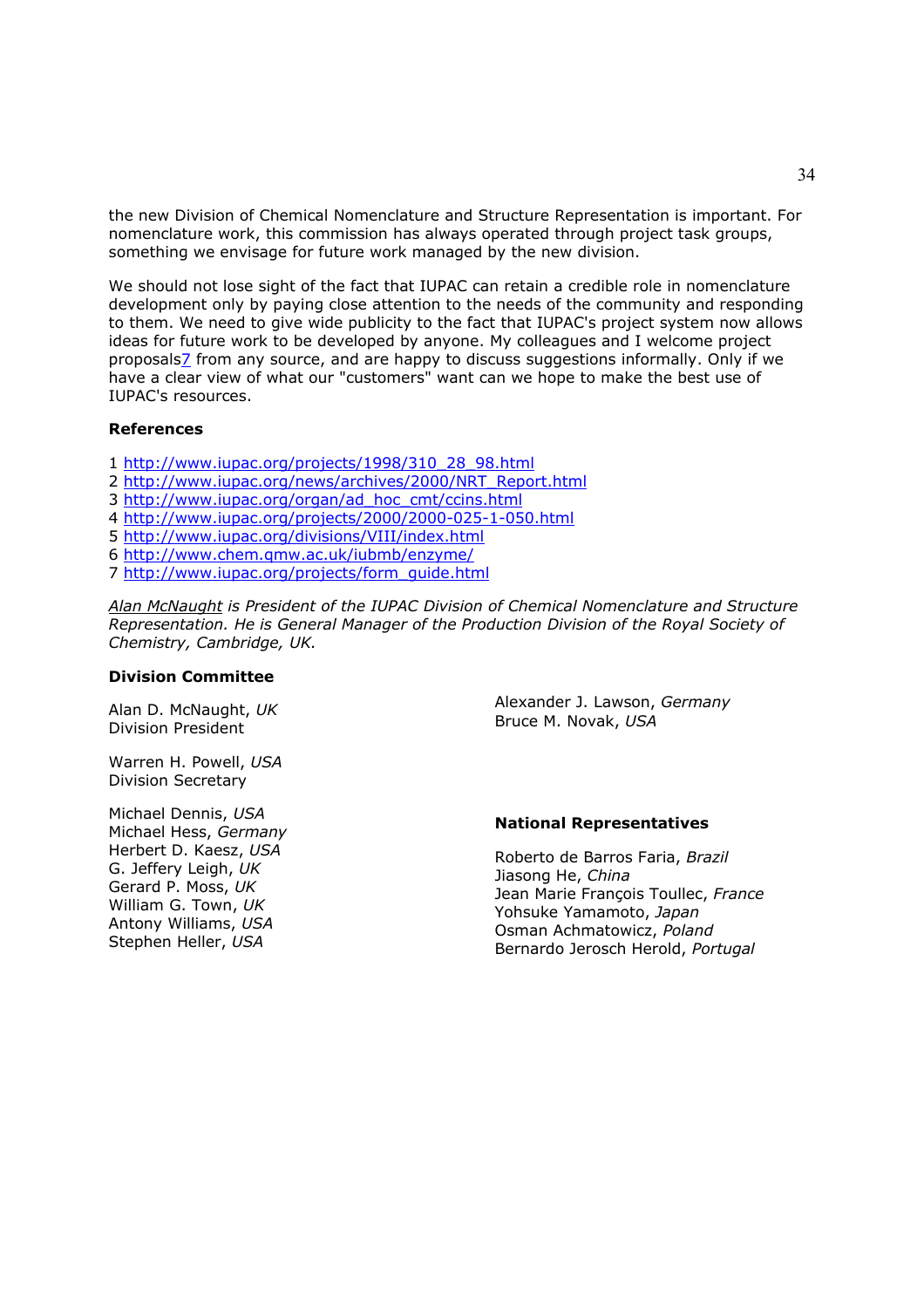# **APPENDIX VI**

#### **Alchemist ChemWeb.com**

# **What's in a Name?**

**21 March 2002**

**Alan McNaught was previously Journals Manager at the Royal Society of Chemistry and is now General Manager of RSC Publishing's Production Division. Over the past 25 years he has worked with the International Union of Pure & Applied Chemistry (IUPAC) to try to ensure chemists are all speaking the same language when it comes to names of compounds. He discussed the formation of a new IUPAC nomenclature division (of which he is the first President), cryptic crosswords, and horses for courses with David Bradley.** 





**David Bradley:** is The Alchemist's Catalyst columnist. He is a chemist by training but sidestepped the laboratory in favour of science writing in 1989. He was winner of the Telegraph Young Science Writers Award in 1992 and a runner up in the CIA Awards for 1995 as well as a Merit award winner in the British Medical Journalism awards in 1997. His Reactive Reports website was runner-up in the Pirelli InterNETational awards in 2000. He has written for numerous publications including New Scientist, Science, The Telegraph, The Guardian and many scientific trade magazines. He is a fine guitarist and when not strumming strings or tapping keys spends time with his two children, Matthew and Bethan.

**IUPAC has created a Division of Chemical Nomenclature and Structure Representation, what was the rationale behind that?**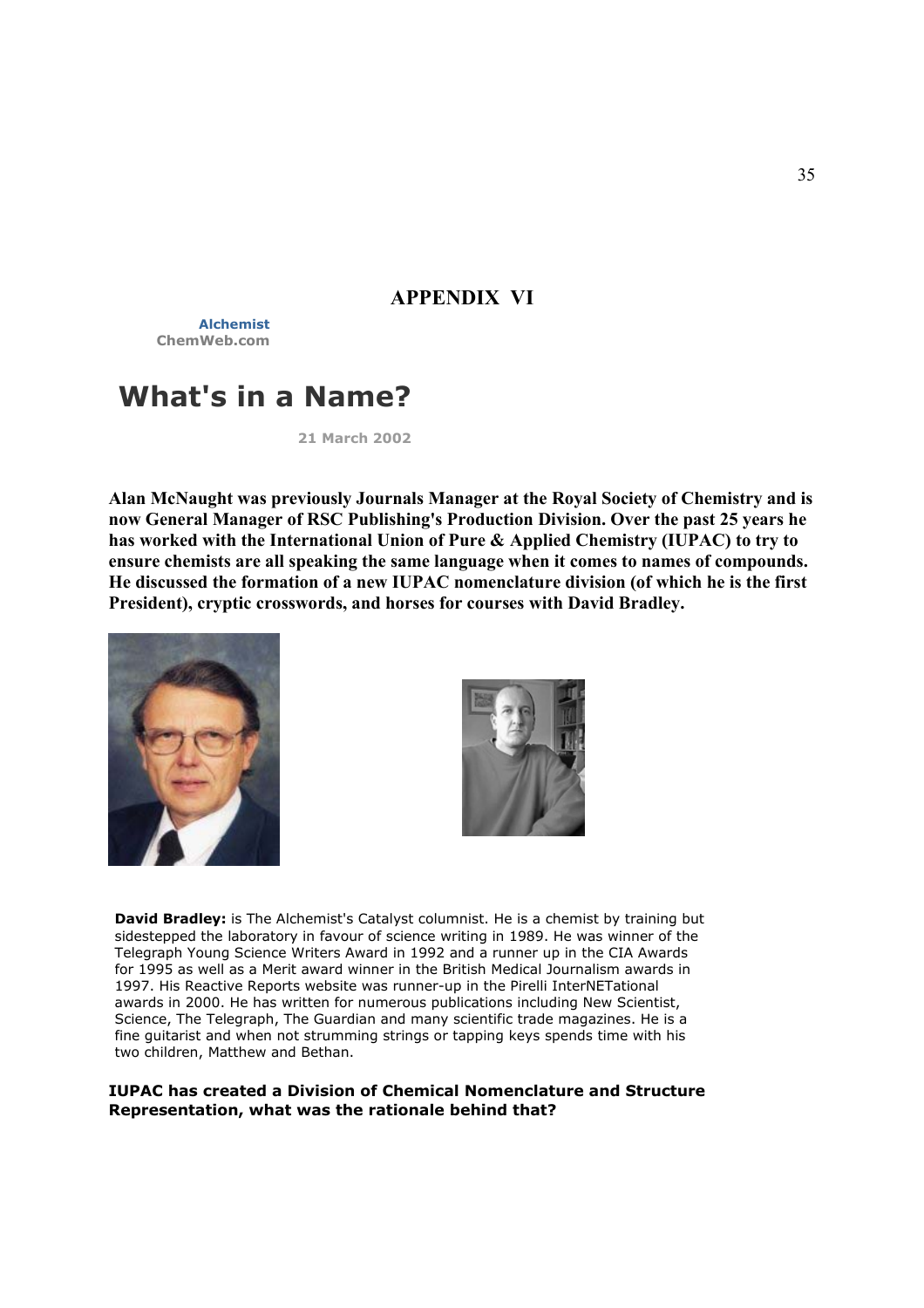The new Division arises from a need to bring together divergent approaches to naming problems in different chemical disciplines, and to integrate work on naming systems with the development of standards for computerised representation of chemical structures.

#### **So, does that mean IUPAC is responding to the needs of the chemical community more actively?**

During the past few years IUPAC has been fundamentally reassessing its mission and its way of working, aiming to respond more directly to the needs of the chemistry community and to use resources more effectively. One of the results of this exercise was the abolition of all IUPAC's Nomenclature Commissions at the end of 2001, with the intention that all future work on nomenclature will be carried out by limited-term project groups. This reorganisation has provided the opportunity to consolidate responsibility for nomenclature work in a single Division, and the long-standing need to consider computerised representations, as alternatives to conventional names, was easily accommodated.

#### **Why is nomenclature still such an important issue today when electronic structure searches are possible or a CAS registry number available?**

We need to tackle the broader issue of how one specifies a chemical compound. People need tools to distinguish the 19 million substances (and 17 million sequences) listed by Chemical Abstracts. Faced with this sort of problem, we need all the identification methods we can muster, including both systematic and trivial names, registry numbers, and structural identifiers. The use to which the name or other identifier is to be put determines the choice. For some purposes a nonsense number is fine, for others a short but meaningful verbal label or a string of characters derived from a connection table is needed.

#### **Which can presumably be useful to non-chemists too?**

We should remember that the need for chemical identifiers is not confined to people actively engaged in chemical research; we also need to provide identifiers for regulatory and legislative needs, *e.g.* for patents, international trade and tariff specifications, and health and safety.

#### **So, trivial and systematic names can live in harmony despite the ongoing debate between chemists?**

A colleague of mine is fond of the expression 'horses for courses'. There is a common misconception that IUPAC nomenclature equals systematic nomenclature and that one can derive a unique IUPAC systematic name for every substance. In fact, IUPAC manuals have always offered choices between various kinds of systematic and trivial names, and it is up to the user to decide which option is fit for purpose. Arguments over which name is ultimately 'best' are pointless. That being said, however, people who require standard names for regulatory purposes would like IUPAC to make choices for them, and we have therefore been working recently on rules to identify a IUPAC-preferred name for any organic compound. These rules will appear in the next edition of *Nomenclature of Organic Chemistry*, but not with any implication that alternative names are illegitimate. In the absence of regulatory needs, the variety of names available will persist.

#### **With all these various identifiers how will chemists and non-chemists cope?**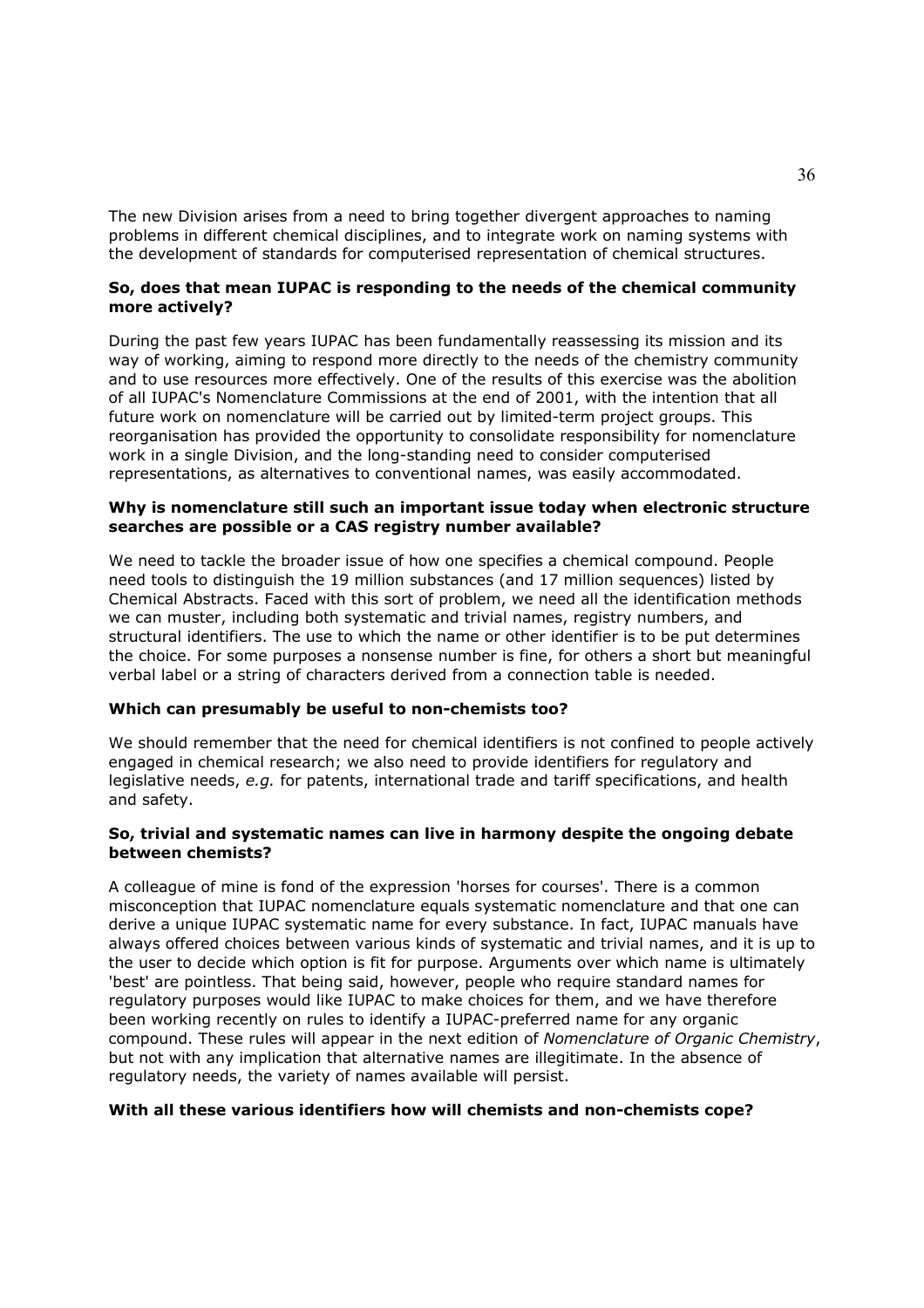I think that people need help to find their way through the variety of both systematic and trivial names available, and synonym databases can help them to do this. Chemical Abstracts has a need to develop unique names 'on the hoof' for indexing purposes, and inevitably there is some divergence from IUPAC recommendations, which need to serve a variety of different needs. But, I must emphasise that IUPAC nomenclature is not a 'system'; IUPAC codifies a variety of nomenclature systems and recognises many trivial names, often without specifying choices between alternatives.

#### **Presumably, there will be a way to make chemical identification more transparent through electronic means, such as hyperlinking?**

I am sure that this is technically possible, and I will be encouraging people to develop databases along these lines.

#### **Will nomenclature software play a role in this?**

We have recently begun work on what we are calling the IUPAC Chemical Identifier. This is to be a set of algorithms for the standard representation of chemical structures that will be readily accessible to chemists in all countries at no cost. The intention is that a standard graphical representation of a chemical structure will be used as input into existing and newly developed computer programs to generate an IUPAC name and a unique IUPAC identifier. Such a non-proprietary identifier for chemical substances could be used in printed and electronic data sources thus enabling easier linking of diverse data compilations. So far, the work has been confined to relatively straightforward organic structures that can be expressed as valence-bond representations, and a beta algorithm is now available from NIST for evaluation. The problems raised by more complex structural types will be addressed subsequently.

#### **Who is involved in this endeavour?**

The work on the IUPAC Chemical Identifier is being carried out at the US National Institute of Standards and Technology (NIST). However, a consultation meeting with various interested parties, including people from commercial software companies, was held before the project was properly established. But, obviously, if the results of this work are to be widely accepted, they must not be seen to be associated with any particular commercial interest.

#### **When new types of molecule appear, such as the fullerenes and the rotaxanes, should we be leaving chemists with a little art in the naming process?**

Much of so-called systematic nomenclature relies on systematic manipulation of 'trivial' parent names. There is no virtue in trying to apply to large molecules systems devised for small ones: you end up with a name extending over several lines of text that needs an expert to interpret. Manageable names for big molecules need to be based on short (trivial) names for big parents. Very often suitable trivial names emerge from the inventive constructions of the people working in the field.

#### **We still see 'sulfur' spelled 'sulphur' in many publications because many editors say there is no 'f' in sulphur, does that annoy you?**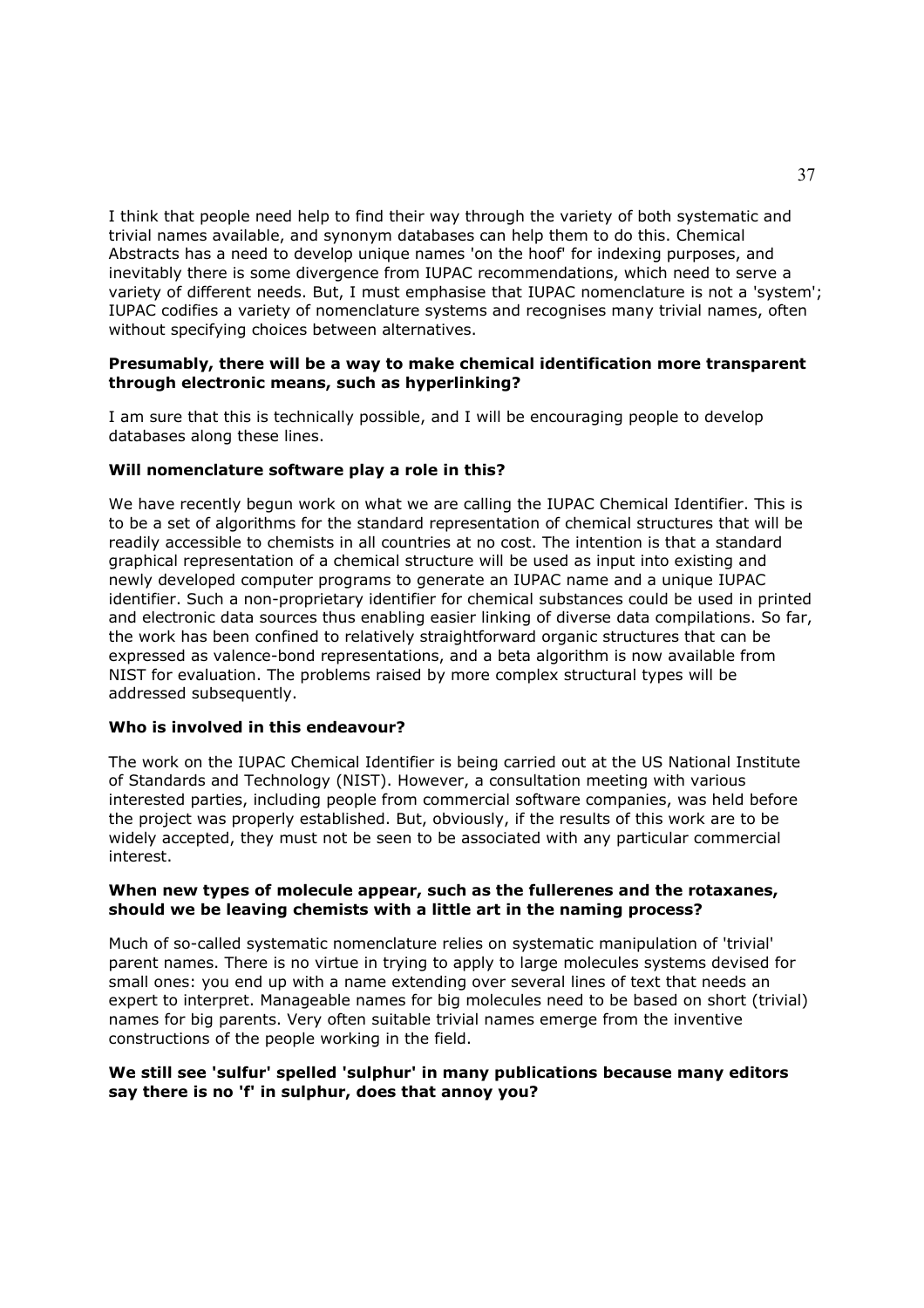The origins of the divergence between 'sulphur' and 'sulfur' may stimulate the juices of etymologists, historians and pedants, but for most people arguments over the rights and wrongs of established spellings represent no more than a little harmless fun. However, having standard English spellings for the names of the elements makes searching the literature a little easier.

#### **It all looks like a lot of work, what's your personal motivation in making sure the nomenclature schemes are right?**

It is a lot of work, and it is all carried out by volunteers. People are funded by IUPAC to attend face-to-face meetings if needed, but much of the work is carried out in 'spare' time by electronic communication. My own participation is made somewhat easier by the fact that I am a member of the Royal Society of Chemistry's publishing staff, and RSC is the UK National Adhering Organisation for IUPAC. In helping with this work, my wish is to facilitate communication about chemistry, not only in research reports but also in the many other fields where chemical information is needed.

#### **Is there an element of personal satisfaction in the work too?**

I must admit to a certain fascination with the intellectual challenge of producing comprehensive, coherent, consistent rules for naming. The appeal is similar to that of a cryptic crossword puzzle.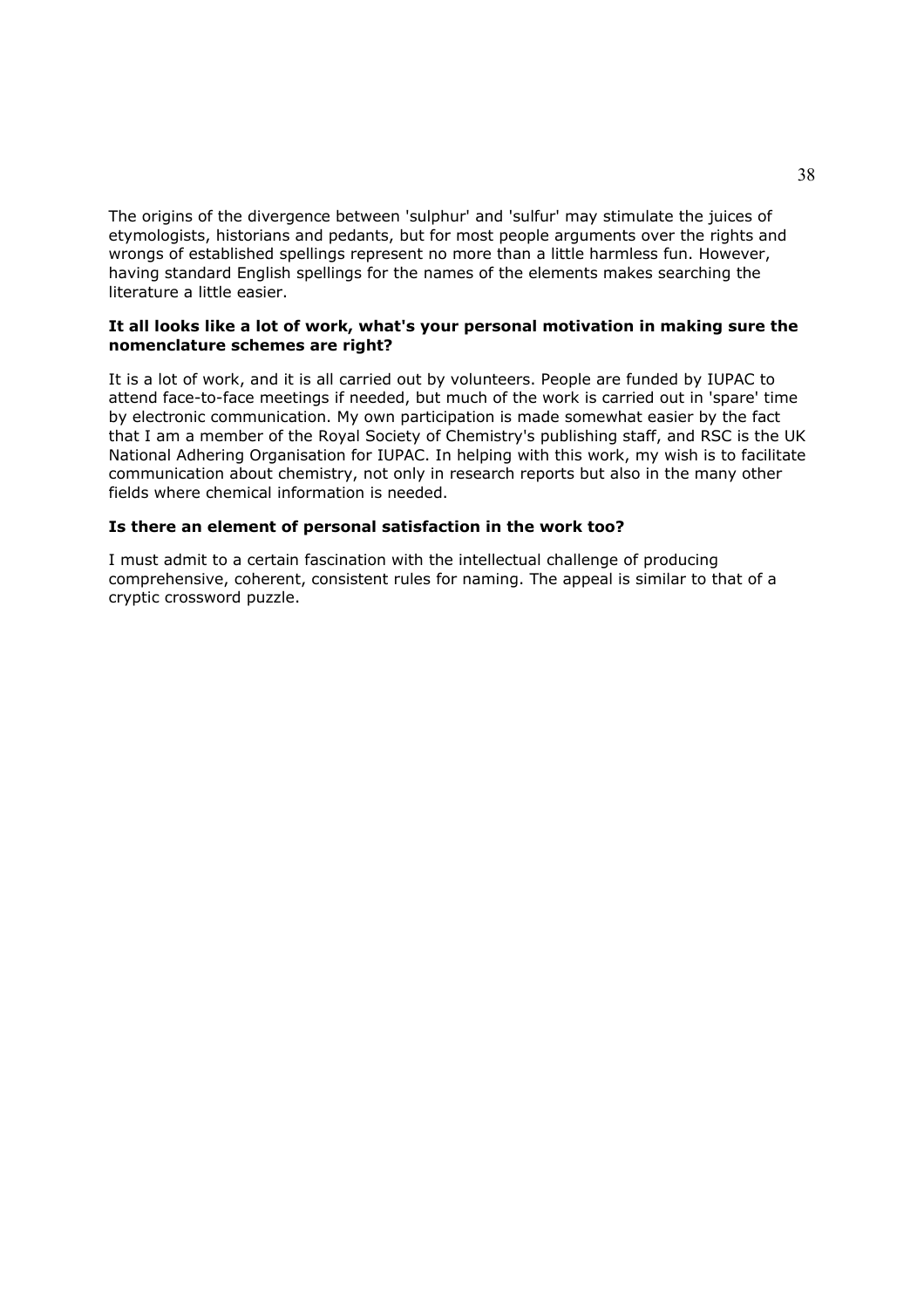# **APPENDIX VII**

# **C H E M I C A L N O M E N C L A T U R E**  IUPAC's New Vision

# Kevin Thurlow LGC

he International Union of Pure and Applied Chemistry (IUPAC) has had a number of functions since its inception in 1920. Amongst these has been the provision of rules and recommendations for chemical nomenclature. IUPAC split its various work functions into different areas or 'Commissions', but eventually there was a feeling that some of these Commissions attended the biennial meetings faithfully but never published anything. This was certainly not the case with nomenclature, but IUPAC took the somewhat draconian step of announcing that the Commissions would be dissolved in 2001, and replaced with specific projects. These would be set up as and when necessary, with appropriate funding and milestones. This is not a bad idea in theory, but one of the problems in the field of nomenclature is that a general overview is required. If groups work in isolation on different problems of nomenclature, relating to similar compounds, then they might take completely different views on how to name the compounds. Analytical chemists and biochemists have become very inventive at making new compounds. If someone produces a compound with a fullerene attached to a sugar attached to a steroid, deciding which rules to use in naming the beast is a bit tricky. So it is nice if the rules bear some sort of similarity of approach. Accordingly the nomenclature experts made

it clear to the powers that be at IUPAC that some sort of general overview was essential or chaos would ensue. IUPAC recognised the force of this argument and set up a 'Division of Chemical Nomenclature and Structure Representation'. This will oversee all work on chemical names, not just systematic names, but approved 'trivial' names. The 'structure representation' part in the title refers to the project to produce a chemical identifier1.

It is particularly impressive that IUPAC has carefully considered the needs of the chemical community. The new Division committee has experts in nomenclature of course, but also experts in software, especially that related to nomenclature. In the past, IUPAC has been accused of bumbling along producing rules without considering what the users really need. IUPAC has now made it very clear that that they are aware that if you produce rules that people do not like, then the rules will just be ignored. IUPAC did well to sort out the rather unseemly wrangle that developed over the names of recently created chemical elements, where self-interest rather overtook scientific endeavour. Hence elements 104 and 105 appear under a variety of names in the literature, which is most unsatisfactory. There has always been some confusion over systematic nomenclature, because both IUPAC and CAS (Chemical Abstracts Service) produced their own rules. Although these rules sprang from the same seed, there were two entirely different approaches. IUPAC liked to consider new rules and eventually publish what they considered was the definitive set of rules. However, if CAS saw a new chemical in the literature, then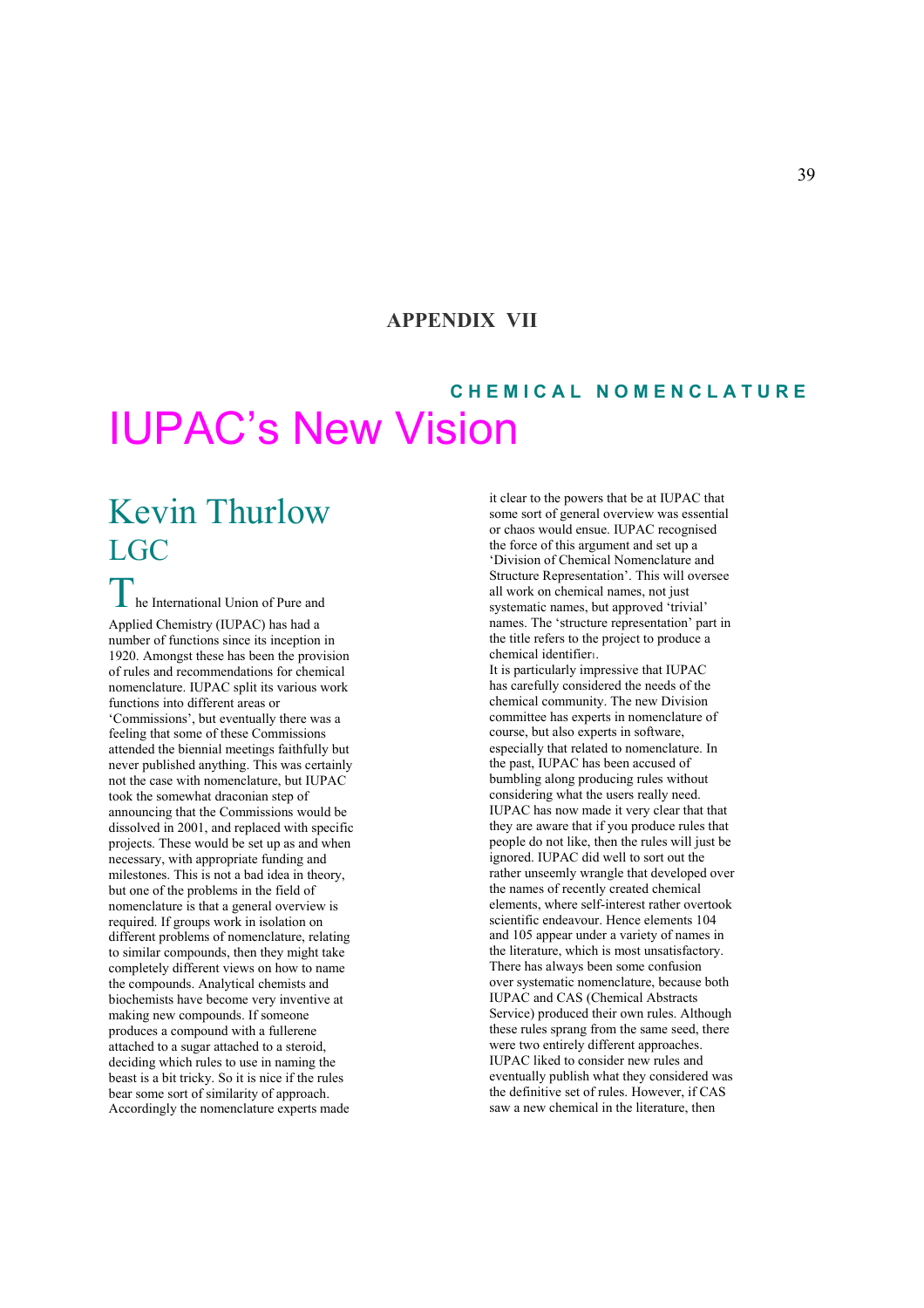they had to give it a registration number, along with a name, and this had to be done quickly! Naturally, this has led to major differences in the two forms of systematic nomenclature. Once CAS has a system in place, changes are (not surprisingly) unwelcome, because it will affect previous decisions. IUPAC and CAS are working together to try to iron out these difficulties, and it is good to see active cooperation between the two bodies.

The new division is backed up by an 'Advisory Subcommittee', which will suggest and take part in projects, as well as comment on other draft rules. This subcommittee communicates mainly by electronic means, which is just as well, because the 36 members come from 17 different countries, with South America the only continent not represented so far. There is an enormous breadth of expertise. Apart from nomenclature specialists, there are experts in patents, publishing, computers, linguistics, and representatives of chemical companies. The 17 professors, 17 doctors and 2 misters share a great deal of expertise. It is clear that IUPAC have made a very serious attempt to produce the best nomenclature systems possible. The current format is experimental and will be amended as necessary. It is encouraging to see that trivial names will also be considered. For many years, IUPAC primarily concerned itself with systematic names. Trivial names are popular

because they are easier to use, but if they are not properly regulated, problems arise. People glibly refer to 'AA' or 'Smith's Reagent', which is fine if only a few people are involved. But names like that turn up in the literature without being defined! There is a very real risk that the wrong reagent will be used, and that could destroy the quality of the work – or even the laboratory itself! If IUPAC can advise on trivial names as well, there are splendid opportunities for improved quality of analysis. Abbreviations and trivial names are particularly confusing if you think you know what they mean. ABS means acrylonitrile-butadiene-styrene, which happens to be a polymer used in the manufacture of cars. A former author of this column once pointed out that it was rather strange that advertisements were ranting on about cars having 'ABS'. "Who cares what plastic they use?" he would say. Then one day, 'ABS' was actually defined as 'Anti-lock Braking System', and it began to make sense. This is one of those cases where being an expert works against you. IUPAC has produced an exciting new plan and it is good to see so many different people and organisations trying to work together to produce optimum results. **For advice on chemical nomenclature, contact The VAM helpdesk. REFERENCES** 1. Thurlow, K, *VAM Bulletin 23*, 32-33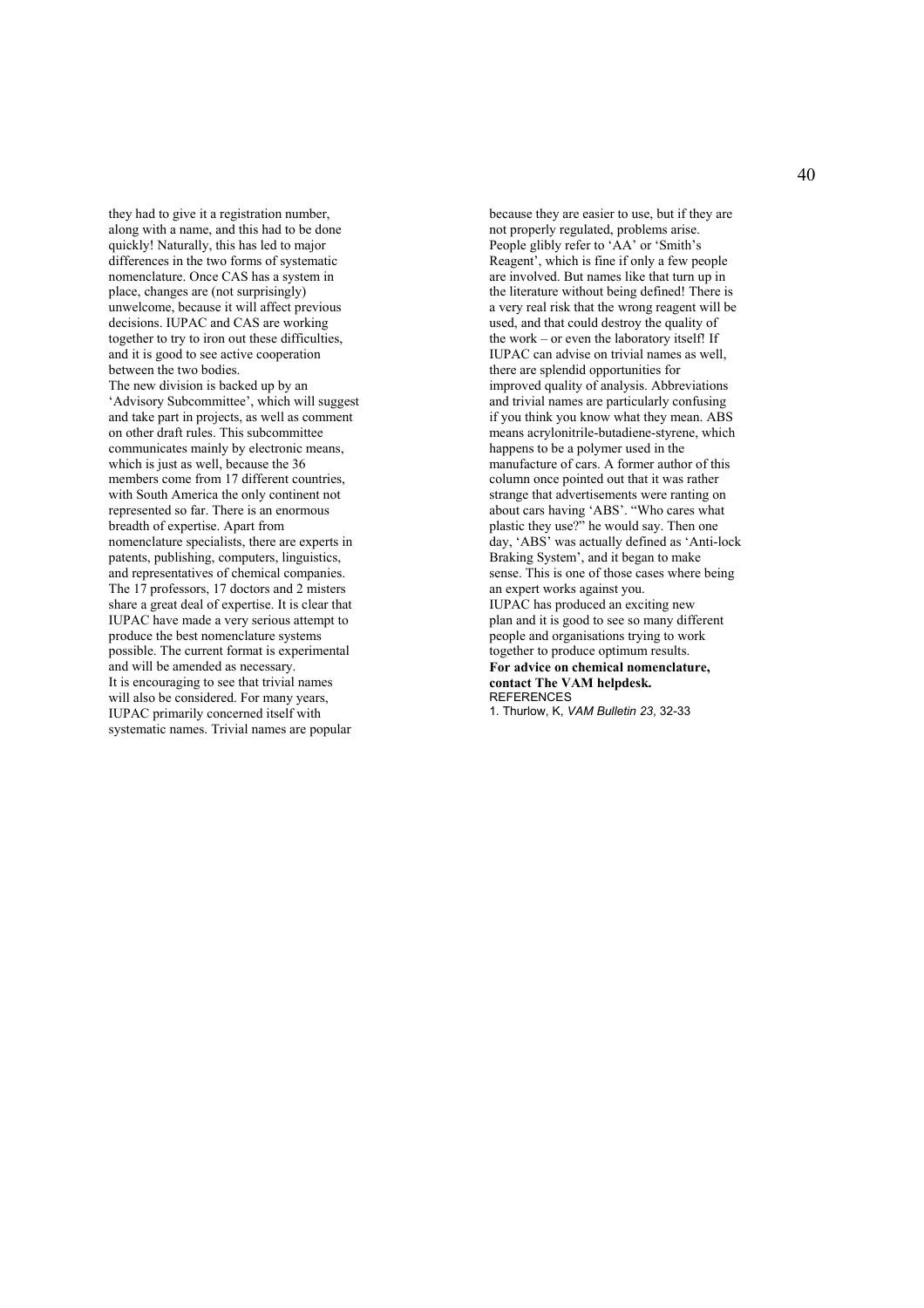# **APPENDIX VIII**

#### **Alchemist**

**ChemWeb.com**

# **That IChI feeling**

Identifying chemicals has never been easy. From isolation to structural identification there can be many arduous steps and afterwards there is the need to represent each compound uniquely. This point has become increasingly critical as chemical numbers rise and chemical information streams widen.

Steve Stein, Steve Heller, and Dmitrii Tchekhovskoi of the National Institute of Standards and Technology (NIST), in Gaithersburg, Maryland, presented a putative solution to the IUPAC General Assembly in Brisbane, July 2001 — the IUPAC Chemical Identifier (IChI), a transparent and portable means to fingerprint every chemical. Since then, NIST programmers have been endeavouring to implement the IChI in software form and March saw the release of the beta version of the resulting package. This first version covers only well-defined, covalently bonded organic molecules.



The version of IChI devised by NIST expresses a five-layered sandwich of information, with each layer representing a distinct class of chemical information. The basis of the software is then to allow a user to input the relevant information from a compound into a 'connection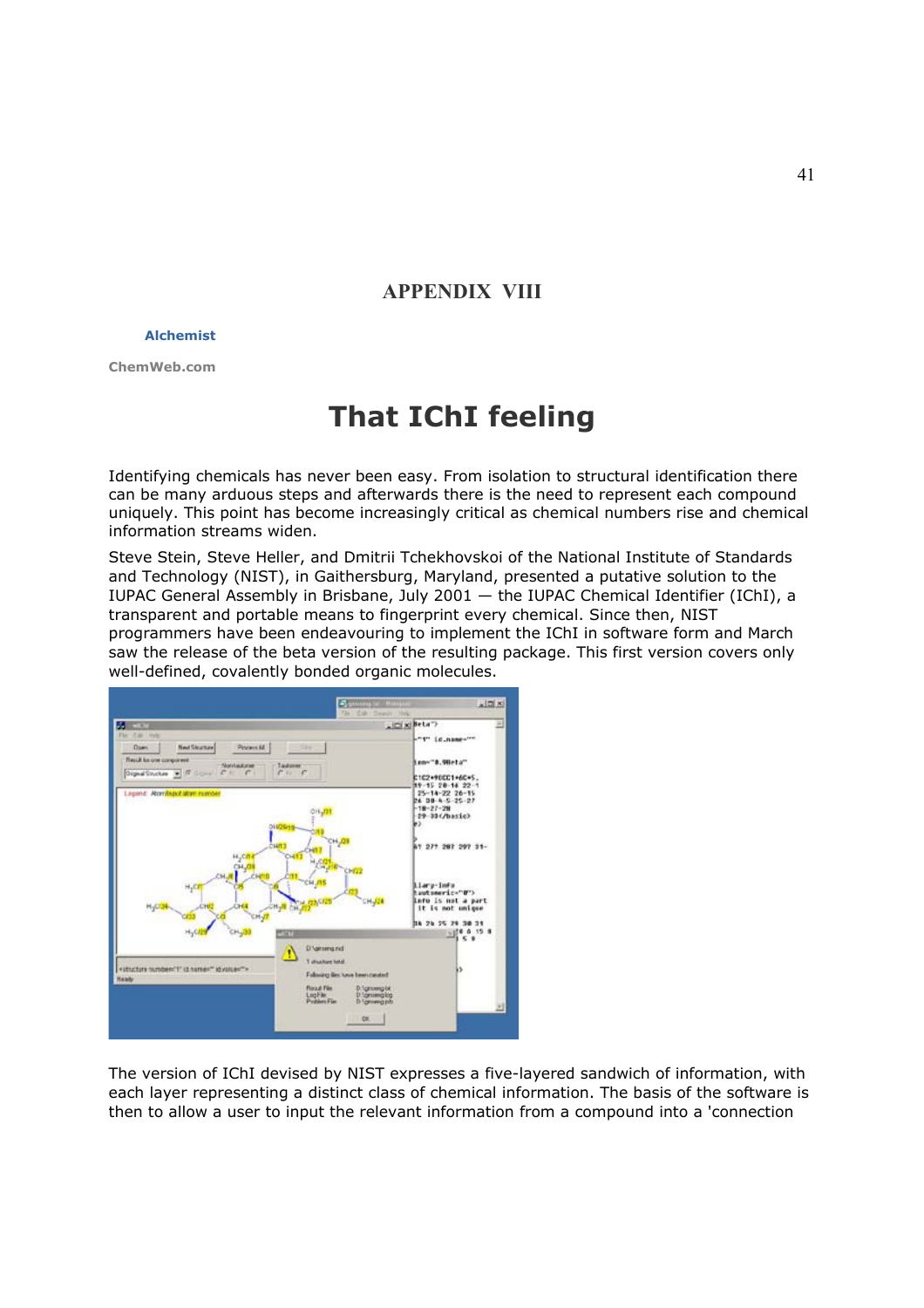table' and to resolve this into a unique species — the IChI. The beta software, of course, does not require a chemist to physically enter the data. This can be read-in by the software, thanks to careful design, from the (almost standard) mol file format.

The package uses a set of rules to convert the mol file into a sequence of bytes based on the chemical structure represented. The first set of rules normalizes the input file so that unnecessary information is removed. The second, canonicalization, produces all the atom labels based on the underlying structure and not on any artefact of the drawing process. The third rule set carries out a serialization, which is essentially the digital conversion — the transformation of labels into the IChI string. The five layers within the IChI then represent structural information, basic connectivity, overall charge, tautomerism, isotopic composition and stereochemistry.

That string of information serves as what the NIST team describes as a 'precise digital signature' for the compound. Inherent in this IChI, is the fact that no two compounds can have the same IChI. A single compound can have only one IChI, which does not depend on how its structure has been drawn. The user can choose which layers to use in the final representation, although the unique connectivity layer must be retained.

The reverse process could then be used to generate the compound uniquely in any format one might consider — from traditional print to a fully hyperlinked Web document. Interestingly, the IChI might also provide chemists with the much sought-after means to automatically generating names even for the most complex of chemical substances that are not catered for by the present nomenclature programs. But, more than that IChI will provide the elusive transparent and portable system for representing chemistry.

The beta test program can be requested from Steve Stein and a demonstration of IChI generation in a structure-drawing program, working in conjunction with the beta test program, is available from Alan McNaught at the Royal Society of Chemistry.

**David Bradley**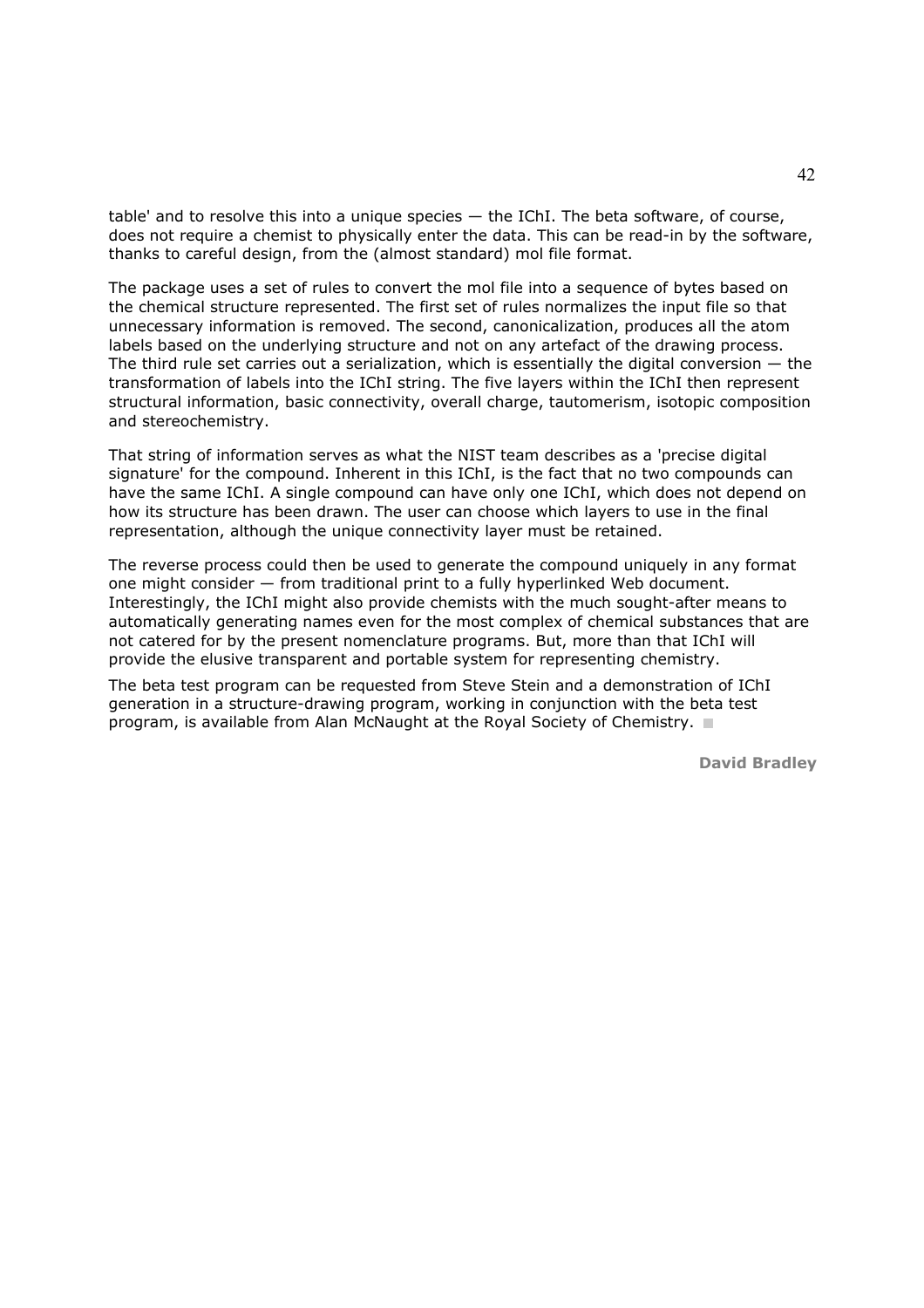# **APPENDIX IX**

# **Chemists synthesize a single naming system**

#### **David Adam, London**

An international team of chemists is working on something that chemistry sorely lacks — a consistent and comprehensive way of labelling all chemical compounds. The new technique will apply computer algorithms to molecular structures, generating a unique digital signature for any chemical compound. The new labels are not intended to replace common chemical names, but to allow easier linking to compounds in online chemical databases and journals. "The hope is that all organizations that handle information on chemicals will be able to use a single format to say what the chemical is," says Alan McNaught, general manager of the production division at the Royal Society of Chemistry in Cambridge, who coordinates the project for the International Union of Pure and Applied Chemistry (IUPAC). Right now there is no single international standard for identifying chemicals. The IUPAC and the American Chemical Society use different rules. Some drug companies, as well as different branches of chemistry, have their own chemical-naming systems. Even simple structures can cause confusion. For example, the formal name for acetic acid, the main ingredient in vinegar, is ethanoic acid. IUPAC believes that its new system which would be freely available to all — could unify the different approaches. Tentatively known as IChI, for IUPAC chemical identifier, its development is being led by a team at the US National Institute of Standards and Technology (NIST) in Gaithersburg, Maryland. A preliminary version of the software covering well-defined, covalently bonded organic molecules was released this year to let other chemists test the idea. It labels each atom in a compound in a way that does not depend on how the structure is drawn, and converts the label to a string of characters. The format has not been finalized, but at present ethane is 'C3C3, 2-1', for example, and acetone is 'C3C3OC, 4-1-2-3' (the labels are easily converted to structures using the algorithm). The process is reversible, so molecular structures can be generated from the identifiers. The next step is to extend the system to include more complex organic compounds, such as polymers, and ultimately to tackle inorganic compounds. By adding it to software packages commonly used to draw chemical structures, the NIST team hopes that IChI will enter into widespread use. In effect, the IChI number will provide each chemical molecule with a digital object identifier (DOI) — a concept increasingly being applied to everything from scientific papers to individual genes. Jonathan Goodman, a chemist at the University of Cambridge, says chemistry suits this approach well. "Molecules are a wonderful unit of information to treat in this way," he says. "They are complex enough to have lots of interesting features and difficulties but simple enough to represent quite a small subset." ■ ➧ **www.iupac.org/projects/2000/ 2000-025-1-800.html**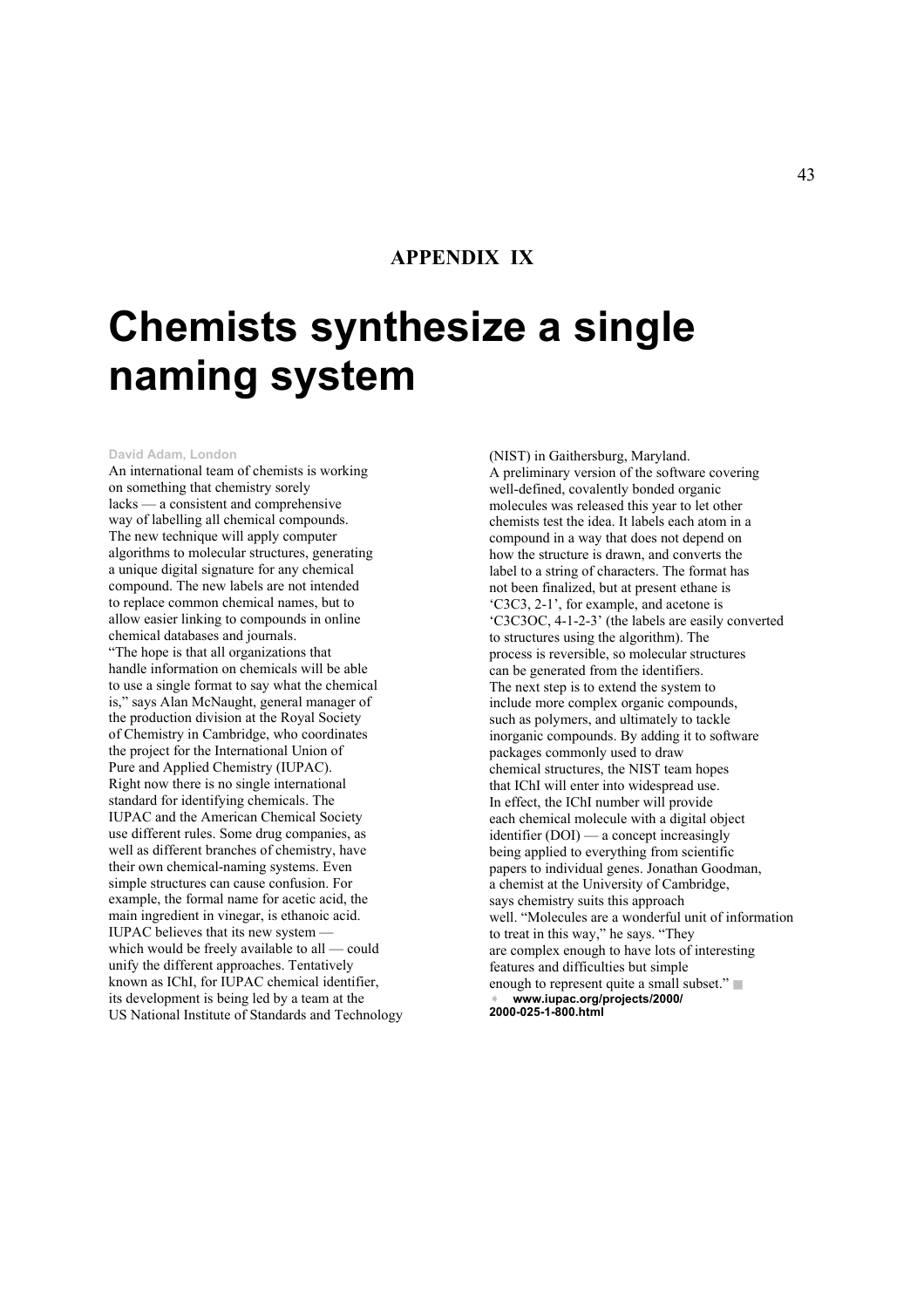# **APPENDIX X**

#### **Chemical Nomenclature, Terminology, Units and Symbols**

The International Union of Pure and Applied Chemistry (IUPAC) is the body responsible for developing and disseminating internationally agreed recommendations for deriving chemical names, for chemical terminology in general, and for the use of units and symbols in chemistry. Until the beginning of 2002, this work was carried out by semi-permanent Commissions; it is now done by project groups of experts in the relevant subdisciplines, managed by one or another of the eight subject-oriented Divisions of IUPAC. In particular, recommendations for deriving chemical names are the responsibility of the new Division of Chemical Nomenclature and Structure Representation. For units and symbols used in common with other sciences there is liaison with other International Unions, and with international standards bodies (e.g. ISO and the Bureau International des Poids et Mésures). More information on IUPAC's objectives and way of working is given on the IUPAC website <http://www.iupac.org> .

The following list of IUPAC recommendations was compiled for inclusion in instructions for authors of articles for the journals of the Royal Society of Chemistry, and provides a valuable source of information for editors. It is also available, with live links to those documents that are accessible online, on the RSC website<http://www.rsc.org/pdf/general/append.pdf> . Probably the most useful items for those with only a superficial knowledge of chemistry are:

- IUPAC Compendium of Chemical Terminology (item 1.8); a searchable online version is freely available at<http://www.chemsoc.org/goldbook>
- Quantities Units and Symbols in Physical Chemistry (item 1.9)

A useful introduction to chemical nomenclature is given in:

Principles of Chemical Nomenclature: a Guide to IUPAC Recommendations, G J Leigh, H A Favre and W V Metanomski, Blackwell Science, Oxford, 1998

Details of how to obtain IUPAC publications are given on the IUPAC website at <http://www.iupac.org/publications/> ).

(Dr) Alan McNaught President, IUPAC Division of Chemical Nomenclature and Structure Representation General Manager, Production Division, RSC Publishing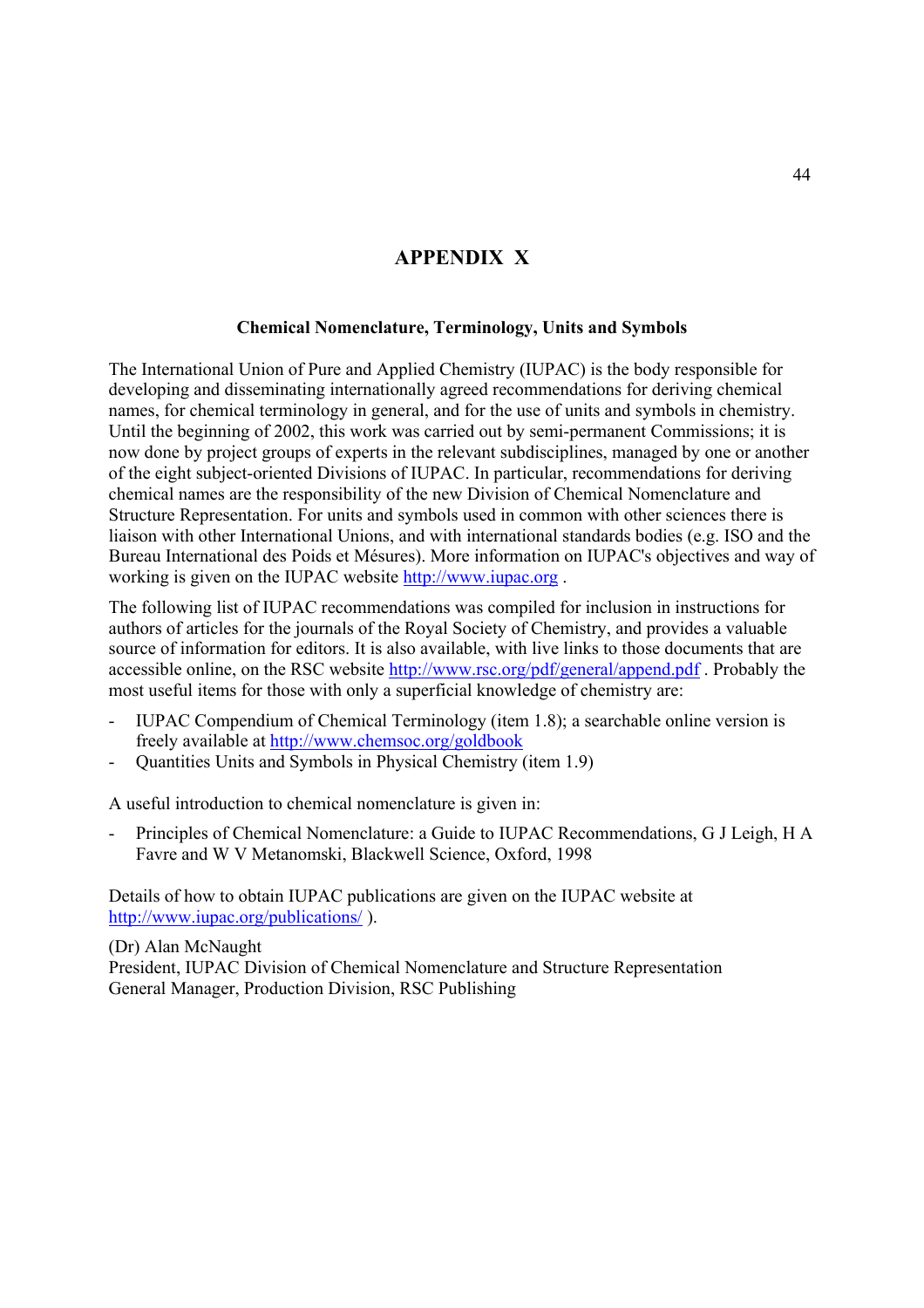# **APPENDIX XI**

#### **Minutes of the IUPAC IChI meeting, Columbus, OH**

June 30, 2002

Attendees:

Steve Bachrach (sbachrach@trinity.edu) Jonathan Brecher (jsb@camsoft.com) John Brennan (jbrennan@epo.org) Steve Heller (srheller@nist.gov) Sandy Lawson (alawson@mdli.com) Alan McNaught (mcnaughta@rsc.org) Peter Murray-Rust (pm286@hermes.cam.ac.uk) Warren Powell (wpowell2@juno.com) Henry Rzepa (h.rzepa@ic.ac.uk) Steve Stein (steve.stein@nist.gov) Dmitrii Tchekhovskoi (dmitrii.tchekhovskoi@nist.gov) Matt Toussant ( $mtoussant$ @cas.org) Bill Town (bill.town@chemweb.com) Tony Williams (tony@acdlabs.com)

#### **Summary:**

Steve Stein reviewed the progress made by NIST in developing the test version of the IUPAC Chemical Identifier – the IChI. The test version handles simple organic molecules. To date, in all of the testing (almost 70 copies have been distributed) there are no known examples of chemicals that the program does not handle. A number of suggestions (described below) were made regarding testing and output. The overall view was that the project is progressing considerably faster than expected. A lecture by Steve Stein on the project was given the following day at the CAS/IUPAC Conference on Chemical identifiers and XML for Chemistry and a copy of the slides presented can be viewed at:

<http://www.hellers.com/steve/pub-talks/columbus-702/frame.htm>

Background on the project can be found at:

<http://www.iupac.org/projects/2000/2000-025-1-800.html>

Steve Stein presented the results of the work being undertaken at NIST in support of the IUPAC Chemical Identifier (IChI) project, which is the result of the programming efforts of Dmitrii Tchekhovskoi. He started by reviewing how NIST evolved the algorithm, which was based on existing work of others and did not involve any new principles. A beta-version of the algorithm was distributed starting in March 2002. While almost 70 people have requested and received the beta version, the feedback has been minimal. The most useful comment from a beta tester has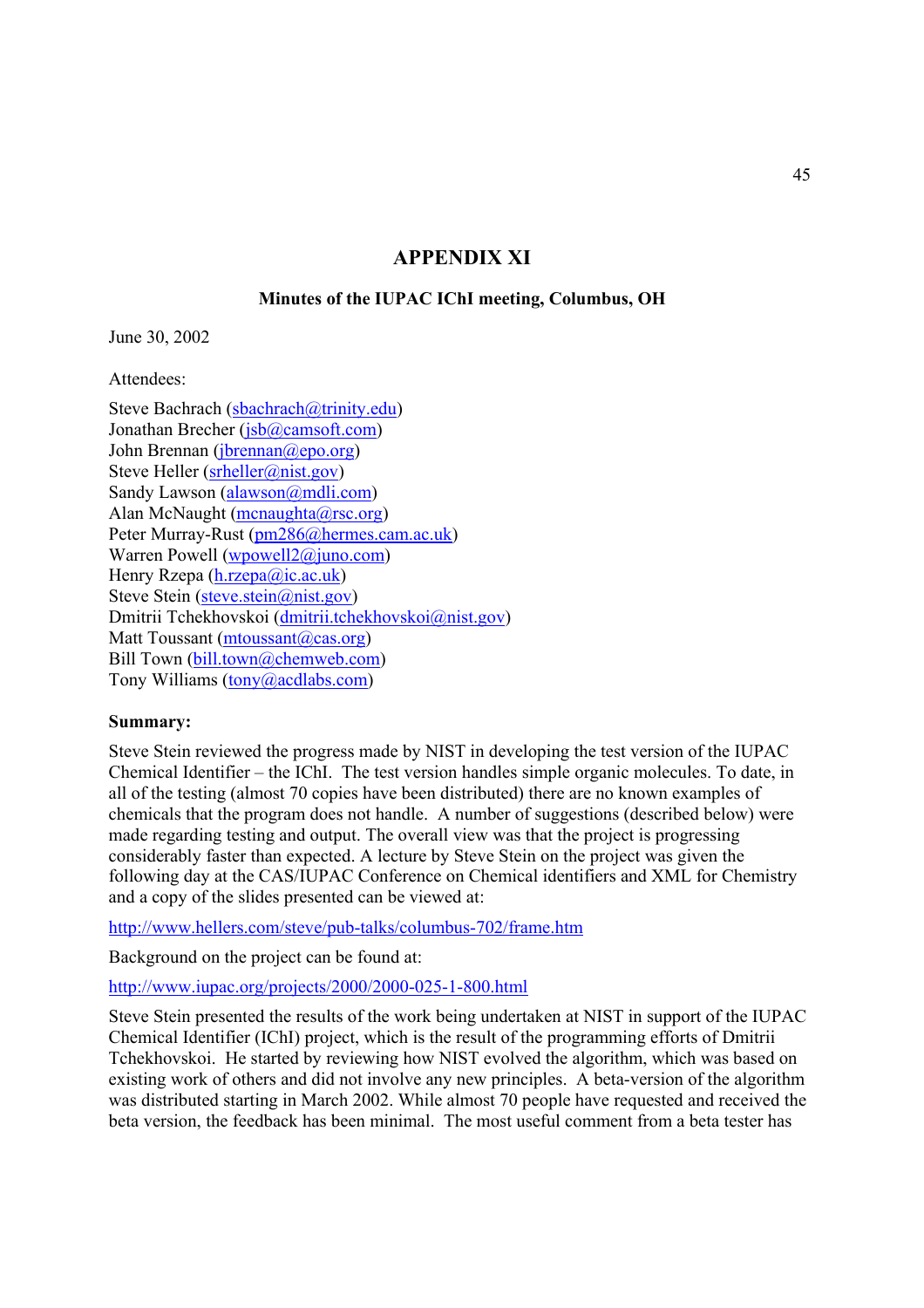been a suggestion to consider being able to represent molecules with both defined and relative stereochemistry centers. (Articles in *Nature* and *The Alchemist* have stimulated some requests for the test version, but have not resulted in any feedback to date.) No examples of chemical structures which the program cannot handle have yet been found. The testing has been done on a few databases, such as the NIST and NCI structure databases. A large file (perhaps 1 million) structures from MDL is expected to be tested shortly. While testing millions of structures is possible, there still is the question of needing to actually examine the output to be sure it is what was input. With a 700 MHz PC, average processing time per structure is 2 milliseconds, but faster PCs will reduce this time.

Steve Stein indicated there were two major problems found: Chemists and Chemicals. Chemists are a problem as they have different ideas on how to represent chemicals. This is a human problem not likely to be resolved. Chemicals are a problem since the chemical structure depends on conditions – such as temperature, pH, and so on. This is also a problem not likely to be resolved.

The assumptions being made for the IChI algorithm are:

- 1. Throw away all electron density
- 2. Free rotation around all single bonds
- 3. Always a basic connectivity layer, then an isotopic layer, then a stereochemistry layer  $(Z/E \text{ and } sp^3)$ , and then a tautomer layer.

Issues not yet resolved in the current beta version include stereogenic centers (an atom and its bonding partners which is not superimposable on its mirror image) and zwitterions. NIST expects to have all normalization rules defined and programmed by the end of 2002. A second beta version is expected to be released at that time. It was suggested that a feature to compare multiple structures and show their differences be included in the next test release.

The issue of what the final and actual output should look like was discussed. At present the plan is to have a number of parts to the output:

- 1. Molecular formula
- 2. Connectivity listing (i.e., connections between atoms)
- 3. Isotopic and stereochemistry

It was suggested that Sandy Lawson look into creating some hash-code identifier with some degree of chemical intelligence. Sandy agreed to consider this project.

Jonathan Goodman, Cambridge, (who was unable to attend) is working on a Java version of the IChI. The best way NIST has found to test the IChI is to renumber the structures and see if the results are the same.

The meeting attendees were all very pleased with progress made at NIST. The hope was expressed that others could be brought into the project for expert help in deciding on how to handle proteins, polymers, and other chemical classes of compounds, so that the IChI could be a true, pure, and complete chemical identifier.

Steve Heller, Secretary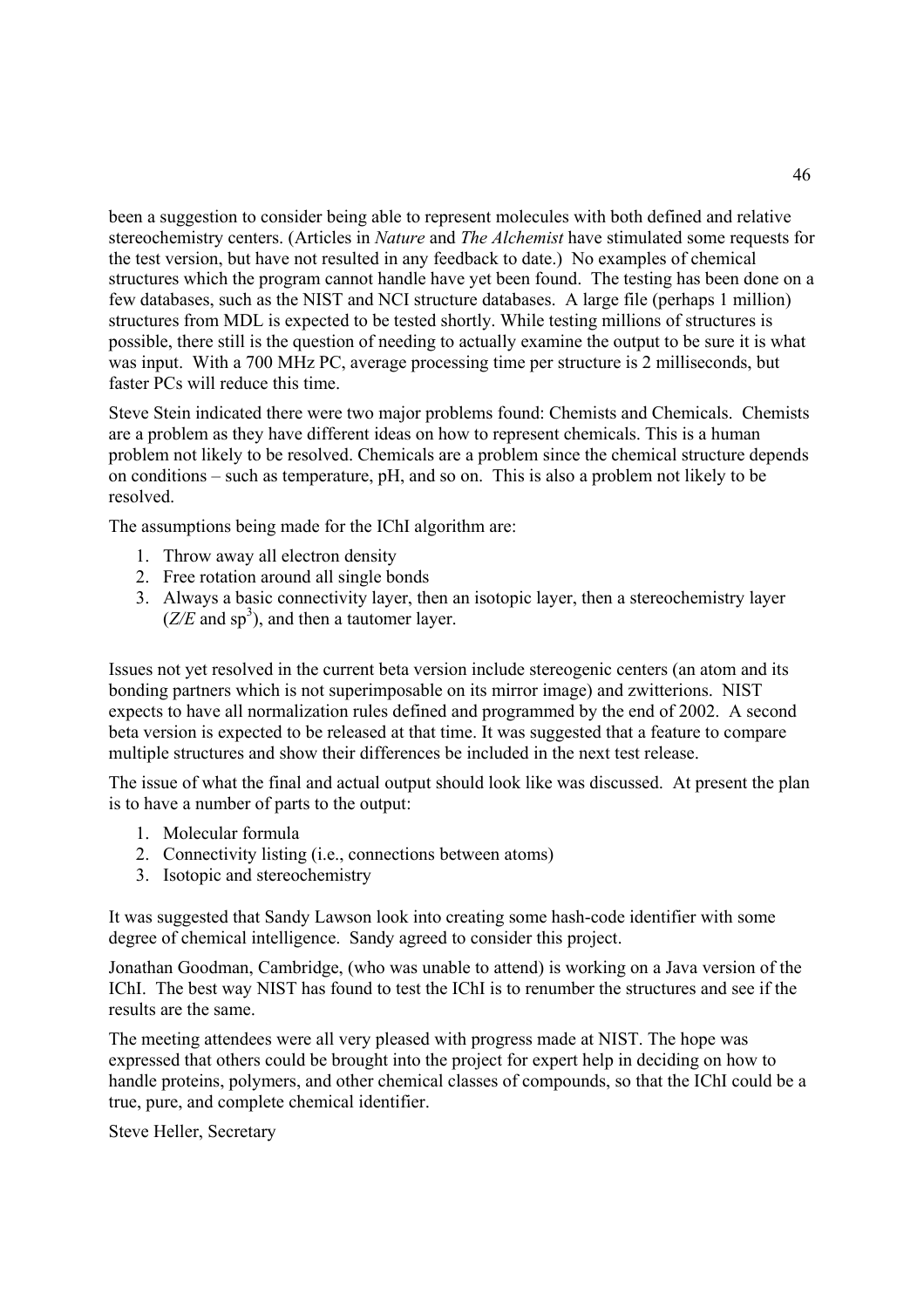# **APPENDIX XII**

# **CAS/IUPAC Conference on Chemical Identifiers and XML for Chemistry July 1st 2002, Columbus , Ohio**

### **Meeting Program and Abstracts**

#### **9:00 – Introduction**

#### **9:10 - Matthew J. Toussant (CAS)**: *CAS chemical identifier systems*

Abstract: Chemical compounds, their syntheses, their properties, and their applications, are the core of chemistry. Recording, storing, and retrieving information on chemical substances have been paramount to the progress of chemistry. The challenge to CAS has been to provide its users and itself with efficient and effective means of identifying substances reported in the world's chemical literature. This presentation will describe the components of the CAS chemical identification systems with a primary focus on the CAS Registry System. The foundation of the CAS Registry is the computer-based connection table with its threedimensional structure representation. Complementing the structure-based representations are chemical substance names, including names systematically assigned by CAS according to a set of rigorously based rules, plus other systematic and semi-systematic names and trade names compiled from the chemical literature. Linking each set of structure and nomenclature information for a particular substance is the CAS Chemical Registry Number, a concise and unique identifier that has become widely used as a standard for chemical substance identification. A recently introduced thesaurus capability by CAS provides users with additional links to specific substance information from general subject and class terms. The CAS MARPAT service provides a means of identifying generic substances reported in the patent literature, thus complementing and extending the range of substance identification systems offered by CAS.

## **9:50 - Stephen E. Stein\*, Dmitrii Tchekhovskoi, Steve Heller (Physical and Chemical Properties Division, NIST)**: *The IUPAC Chemical Identifier*

Abstract: IUPAC has long been a recognized source of rules for naming chemical substances. However, names generated by these rules are designed primarily for human communication and are not optimal digital representations of chemical identity. In view of the ever-increasing volume of digital communication in chemistry, IUPAC has undertaken a program to establish a digital signature for a compound derived algorithmically from its digital structure representation (connection table). It is hoped that this IUPAC Chemical Identifier (IChI) will one day become an accepted standard representation of chemical substances. Following discussions at IUPAC meetings, a test version of the Identifier was developed at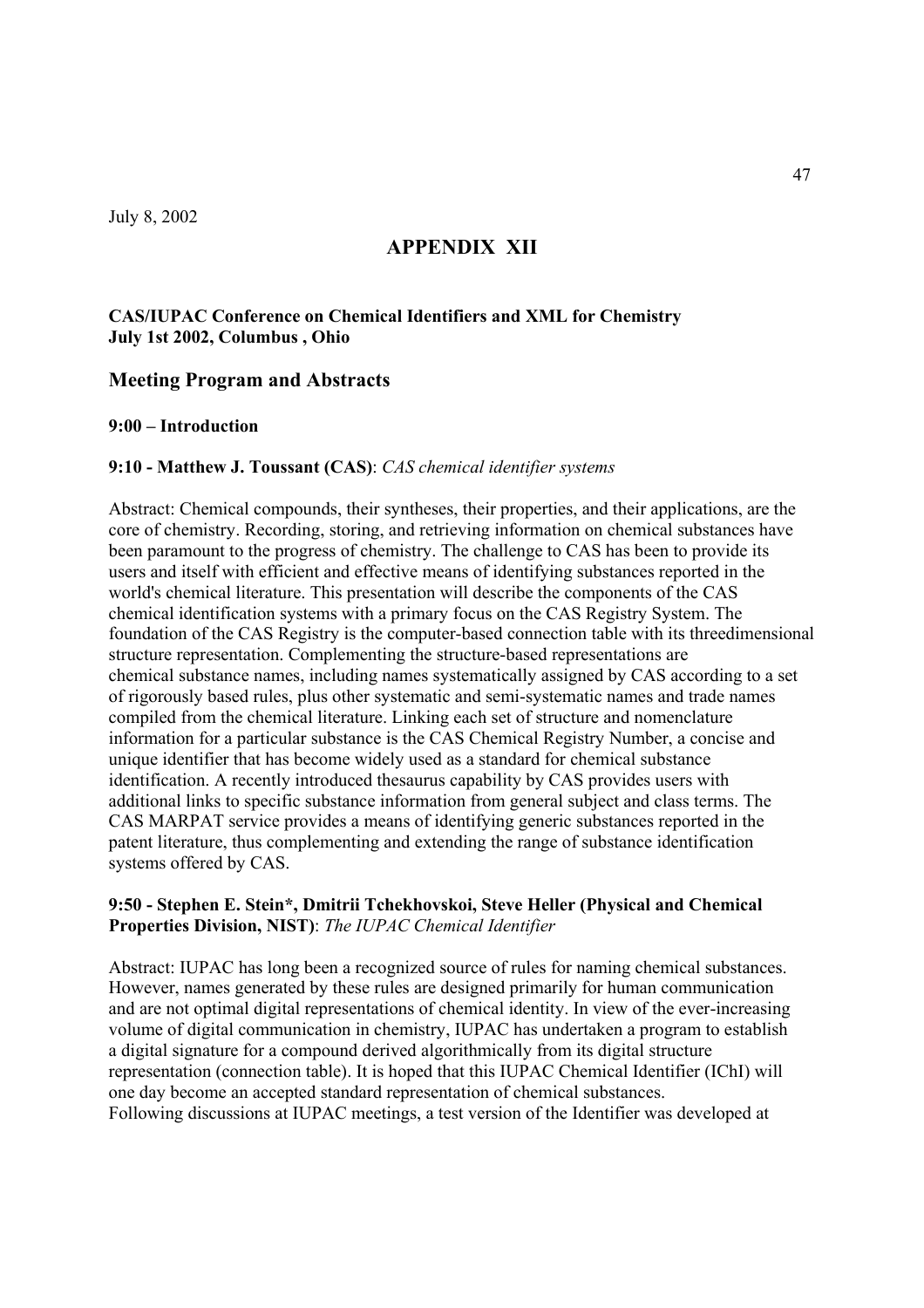NIST and distributed in March, 2002. The principal objective of this version is to begin a community-wide discussion of the form of the Identifier.

The first implementation of IChI was designed for covalently bonded structures only. It processes an input connection table in three steps: 1) Normalization - all structural information unnecessary for identification is ignored. This, for example, eliminates ambiguities arising from different representations of pi-electrons, such as occur in the depiction of aromatic and zwitterionic structures. 2) Canonicalization - each unique atom is given a unique label. This is a mathematical procedure applied individually to distinct "layers" that describe connectivity, tautomerism, isotopes, stereochemistry (presently includes sp<sub>3</sub> and  $Z/E$ ) and charge. 3) Serialization - a string of characters derived from labels produced by canonicalization. This generates the observable output form of the IChI, which may be viewed as a series of ordered connection tables, one for each "layer".

In addition to current features of the IChI, this discussion will examine still unresolved structure representation issues as well as ideas for extension to other classes of chemical compounds.

#### **10:50 - Alexander J. Lawson (MDL Information Systems GmbH)**: *Nomenclature practice and post-Postman factors*

Abstract: The history of the communication of concepts (as influenced by the technical development of the available medium) was dramatically summarized by Postman in the 1980's. The phases of relative importance of the graphic, spoken and written traditions have been a constant companion to the development of civilisation in general, always involving deep consequences for the societies involved. The current general trend in the technically developed world involves an accelerated transition to the graphic representation at the expense of the spoken word in particular.

This general phenomenon can be argued to apply also to the learned sciences, none more so than mainstream organic chemistry.

Some possible consequences and opportunities for the specialist field of chemical nomenclature will be explored, with particular emphasis on organic chemistry.

# **11:30 - Jonathan Brecher (CambridgeSoft Corporation)**: *From chemical name to structure: finding a noodle in the haystack*

Abstract: Of all ways to identify a chemical, the one with the longest history and widest use is the simple chemical name. On the one hand, the broad acceptance of chemical names brings several advantages, including that they are convenient and easy to use in many environments. On the other hand, those strengths bring with them several serious drawbacks when chemical names are used as chemical identifiers -- what is the molecular structure of "glucose", let alone "sugar"? This presentation will highlight the state of the art in interpreting textual chemical names to produce chemical structure diagrams. Practical uses of such automated conversions will be demonstrated, with special emphasis on the strengths and weaknesses of using chemical names as chemical identifiers.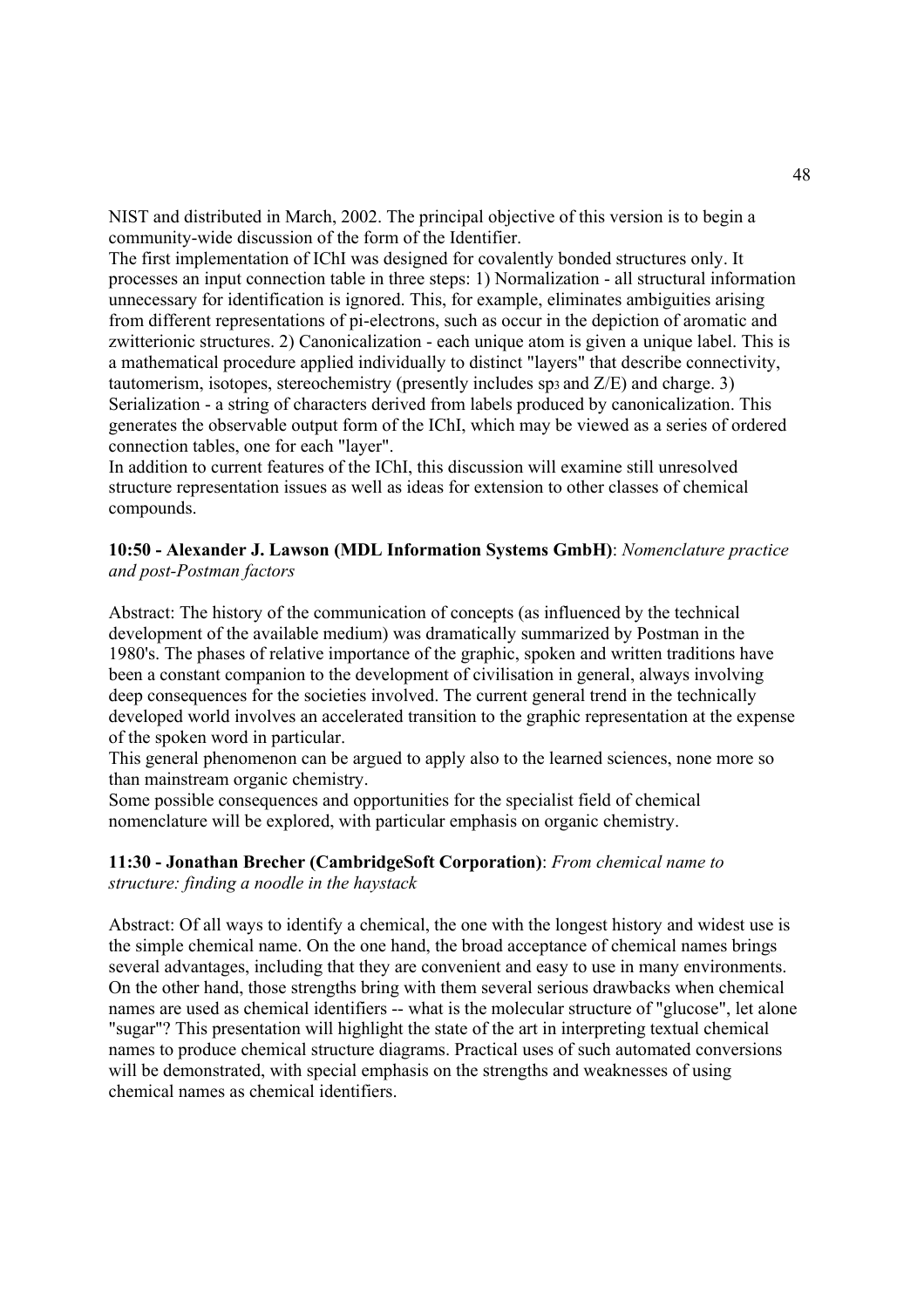# **1:45 - Antony J. Williams (Advanced Chemistry Development)**: *Unifying chemical nomenclature standards - the roundabout of names and structures*

Abstract: Systematic Nomenclature is predisposed to software generation since rules-based systems are ideal tasks for computers to handle. In an ideal world there would be a single static, non-language specific systematic nomenclature accepted by chemists and in general usage. With general acceptance, rigorous application of systematic rules would produce fully reversible chemical names from which chemical structures could be generated. Of course there are multiple systematic nomenclature systems and chemical names found in the literature often are only close approximations to the correct names. The ability to generate systematic names from structures would lead us to conceive that systematic names can be reversed to structures using software. Of course this is possible with trivial names, synonyms, IUPAC names and CAS Index names being able to be reversed to the structure based world. Systematic naming and its reversal are by their very nature demanding of quality and the adherence to naming standards is a true test during software development. This issue will be reviewed during this examination of systematic nomenclature software development.

**2:25 - Janusz L. Wisniewski (MDL Information Systems GmbH)**: *Computer-based naming service for very large chemical databases: from AutoNom in the Beilstein File to AutoNom in the ISIS system* 

Abstract: Design and practical implementation of algorithms and routines in the worldwide first computer-based system for generation of the systematic IUPAC-sanctioned nomenclature directly from connection tables of organic compounds is discussed. Detailed overview of the performance, accuracy, and reliability of the system is presented. Practical issues and obstacles encountered and solved during inclusion of the program package into the established traditional production of large chemical databases such as Beilstein Handbook at the beginning, the Beilstein Database later and finally of the current MDL Crossfire system are described. The seamless integration of the nomenclature software into a company compound database registration and production using the ISIS platform is discussed. Advantages of the AutoNom TT package as DLL for DBMS independent general Naming Services are illustrated and analyzed.

# **3:25 - Henry S. Rzepa (Department of Chemistry, Imperial College of Science)**: *The vision of a chemical semantic web*

Abstract: The increasing trend enabled by the Web is of fusion between the sources of primary data (Instruments, modelling and simulation, databases) and the repositories of terms, dictionaries and peer-reviewed publications in a multi-disciplinary environment. Much of this fusion currently has to be achieved with a significant injection of "human perception", both on the part of the creators and authors of the information and knowledge, and of second and tertiary publishing resources. Part of this process involves establishing "trust" and common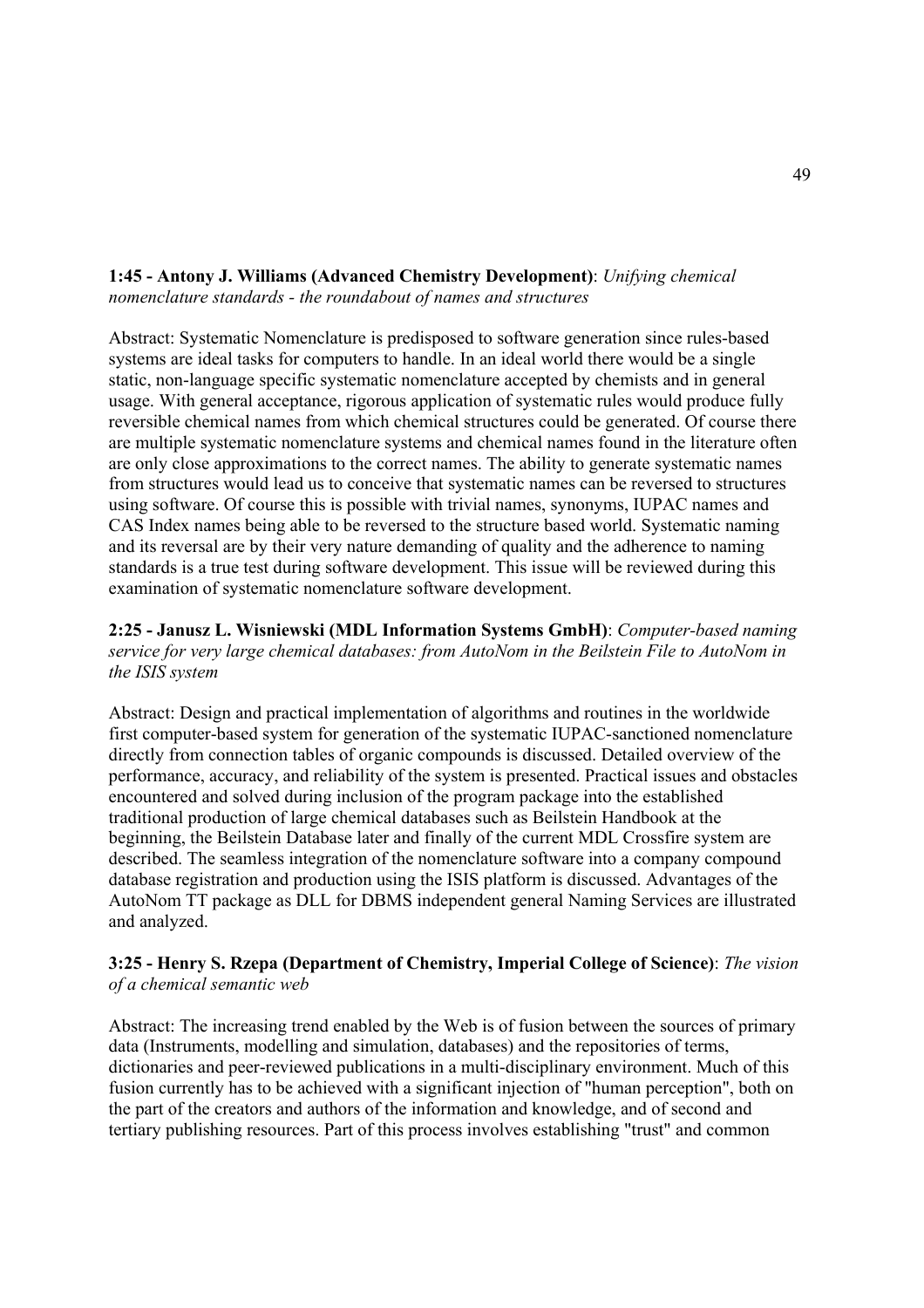semantics within a domain such as chemistry. XML is essentially a remarkably powerful infra structure built up over the last six years which provides a set of guidelines for introducing appropriate elements of machine processing capability to the overall process, and where the previously expensive need to create software and tools to achieve this is ameliorated by the ability to re-use a vast communal toolkit. These themes will be illustrated in the context of a chemical vision of Berners-Lee's Semantic web, in which the "datument" (data+document) and the information objects it contains plays a central role. In such datuments, the chemistry can be identified via specific namespaced components such as CML (Chemical markup language) seamlessly integrated with other components such as MathML, STMML, SVG. Demonstrations of these concepts will be included in the presentation.

#### **4:05 - Peter Murray-Rust (Unilever Centre for Molecular Informatics, University of Cambridge)**: *The chemical semantic web: a common infrastructure for chemistry*

Abstract: An XML infrastructure for a domain must be built from carefully designed

components, which have an Open architecture and which can interoperate. The components describe agreed subdomains of the discipline, such as molecules, reactions, spectra, computations, analytical and theoretical. They are defined by XML Schemas, which take advantage of re-use of existing designs, e.g. reactions can be based in part on molecular components. Schemas allow very precise validation of chemical information objects - it is possible to prevent invalid input to systems - and this will lead to a degree of quality missing in current practice but essential for the Semantic Web. A key resource is metadata which must be systematised for Chemistry and must use a universal architecture. Metadata is required for discovery of resources, validation, and for descriptions and annotation (e.g. the history of a piece of chemical information as it passes through the community). Allied to this is an XMLbased

query system designed for chemical applications.

We shall describe an Open system, including a toolset, on which groups can layer their applications.

# **4:45 - Stephen E. Stein (Physical and Chemical Properties Division, NIST)**: *An XML namespace for IUPAC*

Abstract: IUPAC has long served as a source of standard terminology in Chemistry. However, these "standards" have generally been expressed in conventional publications for use in conventional publications. A project intended to transform a portion of these standard definitions into an IUPAC "XML namespace" to aid the digital transmission of chemical information is under consideration within IUPAC. The scope, goals, methods and challenges of this potential project will be discussed.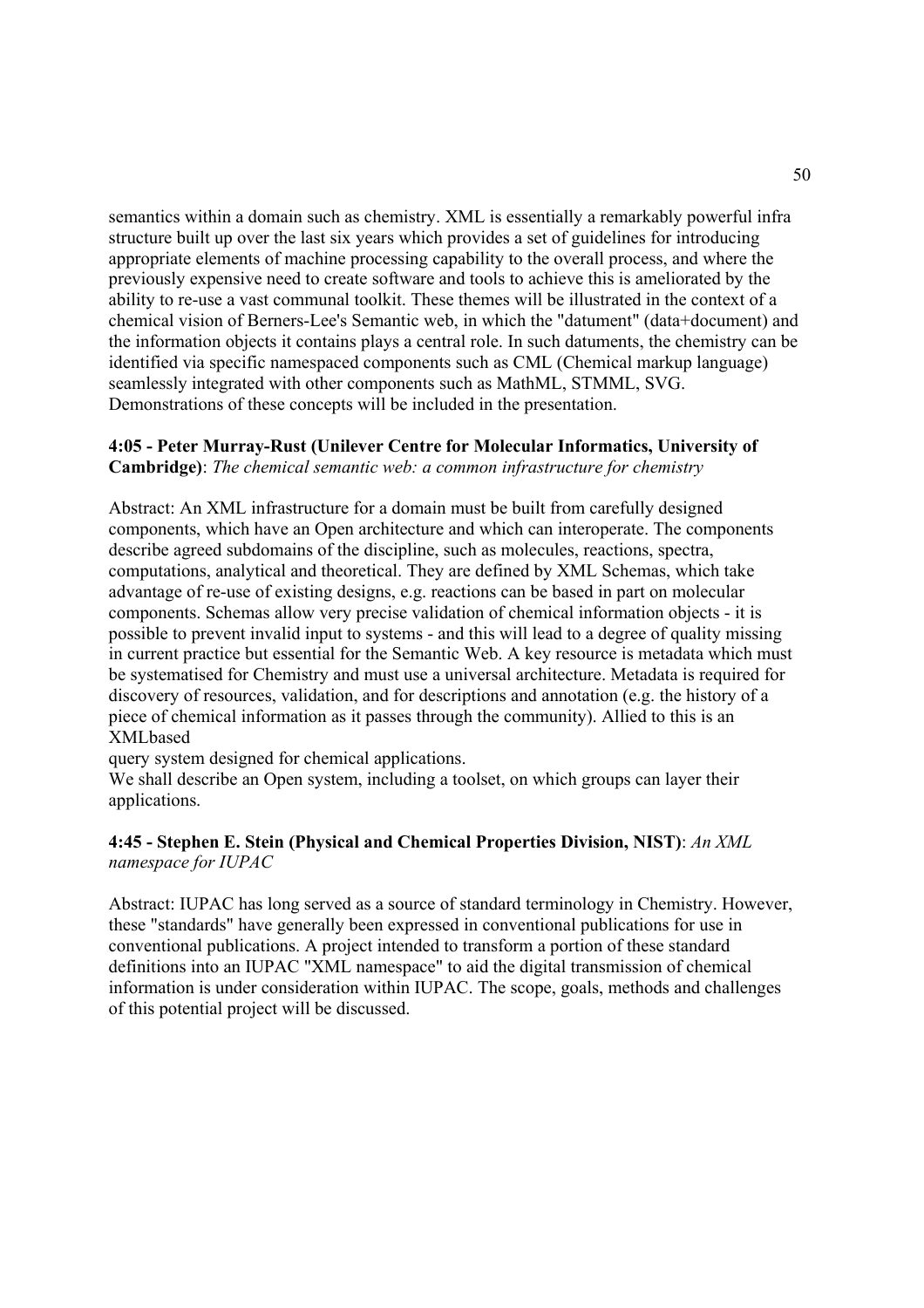# **APPENDIX XIII**

Report on the Stereochemistry Scoping Exercise

7 August 2002

A small working group was established in order to identify areas within the nomenclature specialty of stereochemistry where projects might be required. The members of the working group were:

Dr Richard Hartshorn (Convenor, Inorganic and Bioinorganic Chemistry) Prof. Bruce M. Novak (Organometallic and Macromolecular Chemistry) Dr. Gerard P. Moss (Organic Chemistry and Biochemistry) Dr. Byron J. Bossenbroek (Chemical Abstracts Service (ret.))

A letter inviting comment and/or ideas was sent to over 80 editors of scientific journals. A copy of the letter is appended to this report. In order to facilitate future contact with journal editors, IUPAC may wish to consider establishing and maintaining a data base of names and addresses. A further 120 similar letters were sent by e-mail to the registrants of the  $37<sup>th</sup>$  Euchem Conference on Stereochemistry. A posting was also made to the web-board of the Division of Nomenclature and Structure Representation, with the intention of inviting comment from the members of advisory committee of the division. RMH also took the opportunity to visit Jonathan Brecher (leader of a scoping exercise on structure representation), GPM, and BJB while travelling to and from a conference in Germany.

Overall the response was somewhat disappointing. Only 12 responses were received and a number of these contained only a comment to the effect that the person concerned had no comment to make. Of the remaining responses, several related to areas outside stereochemistry, but in view of the value of any outside comments in the area of nomenclature, these suggestions have been included in this report to the Division Committee.

The responses raised the following areas where work may be required:

- Updating and consolidating definitions and nomenclature in stereochemistry, including comments on outdated terms.
- Providing a clear explanation of the CIP sequence rules, with examples, particularly of the more complex kind.
- Naming and rendering of structures with restricted rotation, or structures that contain absolute and relative stereogenic centres, where there may be many members in a relative group and more than one relative group.
- Bioconjugate Chemistry
- Supramolecular Chemistry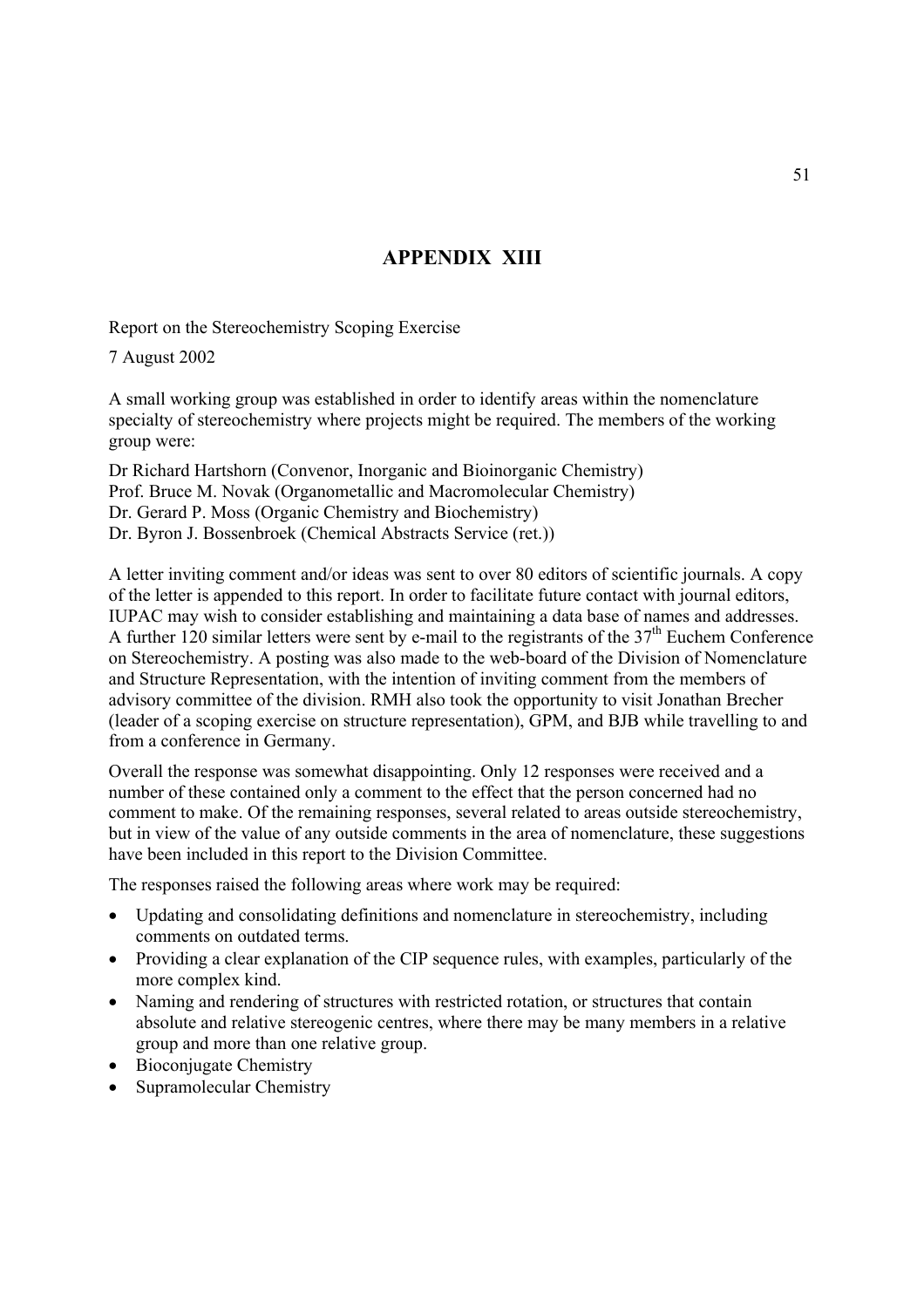A further response was received relating to the standards and preferences for representation of the results of x-ray structural studies in publications. However, we suspect that this is something that falls within the purview of the International Union of Crystallography and individual journal editors.

The members of the working group are of the view that the first bullet point item is one worth pursuing. The establishment of the new Division makes it timely to consolidate and update the recommendations on stereochemistry that appear in the various IUPAC publications. There would also be some considerable benefit in including a glossary of outdated terms that provided their current equivalents and perhaps also gave some indication of the reason for the change. The scope of such a project would need to be considered in some detail as, for example, there are a large number of rather specialised nomenclature systems for particular classes of compounds. This is particularly true in the area of biochemical nomenclature.

The structure of the publication resulting from such a project might include several large chapters that address the general aspects of stereochemical nomenclature. These would then be followed by chapters on the more important classes of compounds that have their own nomenclature systems. A glossary would also be included, and this might be used to direct the reader to publications that deal with the less important nomenclature systems as well as to appropriate points in the text. RMH and GPM are interested participating in such a project, should the Division Committee feel that it is something worth pursuing.

Provision of a clear explanation of the CIP rules along with examples both of a basic and advanced nature is something we would also recommend. The examples should be numerous and drawn from organic, inorganic and organometallic chemistry. In principle, this might form part of the consolidation project outlined above, but it is of sufficient importance and general utility to require separate publication. Presumably the items under the third bullet point could also be incorporated into such a project.

While they undoubtedly do have stereochemical aspects to them, the more general areas of Bioconjugate Chemistry and Supramolecular Chemistry fall outside the area of interest of this working group. In neither case did the people suggesting these topics (Professors Claude Meares and Jean-Marie Lehn, respectively) identify particular problems that needed to be solved. Rather, it seems to be a case that the fields have grown to a stage where they feel that current practise should be evaluated, documented, and systematised. These topics should be considered for projects under the auspices of the Division. In the latter case, Professor Lehn suggested that either Professors Georges Wipff and/or Alexander Varnek could be approached on this matter (emails: wipff@chimie.u-strasbg.fr and varnek@crypt.u-strasbg.fr ).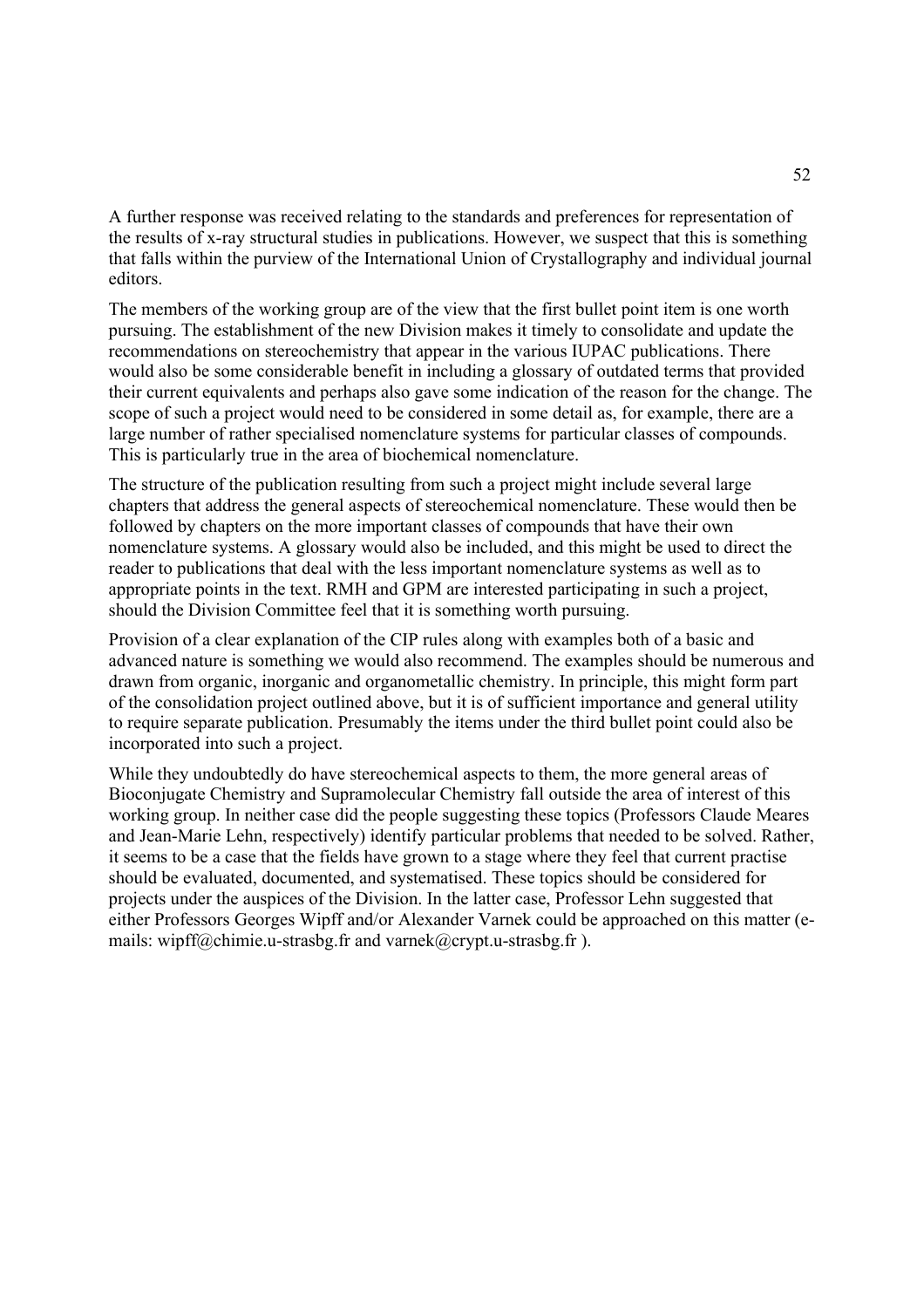# Dr R. M. Hartshorn

Department of Chemistry University of Canterbury Telephone: +64-3-364 2874 Private Bag 4800 Facsimile: +64-3-364 2110

Christchurch New Zealand Email: r.hartshorn@chem.canterbury.ac.nz



24 April 2002

# Dear

The Division of Chemical Nomenclature and Structure Representation has been established by IUPAC as part of the recent reorganisation of its activities to fit within a project driven framework. A small working group has been put together by the Division and given the task of identifying problems and areas for development in **stereochemistry and structure representation**. An early step in this process is to contact journal editors and others who may have an interest in this general area in order to invite comment.

We are particularly interested in identifying topics in the area of stereochemistry and structure representation where work is needed, and in mapping out requirements for the future so that projects can be established to address these issues. Please reply to this letter, or contact a member of the working group (details overleaf), if:

- a difficulty has arisen in this area as a result of your work
- you can foresee a difficulty arising
- you have any thoughts on the needs for the future and the role of IUPAC in addressing them
- you have any other comments.

Yours sincerely

Dr R. M. Hartshorn

Convenor, IUPAC Stereochemistry Working Group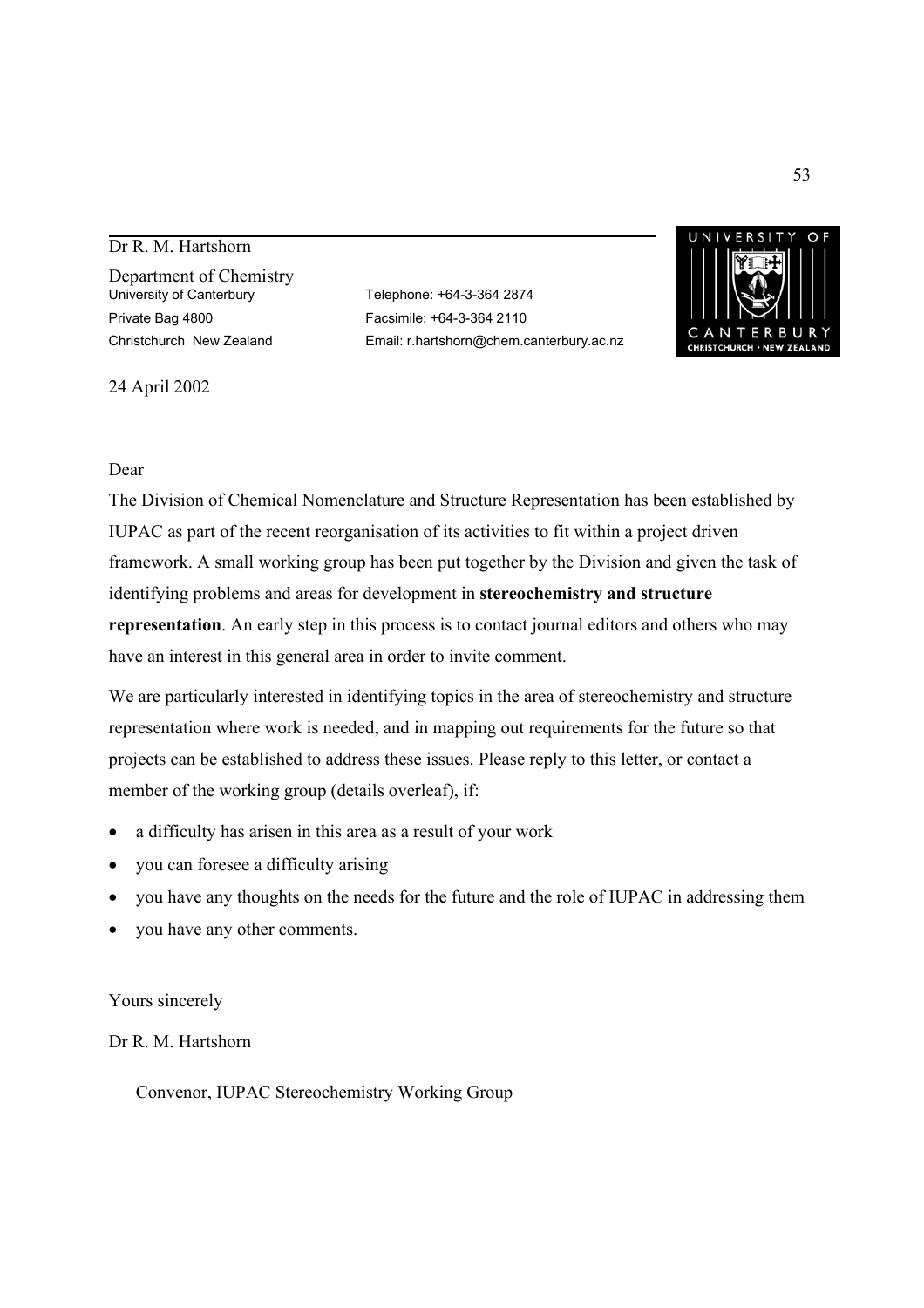# **APPENDIX XIV**

#### **Structure representation: scoping exercise**

A new "scoping exercise" has been launched to assist the IUPAC Division of Chemical Nomenclature and Structure Representation in identifying what kind of guidelines for drawing chemical structures might be helpful to the community. Many people require maximum flexibility in order to be able to express in a diagram whatever chemical concepts are appropriate to the case in question. However, there are also situations (e.g. data collections) where some degree of standardization is helpful, and others (e.g.

stereochemistry) where the variety of styles in current use is confusing. Some discussion of structure drawing conventions already exists in previously published IUPAC recommendations, but it is scattered and incomplete. It might be appropriate for IUPAC to publish a cohesive set of recommendations to provide some guidance that has been lacking to date.

So far, discussion has focused on issues relating to depiction of stereochemistry. Despite the varied backgrounds of the participants in the discussion, there has been a remarkable lack of discord. This bodes well for the ultimate success of the exercise. Some partial (and tentative) new recommendations have already been written as a means of facilitating further discussion and of documenting consensus as it forms. Those materials are available at [http://www.angelfire.com/sc3/iupacstructures/.](http://www.angelfire.com/sc3/iupacstructures/)

Moving forward, we will continue to work on additional tentative recommendations, and we will also be collating and documenting other conventions that already exist. Some conventions have been published by IUPAC and other standards bodies and other organisations. Other conventions are "obvious" to a practicing chemist, but seem never to have actually been documented. We will be looking for commonality of approach, and identifying areas where guidance from IUPAC could be useful. We would regard this work as a scoping exercise that would enable us eventually to define a project or projects to be funded by the new Division, although it is also likely that the scoping project will produce a number of documents that would be carried directly into that future project as well.

At this writing, about a dozen people are participating in the email-based discussion, which is also being archived at [http://groups.yahoo.com/group/iupacstructures/.](http://groups.yahoo.com/group/iupacstructures/) Anyone interested in contributing to the discussion is asked to contact Jonathan Brecher at jsb@cambridgesoft.com to be added to the mailing list.

Jonathan Brecher

19 July 2002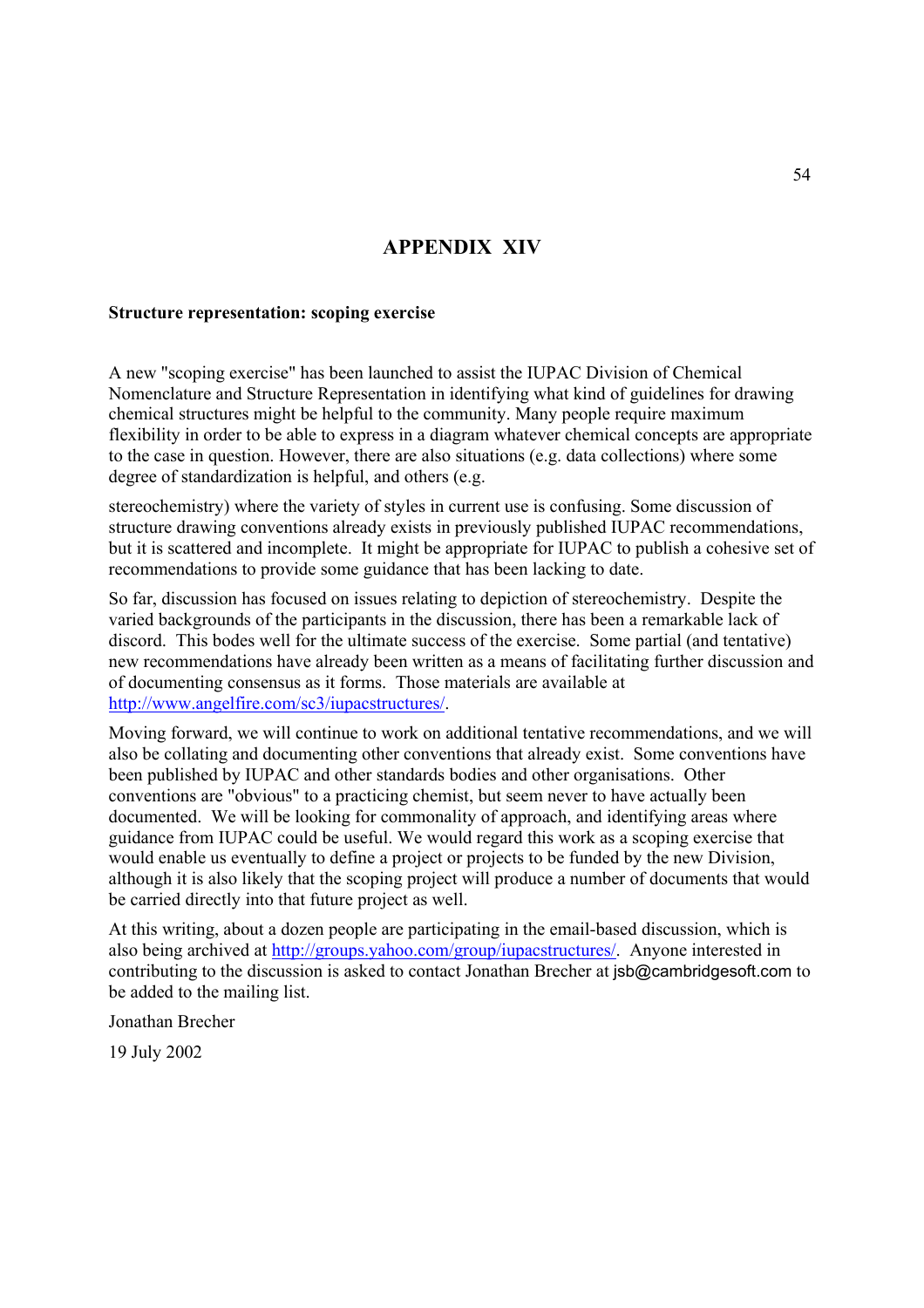# **APPENDIX XV**

# The Chemical Nomenclature of Cyclic Organic Compounds

# A.A. Durgaryan

Principally new chemical nomenclature for cyclic organic compounds has been offered. This nomenclature is simpler and more accessible, especially, for multicyclic compounds. The proposed chemical nomenclature is based on the principle, that cyclic compound is created from saturated hydrocarbon, by connection of hydrocarbon chain to non neighboring carbons. It is suggested that the letter "c" be added to the end of hydrocarbon's name and after the compound's name indicate in the brackets the number of linked carbon atoms forming the ring. Thus, cyclohexane is named hexanc(1-6) or hexane(c1<sup>6</sup>), methylcyclopentane – hexane(c1<sup>5</sup>), ethylcyclobutane – hexane(c1<sup>4</sup>), perhydronaphthalene – decane (c1<sup>6</sup>, 1<sup>10</sup>), perhydroanthracene – tetradecane(c1<sup>6</sup>,1<sup>14</sup>, 8<sup>13</sup>), bicyclo[3.2.1]octane – octane (c1<sup>7</sup>, 4<sup>8</sup>), tricyclo[5.3.1]dodecane – dodecane (c1<sup>6</sup>,  $4^9$ ,  $7^{11}$ ), cubane(pentacyclo[4.2.0.0.<sup>2.5</sup>:0<sup>3.8</sup>0<sup>4.7</sup>]) – octane(c1<sup>4</sup>, 1<sup>6</sup>, 2<sup>7</sup>, 3<sup>8</sup>, 5<sup>8</sup>), spiro[3.3] heptane – heptan(c1<sup>4</sup>,4<sup>7</sup>), [2.2] -propellan – heptane(c1<sup>6</sup>, 3<sup>6</sup>, 3<sup>7</sup>), tetrasterane – dodecane  $(c1^6, 2^9, 3^{10}, 5^{12}, 7^{12})$  etc.

For aromatic compounds we propose to replace the suffix "an" of the hydrocarbon name by suffix "ar", e.g. benzene is named hexar( $1^6$ ), naphthalene – decar( $1^6$ , $1^{10}$ ), anthracene – tetradecar( $1^6$ , $1^{14}$ , $8^{13}$ ), coronene – tetracosar( $1^{18}$ , $3^{20}$ , $6^{21}$ , $9^{22}$ , $12^{23}$ , $15^{21}$ , $19^{24}$ ), diphenyl – dodecar $(1^6, 7^{12})$ .

As another approach for aromatic cycles it is suggested to leave the name of alicyclic hydrocarbon and indicate the aromaticity in brackets by letter "a" before the numbers which indicate the carbon atoms linked together. Thus, benzene will be hexane  $(a1<sup>6</sup>)$ . This approach is more preferred in cases when substance contains both aromatic and nonaromatic cycles. In that case tetrahydronaphthalene will be called decane  $(a1^6, c1^{10}), 9, 10$  – dihydroanthracene – tetradecane (a  $1^6$ , c $1^{14}$ , a $8^{13}$ ).

New nomenclature for compounds containing functional groups is also easy-to-use. Thus, cyclopropanol will be called propanol (c1<sup>3</sup>), hydroxymethylcyclopropane – 4-butanol (c1<sup>3</sup>), cyclobutanone – butanone (c1<sup>4</sup>), phenol – hexarol, α-naphthol – 2-decarol (1<sup>6</sup>, 1<sup>10</sup>), o-cresol – 1heptarol, benzyl alcohol – 7-heptarol, benzoic acid – heptaroic acid, nitrobenzene – nitrohexar etc.

Heterocyclic compounds can be named using substituting nomenclature.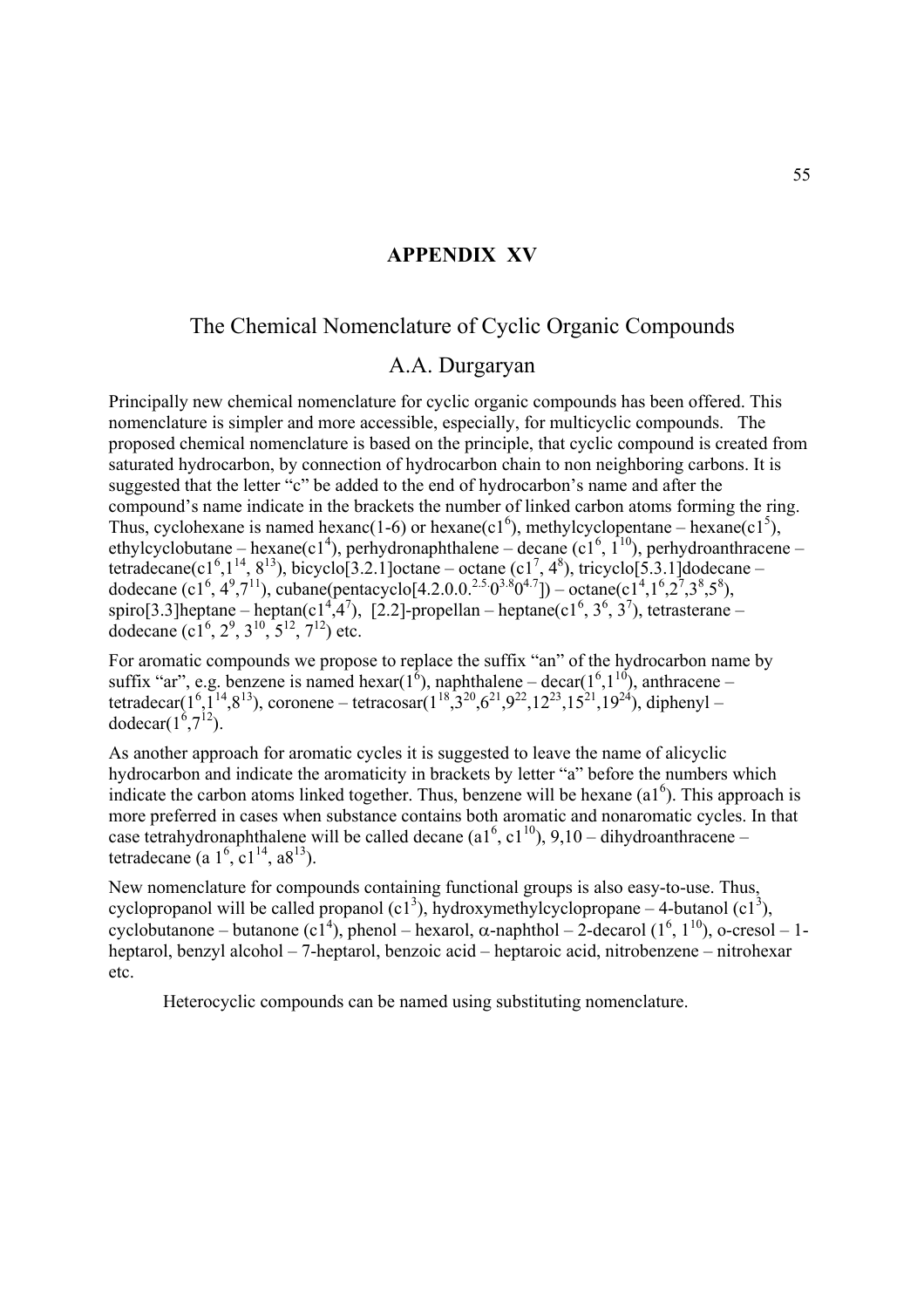# **APPENDIX XVI**

# **Nomenclature World Wide Web Database – Statistics**

Statistics based on log of IP addresses used each day. Total usage to date about 1490000. Data on 170 countries recorded so far. Summary data for 1996-2002 at <http://www.chem.qmul.ac.uk/iupac/usage/> For full details of each document see <http://www.chem.qmul.ac.uk/iupac/>or http://www.chem.qmul.ac.uk/iubmb/

# Average use **per week**

| Year                   | 1996                     | 1997 1998 1999 2000 2001 2002 max |     |     |                                     |     |     |      |
|------------------------|--------------------------|-----------------------------------|-----|-----|-------------------------------------|-----|-----|------|
| Total usage            | 296                      |                                   |     |     | 650 1476 2786 5515 9813 14195 16549 |     |     |      |
| <b>Search Facility</b> | $\overline{\phantom{a}}$ |                                   |     |     | $-204$ 1663 4169 7284 8834          |     |     |      |
| Bibliographic Data     |                          | 61.<br>$\omega_{\rm{max}}$        | 142 | 235 | 325                                 | 470 | 578 | 704  |
| Map of Usage           |                          |                                   | 8   | 29  | 37                                  | 58  | 78  | 138. |

# **IUPAC Nomenclature**

| <b>Class Names Glossary</b>         | 138                      | 157                      | 430 | 693 | 1039 | 1504 | 2013 | 2578 |
|-------------------------------------|--------------------------|--------------------------|-----|-----|------|------|------|------|
| Physical Org Chem Glossary          | 29                       | 36                       | 136 | 343 | 751  | 1089 | 1694 | 2212 |
| Atomic Weight                       | 23                       | 48                       | 95  | 144 | 310  | 651  | 845  | 1199 |
| <b>Bioinorganic Glossary</b>        |                          | $\overline{\phantom{0}}$ | 61  | 108 | 201  | 391  | 633  | 774  |
| <b>Stereochemical Glossary</b>      | $\overline{\phantom{a}}$ | 32                       | 85  | 135 | 231  | 392  | 565  | 733  |
| <b>Medicinal Chemistry Glossary</b> |                          |                          | 56  | 87  | 150  | 316  | 521  | 630  |
| <b>Section F (Natural Products)</b> |                          |                          |     | 14  | 121  | 321  | 413  | 541  |
| Periodic Table                      |                          |                          |     | 17  | 155  | 291  | 406  | 585  |
| <b>Fused Ring</b>                   |                          |                          | 64  | 73  | 110  | 198  | 229  | 370  |
| Ions and Radicals                   |                          |                          |     |     | 72   | 150  | 180  | 264  |
| Gold Book                           |                          |                          |     |     | 80   | 127  | 151  | 197  |
| Numerical Term                      |                          | 18                       | 27  | 35  | 54   | 99   | 138  | 182  |
| von Baeyer                          |                          |                          |     | 29  | 61   | 106  | 124  | 153  |
| Hantzsch Widman                     | 12                       | 14                       | 31  | 46  | 56   | 89   | 115  | 145  |
| Spiro                               |                          |                          |     | 26  | 47   | 90   | 110  | 139  |
| <b>Delta Convention</b>             | 8                        | 9                        | 19  | 30  | 54   | 82   | 108  | 163  |
| Phanes                              |                          | $\overline{\phantom{a}}$ | 31  | 42  | 56   | 80   | 88   | 111  |
| Section H (Isotopic Label)          |                          |                          | 26  | 34  | 46   | 73   | 85   | 128  |
| Lambda Convention                   | 6                        | 8                        | 17  | 28  | 40   | 60   | 77   | 105  |
| Element Name $> 100$                |                          |                          |     | 20  | 45   | 78   | 73   | 109  |
| Guide Errata                        |                          |                          |     | 20  | 21   | 25   | 28   | 48   |